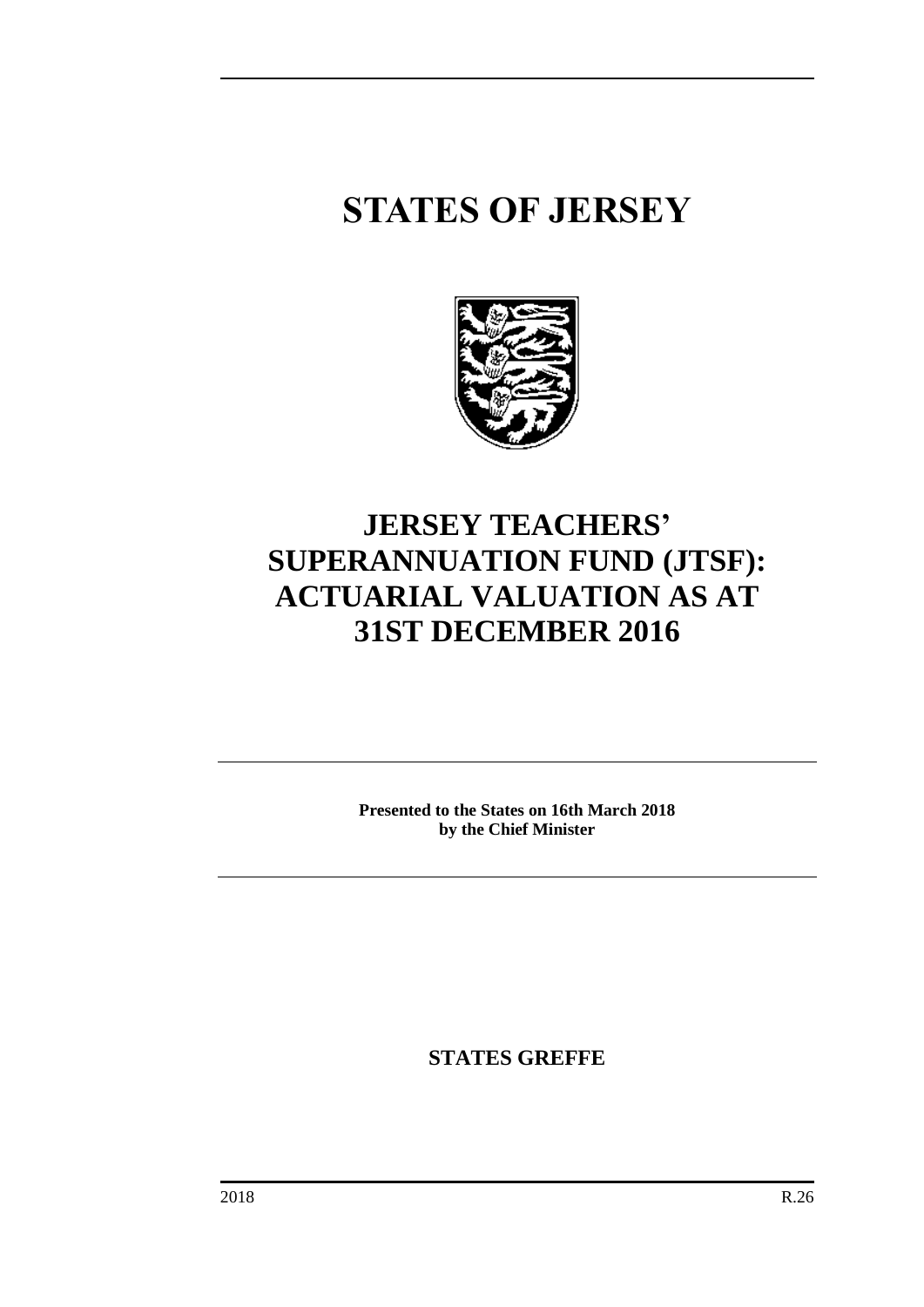#### **INTRODUCTORY REPORT**

#### **1. Background**

- 1.1 The Jersey Teachers Superannuation Fund ("JTSF") is the pension fund for teachers in Jersey. The Fund has 2,700 scheme members, with 1,170 of these members being active members employed by the States of Jersey and 4 Accepted Schools. The JTSF is a statutory scheme with its governance, benefits and funding arrangements defined under th[e Teachers' Superannuation](https://www.jerseylaw.je/laws/revised/Pages/16.850.aspx)  [\(Jersey\) Law 1979.](https://www.jerseylaw.je/laws/revised/Pages/16.850.aspx) It is a funded scheme requiring regular actuarial valuations to assess whether Fund assets are sufficient to cover long-term liabilities.
- 1.2 Under Article 3(12) of the Teachers' Superannuation (Jersey) Law 1979 ("the Law"), the Management Board of the Jersey Teachers' Superannuation Fund, the Actuary shall review the operation of the Fund in respect of –
	- (a) each 5-year period beginning on 1st September 1986; or
	- (b) each period, of less than 5 years, that the Minister may, after consultation with the Management Board, determine.
- 1.3 Under Article 3(13) of the Law, on each review under paragraph (12), the Actuary shall make a report to the Minister, the Minister for Treasury and Resources and the Management Board on –
	- (a) the financial condition of the Fund; and
	- (b) the adequacy or otherwise of the contributions payable under this Law to support the pensions and other benefits payable under this Law.
- 1.4 Whilst the scheme orders require an actuarial valuation every 5 years, it is best practice to conduct actuarial valuations of pension schemes every 3 years. The JTSF Management Board have adopted this best practice, and on the triennial cycle the Scheme Actuary has completed the actuarial valuation as at 31st December 2016.

#### **2. Actuarial Valuation Result**

- 2.1 The attached actuarial valuation report outlines the results of the 2016 actuarial valuation conducted by the Scheme Actuary, together with the assumptions used. Under Article 3(14) of the Law, a copy of every report under paragraph (13) shall be laid by the Minister before the States as soon as practicable after it is made.
- 2.2 The main conclusions from the valuation are that
	- There is a past service surplus of £77 million as at 31st December 2016.
	- The value of anticipated future contributions is less than the value of future service benefits in respect of active members as at 31st December 2016, giving rise to a future service deficiency of £42.4 million.
	- Putting these 2 elements together, the Fund's overall surplus as at 31st December 2016 is £35.1 million, equivalent to a funding ratio of 106.3%.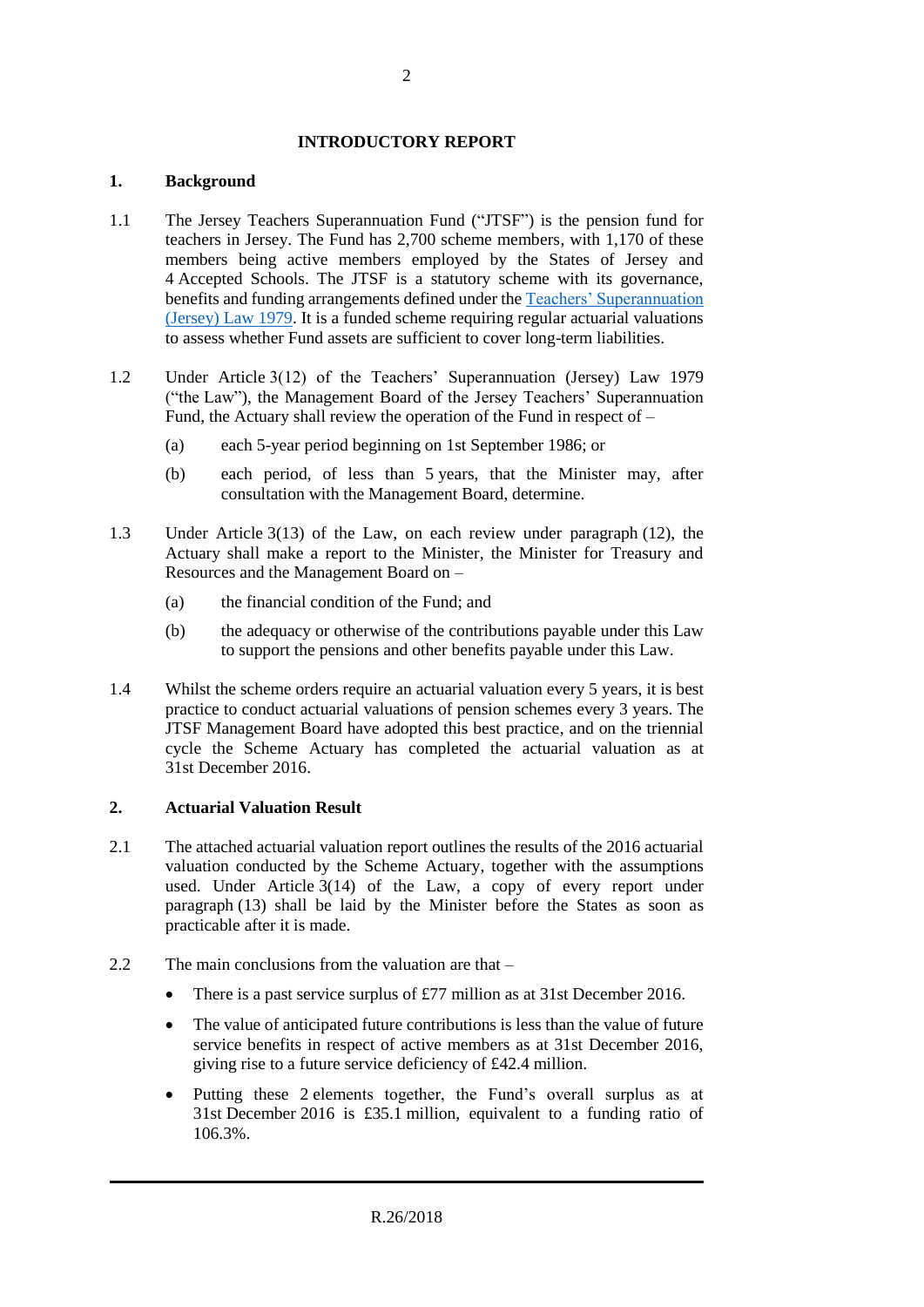These results are based on the assumption that the Pension Increase Debt, amounting to £111.9 million as at 31st December 2016, for which provision has been made in the States' balance sheet, is repaid in full by the States over an appropriate period of time.

- 2.3 Over the period since the last actuarial valuation, the funding surplus has increased from £7.4 million at 31st December 2013 to £35.1 million at 31st December 2016. In preparing the actuarial valuation, the Scheme Actuary has updated demographic assumptions based on experience over the preceding 3 years, and also updated the market-led financial assumptions.
- 2.4 The improvement in the funding position has been due to investment returns exceeding the long-term expectations, positive demographic experience, and salary/pension increases being lower than long-term expectation. These have more than offset changes in financial assumptions resulting from the Scheme Actuary updating the market-led financial assumptions.
- 2.5 Whilst the actuarial valuation position has improved, the report highlights that final-salary pension benefits provided to teachers are unaffordable within the contribution rates currently being paid. There is a shortfall of 3.1% of teachers' pensionable salaries – around £2 million per annum for all teachers in the scheme.

|                                                                                     | % of salaries |
|-------------------------------------------------------------------------------------|---------------|
| Cost of future benefits                                                             | 17.7          |
| Expenses                                                                            | 1.2           |
| <b>Total cost</b>                                                                   | 18.9          |
| Employer contribution rate (net of 5.6% allocated to meet<br>pension increase debt) | 10.8          |
| Member contribution                                                                 | 5.0           |
| <b>Total contribution rate</b>                                                      | 15.8          |
| <b>Shortfall in contribution rate</b>                                               | 3.1           |

2.6 The underfunding of the benefit package is unsustainable in the long term and is expected to result in the current surplus being depleted over time. Since the last actuarial valuation, the shortfall in contributions has increased from 2.6% of teachers' pensionable salaries to 3.1% of teachers' pensionable earnings.

#### **3. Dealing with the Surplus**

3.1 The surplus of £35.1 million as at 31st December 2016 is based on the provisions of the Scheme at that date. Whilst there is a surplus relating to the past service, the shortfall in contributions to fund future benefits will reduce this surplus over time. The scheme, like other pension schemes, is experiencing increasing longevity, which is increasing the cost of pension provision. It is expected that the surplus will gradually reduce to zero over the long term, due to the shortfall of contributions that exists within the scheme. The Scheme Actuary has estimated that based on recent levels of new joiners, the emerging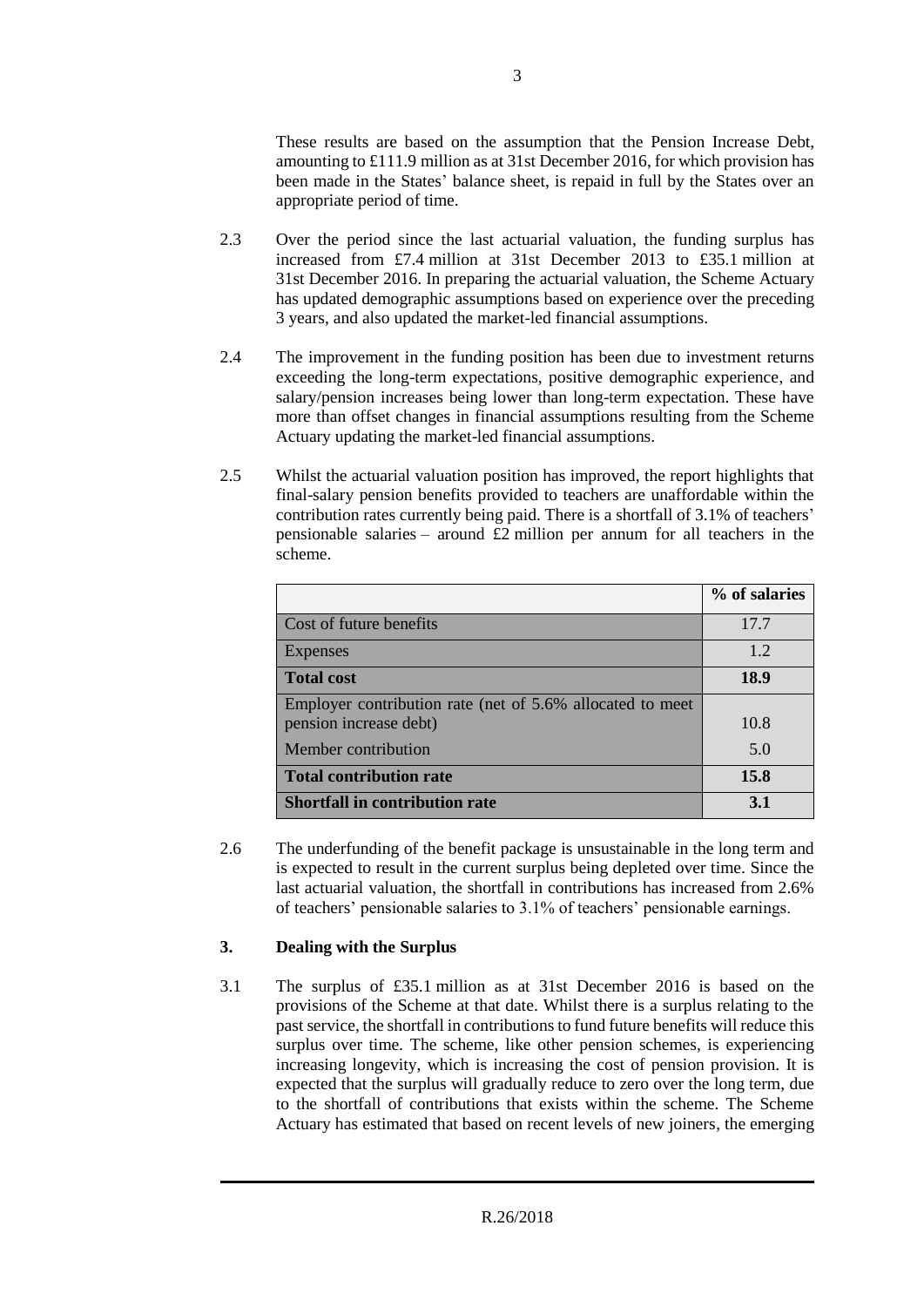strain generated in relation to new entrants over the next 10 years may exceed £20 million.

- 3.2 Where a surplus is disclosed at a valuation, Article 18(4) of the [Teachers'](https://www.jerseylaw.je/laws/revised/Pages/16.850.05.aspx)  [Superannuation \(Administration\) \(Jersey\) Order 2007](https://www.jerseylaw.je/laws/revised/Pages/16.850.05.aspx) requires proposals to be submitted to the States to dispose of any surplus. However, given that –
	- the funding strain expected when new members join the Fund, due to contributions being lower than the cost of accrual, in particular the strain in relation to new entrants over the next 10 years, may exceed £20 million in total;
	- there is currently no formal agreement between the States of Jersey and the Management Board regarding the repayment of the pension increase debt; and
	- there is volatility inherent in the value of the Fund's assets relative to liabilities,

the Scheme Actuary has recommended that the surplus is retained as a buffer against future adverse experience. The Employer's Actuary has confirmed it is reasonable that the surplus is retained as a prudent reserve against future adverse experience, given the future service strain that is expected to occur.

#### **4. Summary**

4.1 The JTSF actuarial valuation shows the Fund had a surplus £35.1 million, equivalent to a funding ratio of 106.3% as at 31st December 2016. It is recommended that the surplus at 31st December 2016 is retained in the Scheme as a prudent reserve against future adverse experience.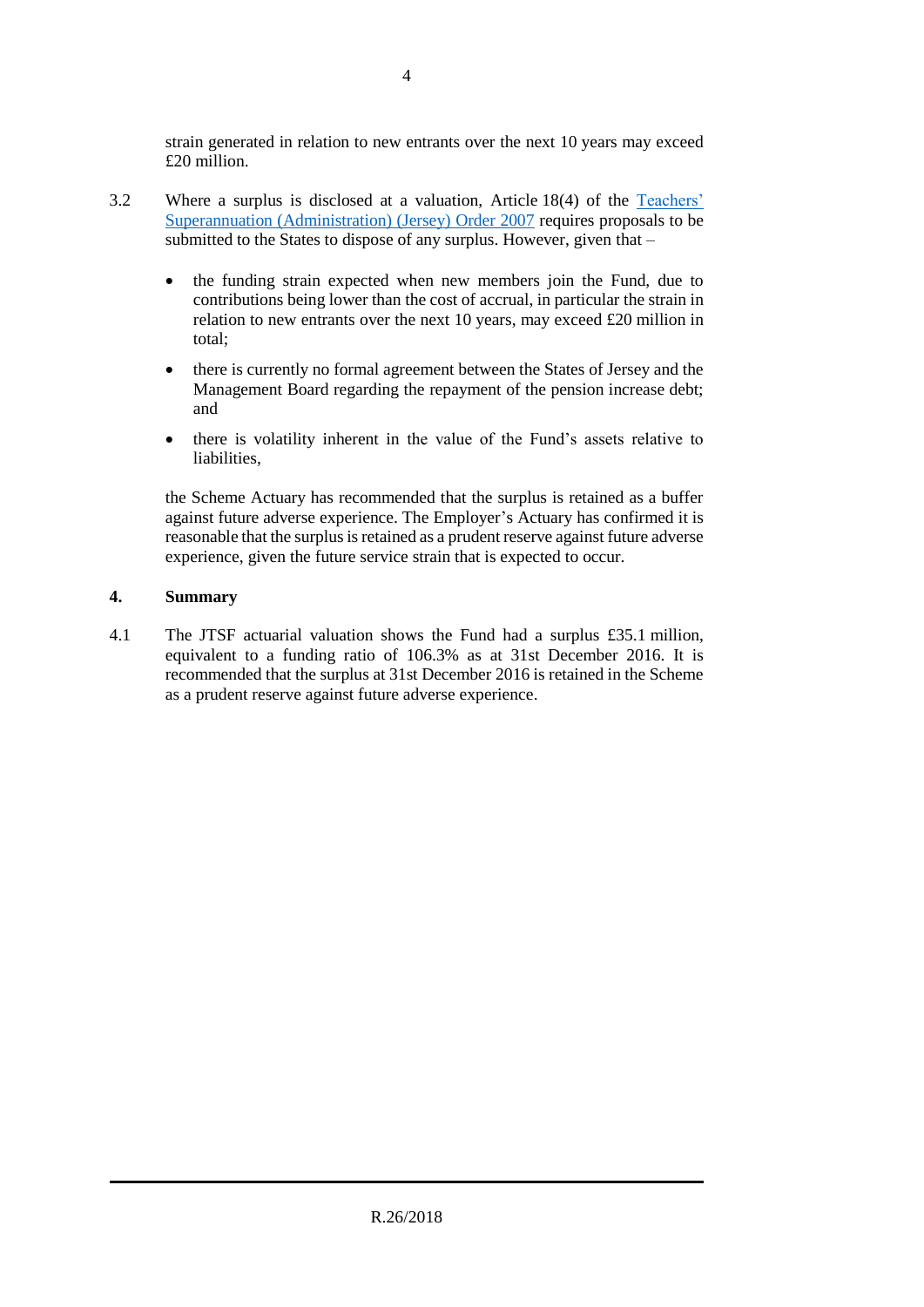

# <span id="page-4-0"></span>Jersey Teachers' Superannuation Fund

### <span id="page-4-1"></span>Actuarial valuation at 31 December 2016

**Signed** 

Prepared for JTSF Management Board Prepared by Jonathan Teasdale Date 23 February 2018

Jonathan F. Tensdale

Jonathan Teasdale FIA jonathan.teasdale@aon.com

Copyright © 2018 Aon Hewitt Limited. All rights reserved. aon.com

Aon Hewitt Limited is authorised and regulated by the Financial Conduct Authority. Registered in England & Wales No. 4396810 Registered office:

The Aon Centre | The Leadenhall Building | 122 Leadenhall Street | London | EC3V 4AN This report and any enclosures or attachments are prepared on the understanding that it is solely for the benefit of the addressee(s). Unless we provide express prior written consent no part of this report should be reproduced, distributed or communicated to anyone else and, in providing this report, we do not accept or assume any responsibility for any other purpose or to anyone other than the addressee(s) of this report.



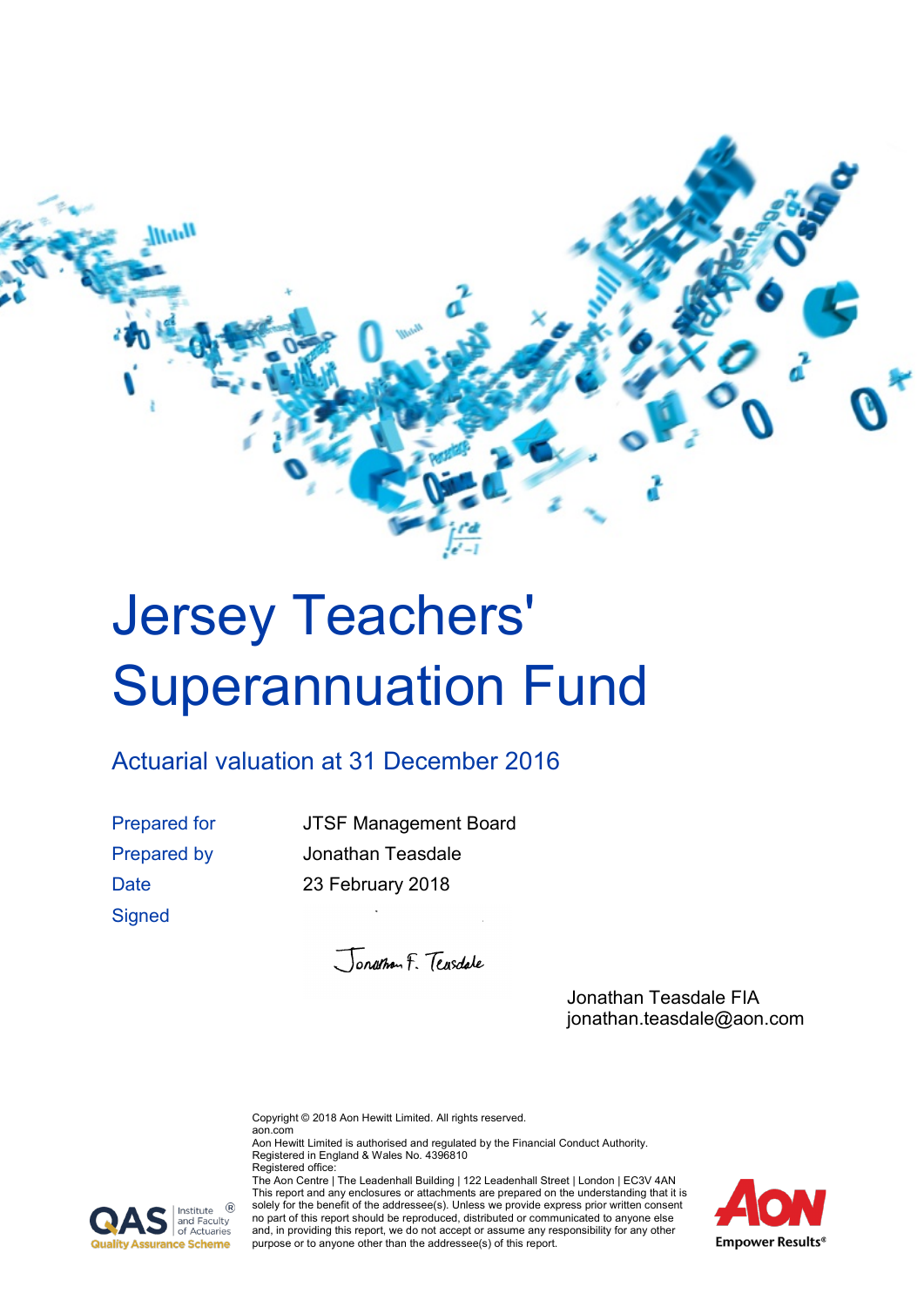### Executive Summary

*The key conclusions from the actuarial valuation at 31 December 2016 are set out below.*

#### **There was a surplus of £35.1M based on the assumptions adopted for the valuation**

We have carried out a valuation of the Jersey Teachers' Superannuation Fund (the Fund) as at 31 December 2016. The purpose of the valuation is to review the operation of the Fund since the previous valuation, and to report on the financial condition of the Fund and the adequacy or otherwise of the contributions to support the benefits of the Fund.

Following advice from ourselves, the Management Board has confirmed that the assumptions adopted to determine the funding target for the Fund should be best-estimate assumptions. Under best-estimate assumptions the future outcome is just as likely to be better or worse than assumed. The rationale for using best-estimate assumptions is discussed in Appendix 4.

The main conclusions from the valuation are that:

- There is a past service surplus of £77.5M as at 31 December 2016.
- The value of anticipated future contributions is less than the value of future service benefits in respect of active members as at 31 December 2016, giving rise to a future service deficiency of £42.4M.
- Putting these two elements together, the Fund's overall surplus as at 31 December 2016 is £35.1M, equivalent to a **funding ratio** of 106.3%.

A key feature underlying the valuation results is that we have assumed the pension increase debt, amounting to £111.9M as at 31 December 2016, for which provision has been made in the States balance sheet, is repaid in full by the States over an appropriate period of time. There is currently no formal agreement between the Management Board and the States of Jersey regarding the repayment of the pension increase debt.

#### **Developments since the valuation date**

Since the valuation date, our update calculations suggest that the funding position has improved. This is primarily due to investment returns since the valuation date being above those assumed in the valuation. The position will be reviewed again at the next valuation.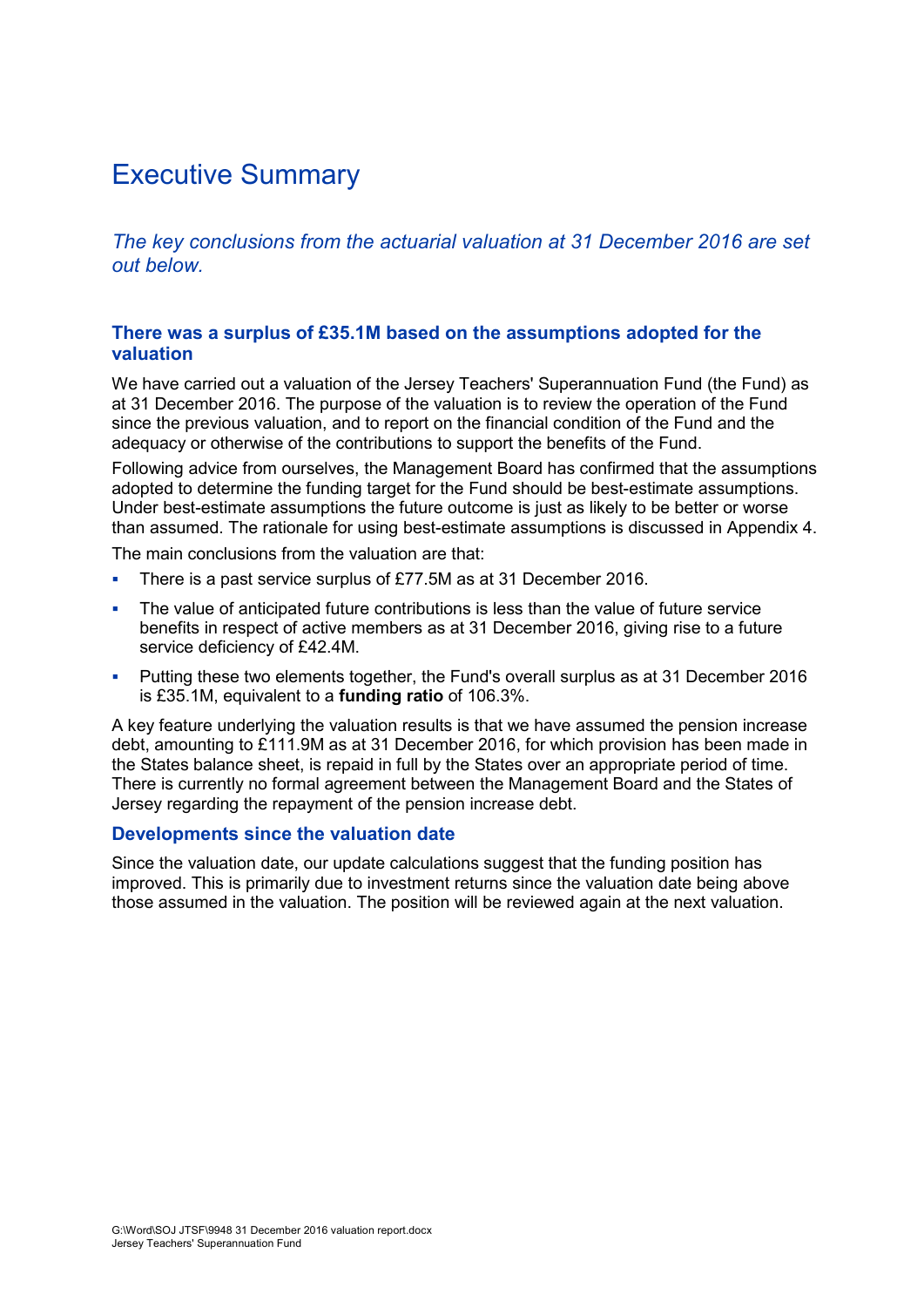#### **The surplus may be retained as a buffer against future adverse experience**

Article 18(4) of the Teachers' Superannuation (Administration) (Jersey) Order 2007 requires the Chief Minister, within 3 months of this report being laid before the States, to consult with the Management Board and to submit to the States proposals for disposing of the surplus. The proposals may consist of (but are not limited to) the following:

- If the surplus appears to be of a temporary nature, a recommendation that no action should be taken;
- The retention of a surplus no larger than the Actuary advises is a prudent reserve; or
- An increase in the benefits under the Fund.

Our advice to the Management Board is that the surplus of £35.1M is no larger than we would advise is a prudent reserve against future adverse experience. In particular, this takes account of the following:

- The funding strain expected when new members join the Fund, due to contributions being lower than the cost of accrual. The strain in relation to new entrants over the next 10 years may exceed £20M in total;
- There is currently no formal agreement between the Management Board and the States of Jersey regarding the repayment of the pension increase debt; and
- The volatility inherent in the value of the Fund's assets relative to liabilities.

We therefore recommend the surplus is retained as a buffer against future adverse experience.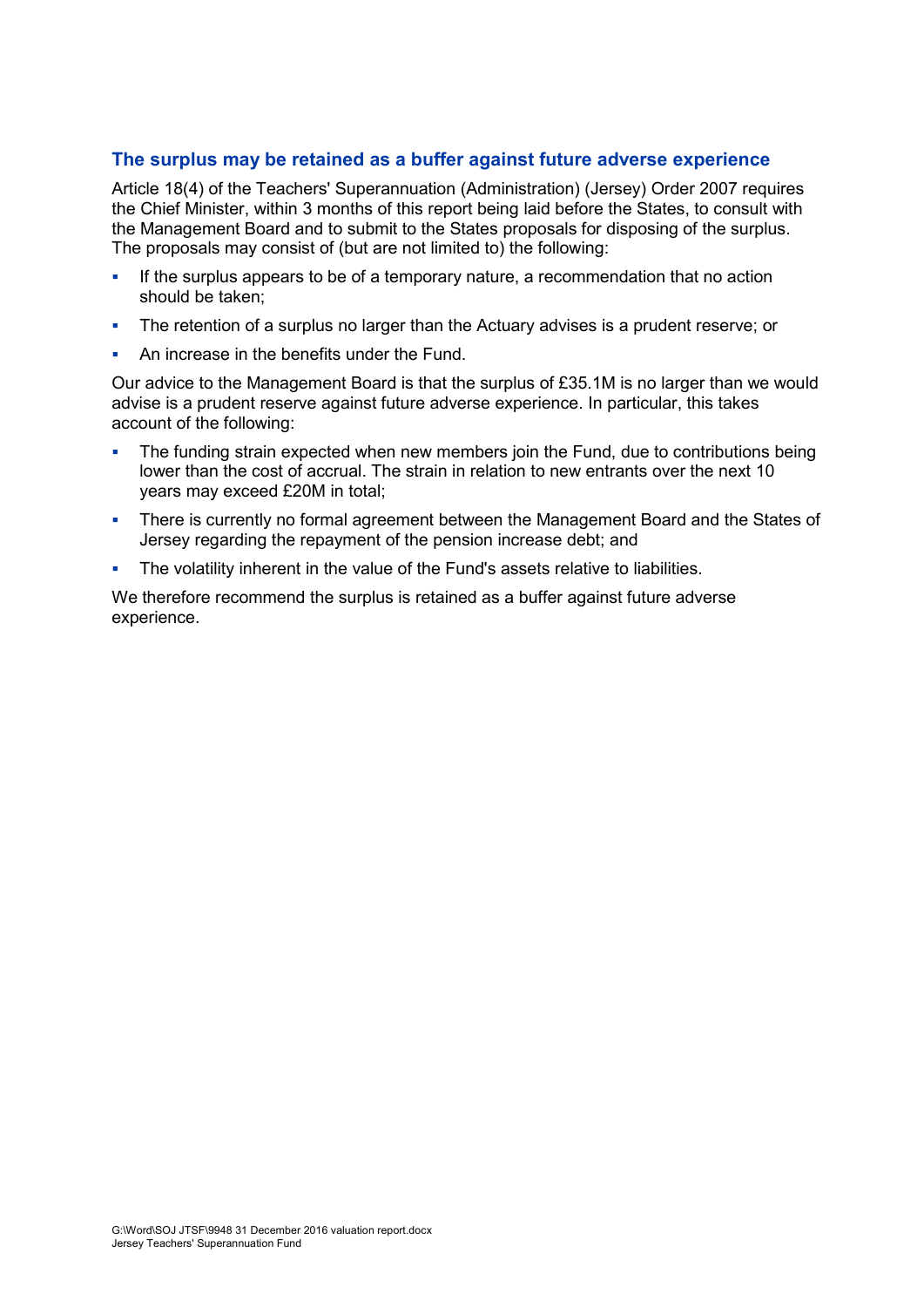## [Jersey Teachers' Superannuation Fund](#page-4-0) [Actuarial valuation at 31](#page-4-1) December 2016

### **Contents**

| <b>Introduction</b>                                        | 1  |
|------------------------------------------------------------|----|
| Developments since the previous valuation                  | 3  |
| <b>Information used</b>                                    | 4  |
| <b>Valuation approach</b>                                  | 6  |
| <b>Asset data</b>                                          | 10 |
| <b>Valuation results</b>                                   | 11 |
| Reasons for change in funding position                     | 12 |
| <b>New entrant cost</b>                                    | 13 |
| <b>Risks and sensitivity analysis</b>                      | 14 |
| <b>Summary and conclusions</b>                             | 17 |
| <b>Appendix 1: Scope of advice</b>                         | 19 |
| <b>Appendix 2: Provisions of Fund</b>                      | 20 |
| <b>Appendix 3: Membership data</b>                         | 25 |
| <b>Appendix 4: Rationale for best-estimate assumptions</b> | 27 |
| <b>Appendix 5: Valuation method</b>                        | 29 |
| <b>Appendix 6: Financial assumptions</b>                   | 30 |
| <b>Appendix 7: Demographic assumptions</b>                 | 34 |
| <b>Appendix 8: Summary of assumptions</b>                  | 40 |
| <b>Appendix 9: Discontinuance test</b>                     | 42 |
| <b>Glossary</b>                                            | 45 |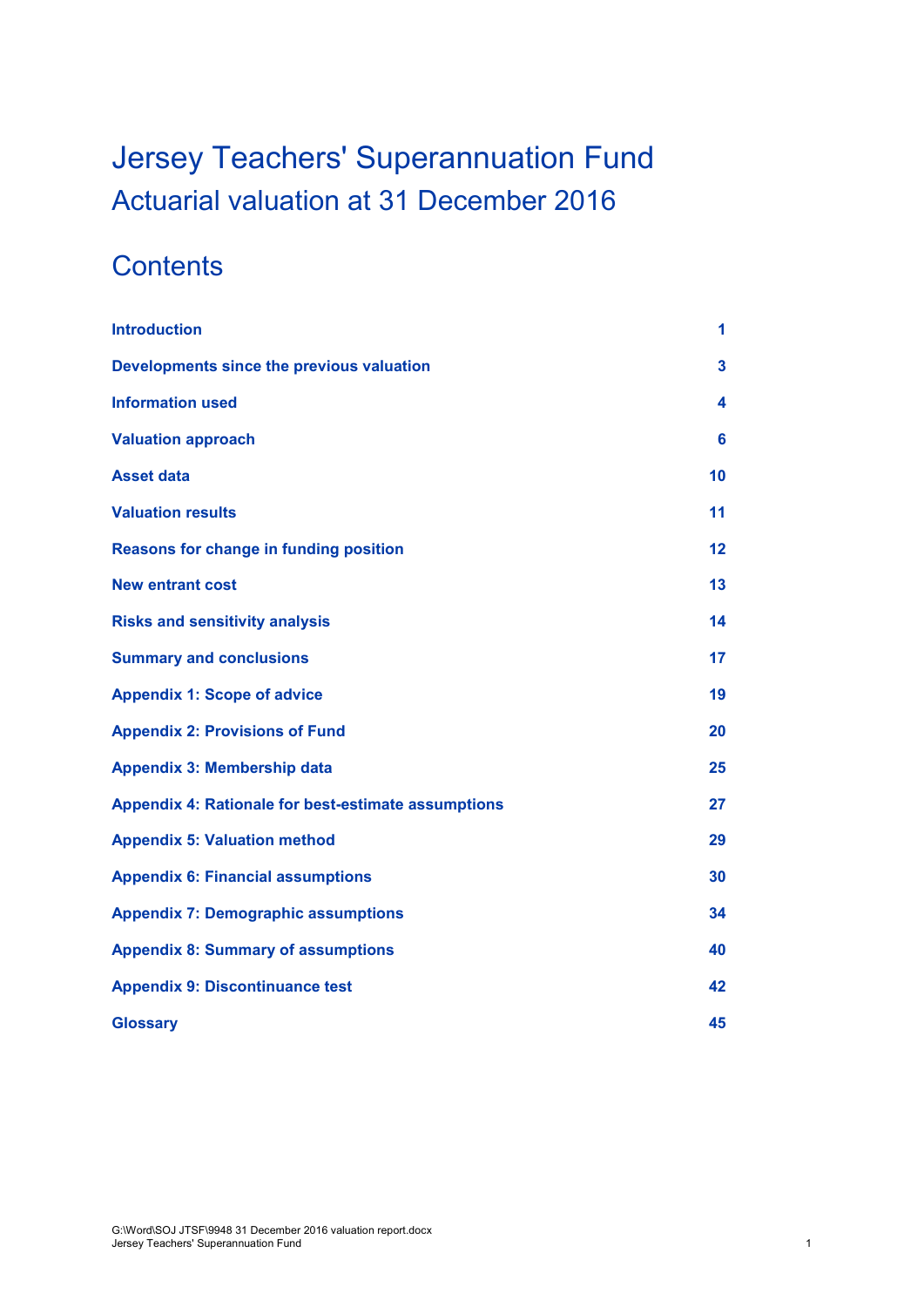### <span id="page-8-0"></span>**Introduction**

*This report has been prepared for the Management Board. It considers the financial position of the Fund as at 31 December 2016.*

#### **Legislation**

In accordance with Article 3(13) of the Teachers' Superannuation (Jersey) Law 1979, we have carried out a valuation of the Jersey Teachers' Superannuation Fund (the Fund) as at 31 December 2016.

Under the legislation, valuations of the Fund are required at least once every five years. However, it is the policy of the Management Board to require valuations once every three years so as to keep the finances of the Fund under more frequent scrutiny.

The results of the valuation are based on the Orders of the Fund in force at the date of signature of this report.

#### **Purpose**

The purpose of the valuation is to review the operation of the Fund since the previous valuation, and to report on the financial condition of the Fund and the adequacy or otherwise of the contributions to support the pensions and other benefits of the Fund.

#### **Previous valuation**

GAD's valuation report dated 7 January 2015 considered the financial position of the Fund as at 31 December 2013.

#### **Contributions since the previous valuation**

Since the previous valuation contributions have continued to be paid at the rates specified in the Fund's Orders.

#### **Next valuation**

In accordance with the policy of the Management Board, the next valuation is due to be carried out as at 31 December 2019.

#### **Scope of advice**

The report is prepared for the Management Board. Please see Appendix 1 for further details of the scope of advice.

#### **Words used**

Our report includes some technical pension terms. The words shown in **bold print** are explained further in the glossary.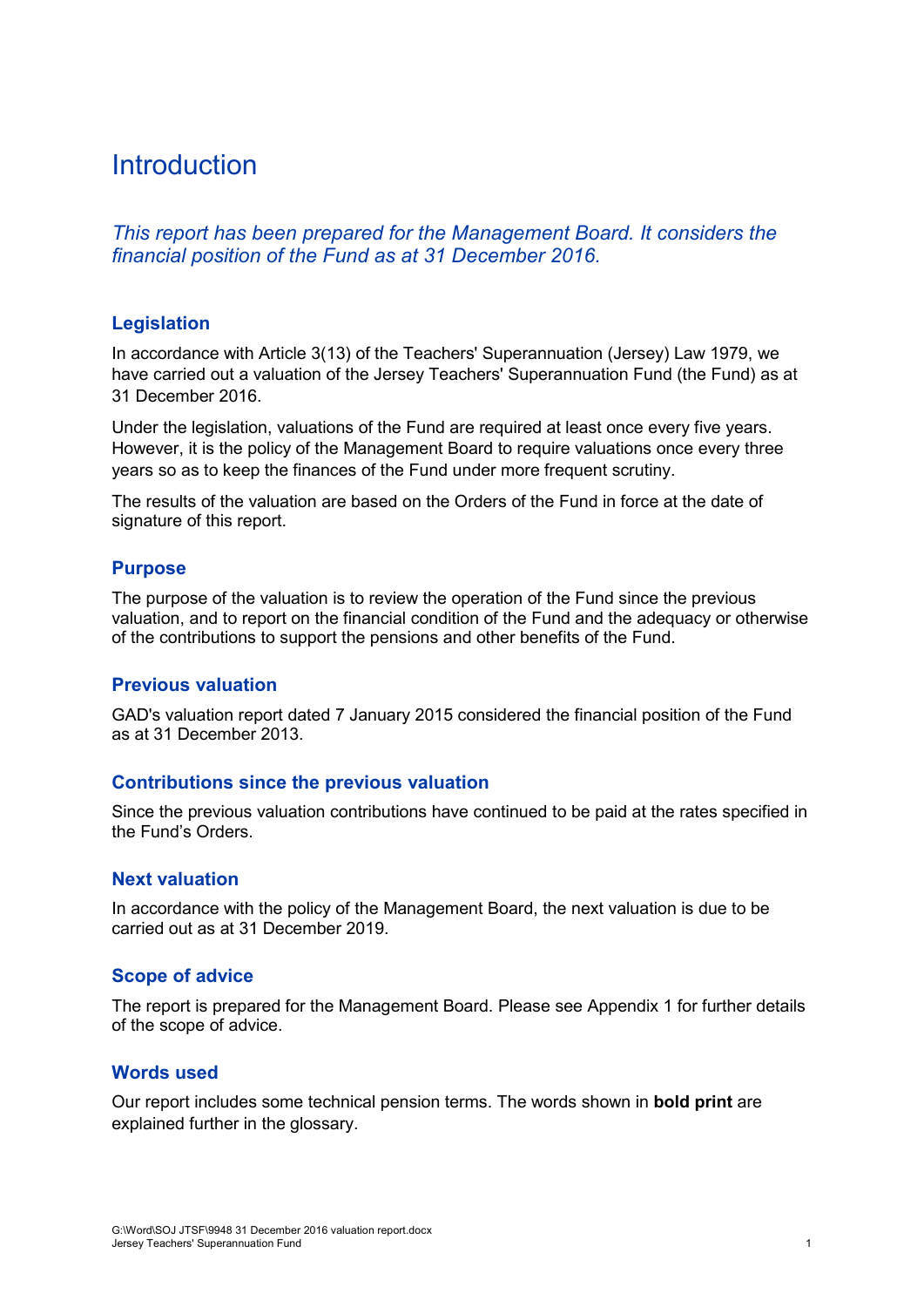For brevity, we have also used the following shorthand:

| <b>Shorthand</b>  | What it means                            |
|-------------------|------------------------------------------|
| Jersey RPI        | All Items Retail Prices Index for Jersey |
| <b>Orders</b>     | See Appendix 2                           |
| Salaries, Service | As defined in the Orders                 |
| Fund              | Jersey Teachers' Superannuation Fund     |
| Valuation date    | 31 December 2016                         |

### **Snapshot view**

The report concentrates on the Fund's financial position at the valuation date. As time moves on, the Fund's finances will fluctuate. If you are reading this report some time after it was produced, the Fund's financial position could have changed significantly.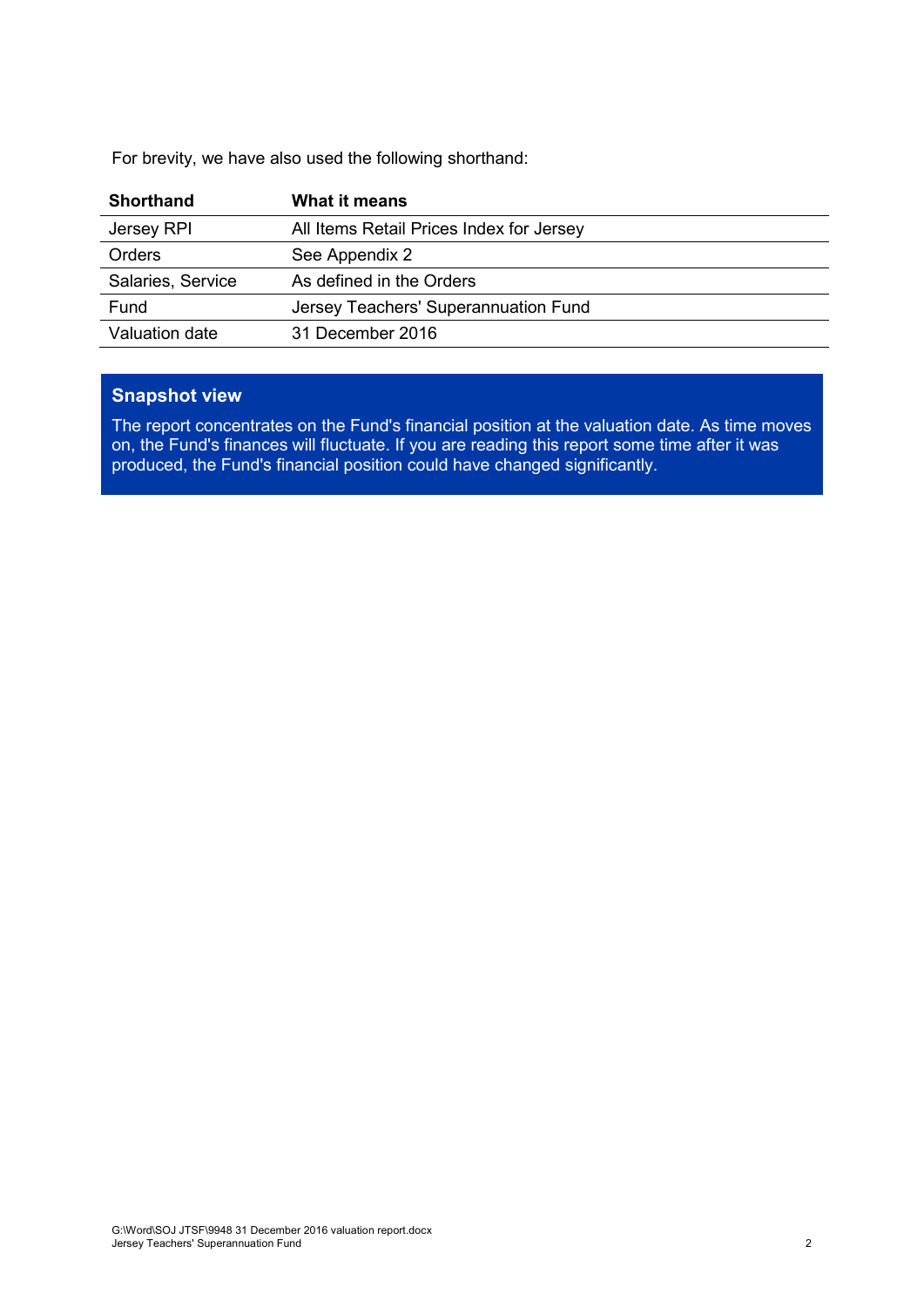### <span id="page-10-0"></span>Developments since the previous valuation

#### *This section summarises the key developments since the previous valuation.*

The financial health of the Fund depends fundamentally on how much cash is paid in, how well the assets perform, and on what benefits are paid out. The key developments since the previous valuation therefore include:

- The amount of contributions paid to the Fund.
- The actual returns on the Fund's investments.
- Whether there are changes to future expectations of benefit payments or investment returns.

These items are discussed later in this report. As well as these high level points, please note the developments below.

#### **Dealing with the 2013 valuation surplus**

The valuation as at 31 December 2013 revealed a surplus of £7.4M based on future increases in pensions and deferred pensions in line with the annual increase in the Jersey RPI.

Where a surplus is disclosed at a valuation, the Orders governing the Fund require proposals to be submitted to the States to dispose of any surplus. It was agreed that the surplus in the Fund be retained as a buffer against future adverse experience.

#### **Changes to Fund Orders**

The New Members Orders have been amended from 23 December 2016 to allow members in this category to exchange up to 30% of their pension for a lump sum at retirement (as opposed to 25% previously).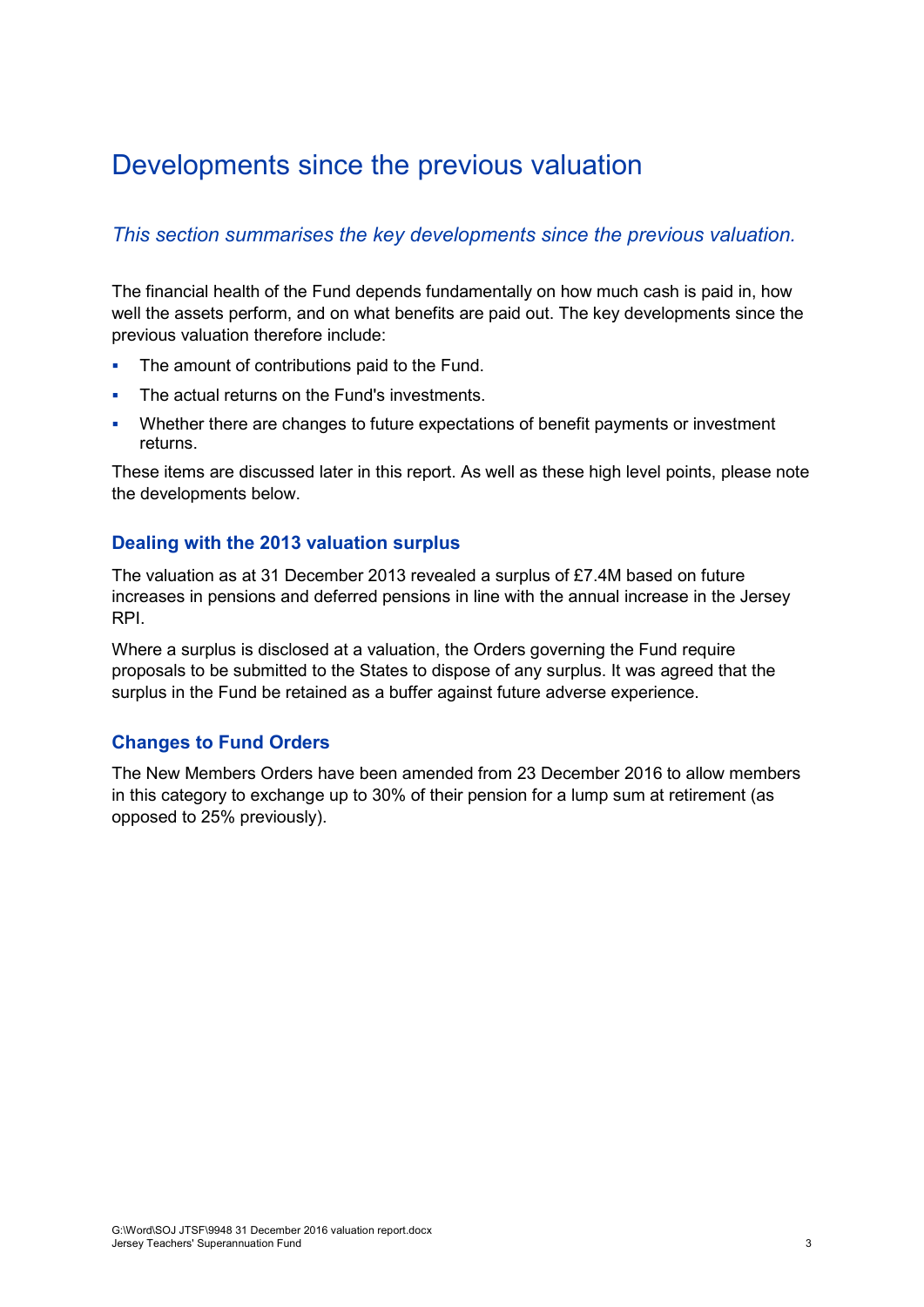### <span id="page-11-0"></span>Information used

#### *The information used for the valuation is summarised below.*

To carry out the valuation, we have obtained information on:

- The assets held by the Fund.
- How benefit entitlements are calculated.
- Member data.

This section sets out a high level summary of the information used. Further details are included in Appendices 2 and 3.

#### **Assets**

The Scheme's assets had an audited market value of £484.6M at the valuation date.

For further details, please see the Asset Data section.

#### **Benefits valued**

Members are entitled to benefits defined in the Orders. We are not aware of any established practice of granting additional discretionary benefits and no allowance for such benefits has been made in this valuation. A summary of the benefits valued is set out in Appendix 2.

#### **Pension increase debt**

The Fund provides pensions and other benefits which are subject to increases based on the rate of inflation. Prior to 2007, the cost of these pension increases was met on a "pay-asyou-go" basis by the employer as opposed to being funded in advance within the Fund.

As a result of a decision by the States of Jersey effective in 2007 to pay pension increases (both those already awarded, and those due in future) from the Fund, a shortfall arose in respect of the indexation of benefits accrued before 2007. The total deficit in the Fund was assessed as £91.6M as at 31 December 2010. This deficit became known as the 'pension increase debt' and it was recognised (via a provision in the States balance sheet) that this debt should be paid into the Fund over a period of time.

The debt should vary over time to reflect interest on the debt (which would increase the debt) and additional contributions (which would reduce the debt). However, the precise details of such a mechanism have yet to be agreed between the Management Board and the States of Jersey. We have calculated the pension increase debt as at 31 December 2016 to be £111.9M based on the proposals submitted by the Management Board to the States of Jersey in 2012.

For the purpose of this valuation, we have taken account of the pension increase debt as an asset of the Fund in line with its calculated value at 31 December 2016 of £111.9M.

Whilst the mechanics of the debt repayment mechanism have not yet been formally agreed between the Management Board and the States, the States has publicly recognised a provision within its annual accounts for the debt to be settled in full and so it seems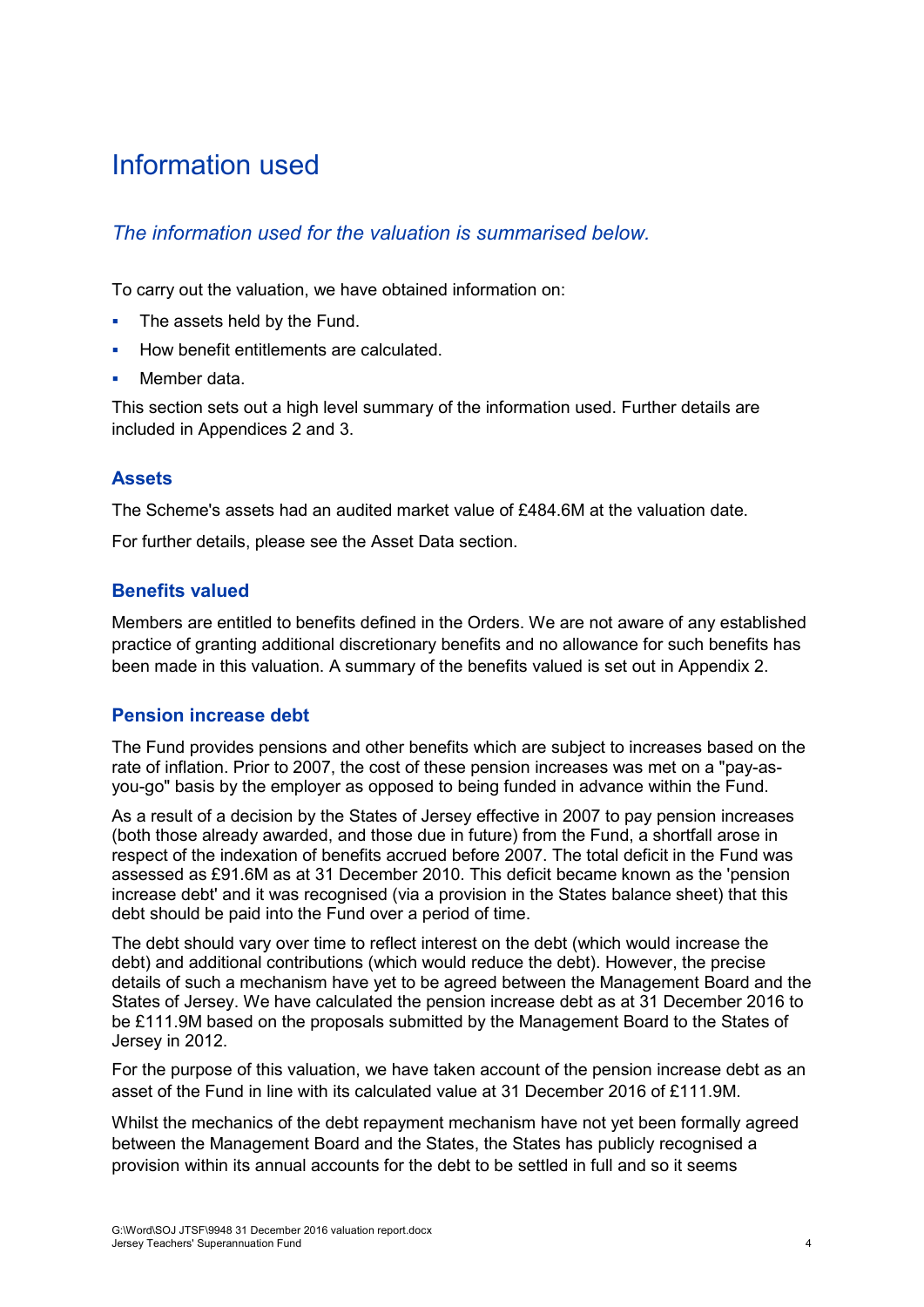reasonable to rely on this for the purposes of the valuation.

The Management Board needs to be aware that, if it becomes clear at a future valuation that part or all of the debt will not ultimately be repaid, this may have a significant adverse effect on the Fund's financial position and, potentially, on members' future pension increases from that point on.

#### **Membership data**

The valuation calculations use membership data supplied by the Dedicated Pensions Unit of the States Treasury Department at 31 December 2016.

The following chart illustrates how the membership profile is evolving. Please see Appendix 3 for a more comprehensive summary of the data.



The illustration shows that there has been an increase in the number of members in each of the membership categories since the last valuation.

#### **Reliability of information**

We have carried out general checks to satisfy ourselves that:

- The information used for this valuation is sensible compared with the information used for the previous valuation.
- The results of this valuation can be traced from the results of the previous valuation.

However, the results in our report rely entirely on the accuracy of the information supplied.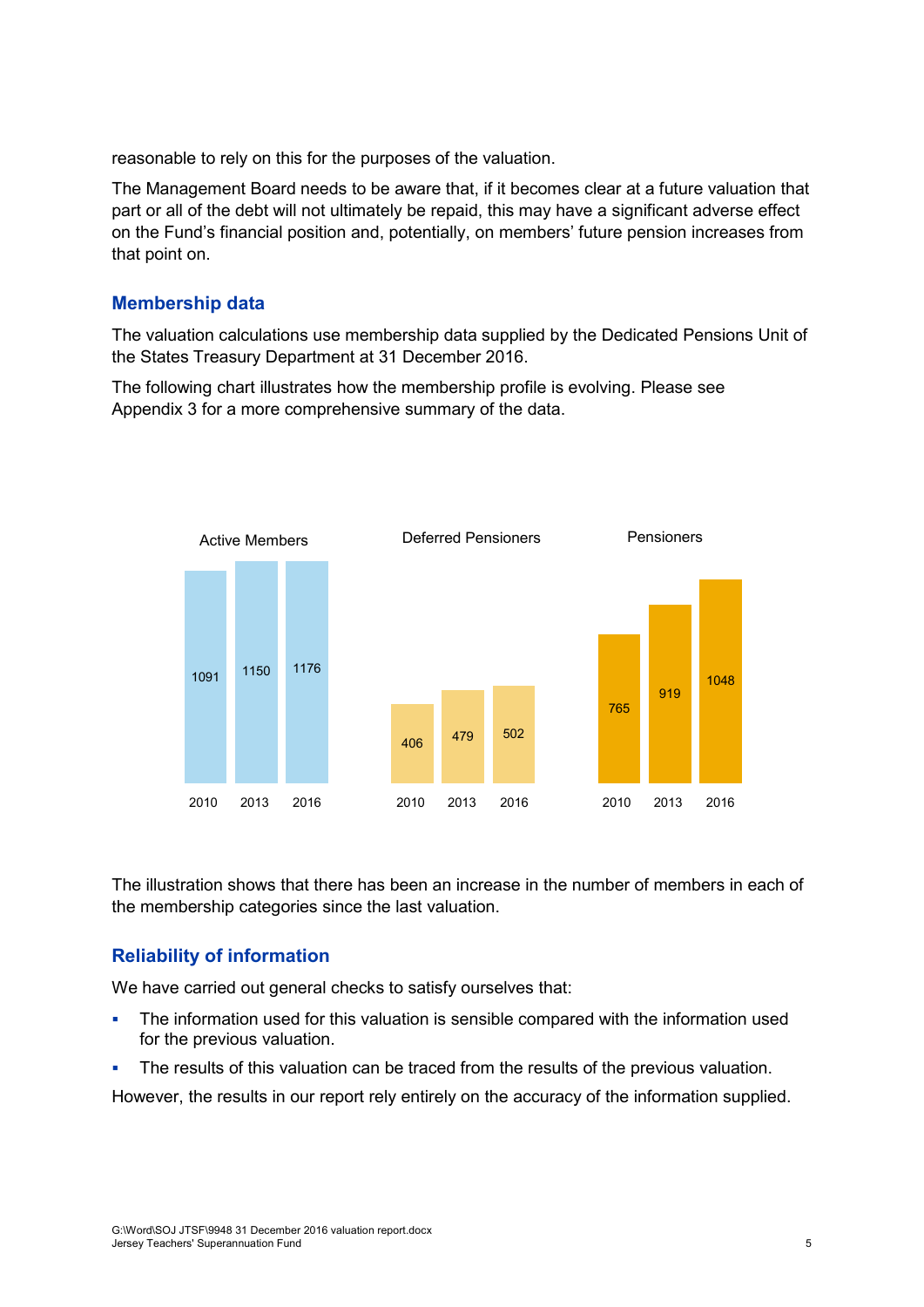### <span id="page-13-0"></span>Valuation approach

#### *This section describes the approach taken for the valuation calculations.*

#### **Adequacy of contributions**

The contributions to the Fund are specified in the Orders governing the Fund and are paid so as to provide the benefits which will become payable to members when they retire or otherwise leave the Fund.

The factors affecting the Fund's finances are open to changing circumstances. Consequently it is necessary to review the operation of the Fund from time to time, by means of an actuarial valuation, to determine the adequacy or otherwise of the contributions to support the benefits payable under the Fund.

#### **Funding target and funding objective**

In our review we start with the known facts about the Fund at the valuation date, i.e. the benefit and contribution structure, the membership and the assets. We then must make assumptions about the factors affecting the Fund's future finances such as investment returns, pay increases and rates of mortality, leaving service and retirement.

In order to calculate the value placed on the benefits, the benefits paid out by the Fund are estimated for each year into the future. The estimated benefit payments are then 'discounted back' to the valuation date using an assumed investment return known as the discount rate.

The benefit payments from the Fund are expected to be made for a very long period and Fund cashflows are linked to future levels of inflation – the chart below shows the cashflow pattern for a typical pension scheme.



For the purpose of assessing whether the contributions are adequate to support the current benefits, it is appropriate to set a "**funding target**" and "funding objective".

The terms "surplus" and "deficiency" are referred to in the Fund's Orders but are not explicitly defined. In practice, we say there is a surplus if the **funding target** is more than fully met and we say there is a deficiency if the **funding target** is less than fully met.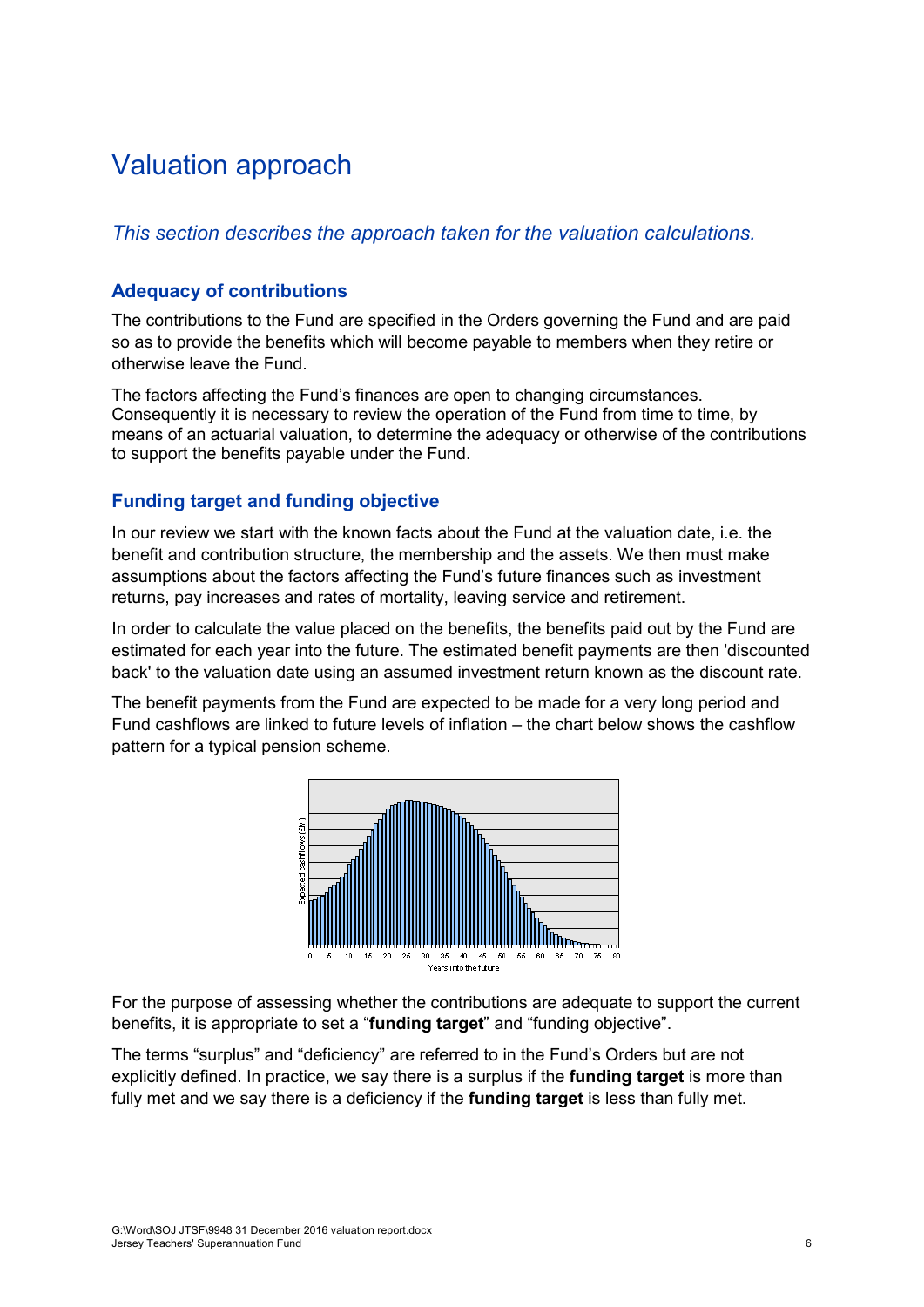The Management Board has determined the following **funding target** and funding objective:

- The **funding target** is that, based on best estimate assumptions, the assets and future contributions (including any contributions allocated to meet the pension increase debt) should be sufficient over the long term to support the benefits payable from the Fund in respect of the current members of the Fund.
- The funding objective is that the **funding target** should be met and that any variations in outcome should be dealt with following each valuation in accordance with the Orders, by adjustments to contributions and/or benefits or by carrying forward surpluses and deficiencies where appropriate.

Under best-estimate assumptions the future outcome is just as likely to be better or worse than assumed. The rationale for using best-estimate assumptions is discussed in Appendix 4.

For the purposes of assessing suitable assumptions at this valuation, the Management Board agreed that the Actuary should make allowance for continued future investment in growth assets, such as equities, by assuming that liabilities will be backed by assets in line with the Fund's strategic benchmark at the valuation date (as summarised within Appendix 6).

#### **Changes from previous valuation**

The funding objective is unchanged from the previous valuation although there have been changes to the assumptions used, as discussed below.

We have changed the approach to the valuation of the pension increase debt. At the previous valuation the Actuary used a discounted cashflow approach to value an assumed stream of future contributions allocated to meet the debt. At this valuation we have taken the pension increase debt into account on the valuation balance sheet equal to its outstanding value at 31 December 2016 of £111.9M, i.e. the amount recognised as a provision in the States accounts at that date.

#### **Valuation method**

A description of the method used for the valuation calculations is set out in Appendix 5.

For the previous valuation, the Management Board specified that contributions equal to 5.6% of salaries should be allocated to meet the pension increase debt, leaving employer contributions of 10.8% of salaries to cover the cost of future benefit accrual and administration expenses.

This approach has been retained for this valuation. The contributions to meet the pension increase debt are included in the value of assets used in calculating the past service surplus / deficiency, and employer contributions equal to 10.8% of salaries are allowed for in calculating the future service surplus / deficiency.

#### **Valuation assumptions**

The results of a valuation are very sensitive to the assumptions made. The financial assumptions have a significant effect on the results of a valuation. However, the other assumptions, particularly the mortality assumptions, are also very important.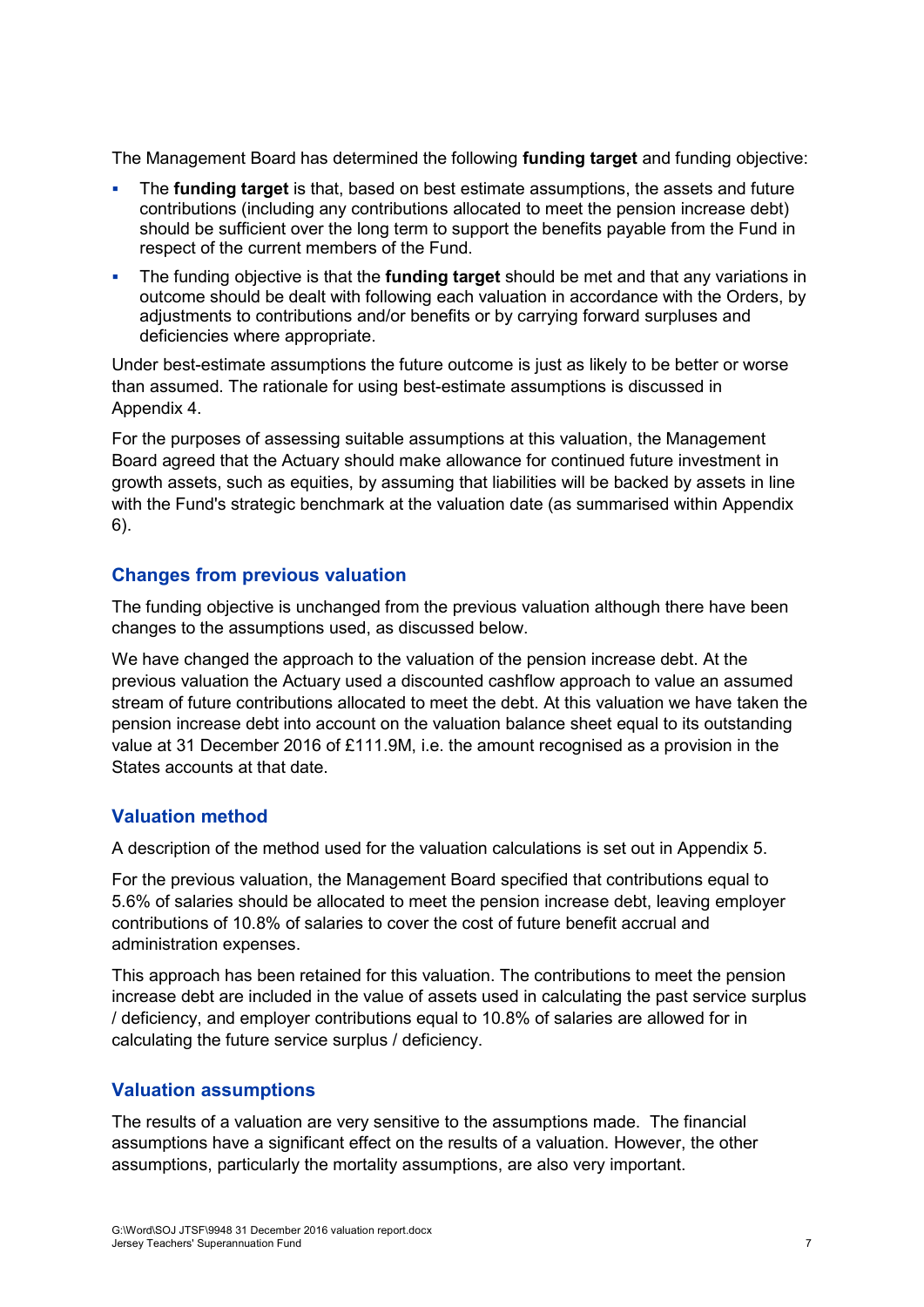#### **Use of market-led financial assumptions**

We have adopted a market-led approach, which involves:

- market-led financial assumptions for valuing the liabilities and future contributions; and
- valuing the assets at market value.

#### **Key financial assumptions**

The following table shows the key financial assumptions used for this valuation, with the assumptions used for the previous valuation shown alongside for comparison. Important points to bear in mind are:

- The differences between the rates have a bigger impact on the results of the valuation than the absolute levels of each assumption.
- The assumptions were derived from market yields at the valuation date to ensure compatibility with the market value of the assets.

|                                                                                                           | 2016<br>(% p.a.) | 2013<br>(% p.a.) |
|-----------------------------------------------------------------------------------------------------------|------------------|------------------|
| Discount rate (investment return)                                                                         | 5.7              | 7.0              |
| <b>Jersey RPI</b>                                                                                         | 2.85             | 3.5              |
| Increases to pensions in payment and in deferment<br>(excluding allowance for re-entry to active service) | 2.85             | 3.5              |
| <b>General salary increases</b><br>(in addition to promotional increases)                                 | 3.85             | 5.0              |

Full details of the financial assumptions used for this valuation, and the reasons for the changes compared to the previous valuation, are set out in Appendix 6 to this report.

#### **Comparison of financial assumptions with 2013 valuation**

Overall (ignoring any changes to the demographic assumptions), the financial assumptions we have used result in a lower surplus than if the assumptions used for the 2013 valuation had been retained. The main reason for this is the reduction in the discount rate (relative to Jersey RPI) used to value the liabilities.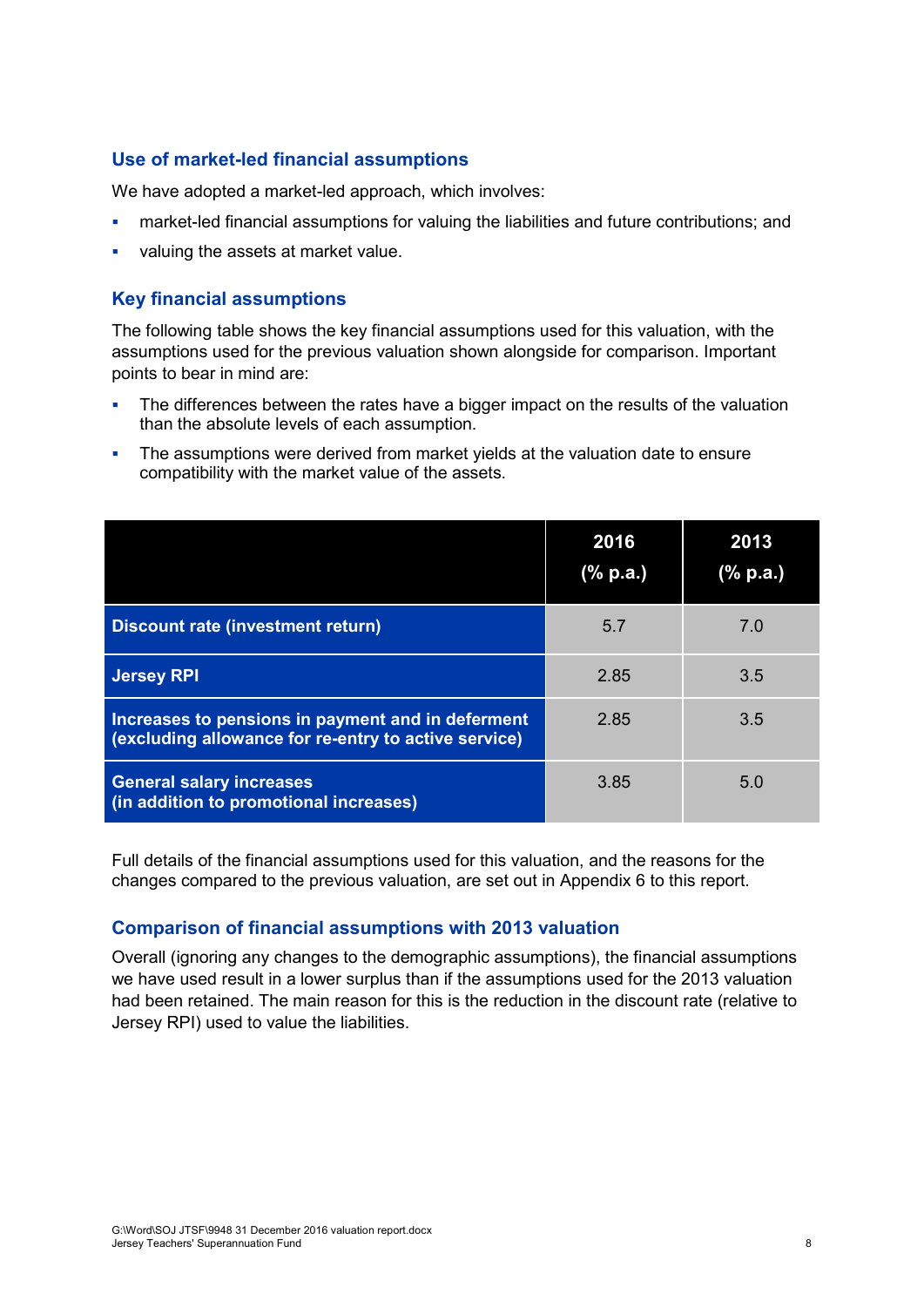#### **Demographic assumptions**

Other important assumptions used to value the liabilities include:

- the assumed future rates of mortality;
- the allowance made for the extent to which members will choose to exchange pension for a cash lump sum at retirement (at the rate of £13.50 cash lump sum for each  $£1$ annual pension given up);
- the allowance for additional increases to salaries due to promotion, service or seniority; and
- the allowance made for the age at which members in each membership category will retire in future.

#### **Comparison of demographic assumptions with 2013 valuation**

We have reviewed the extent to which the demographic assumptions adopted for the 2013 valuation of the Fund remain appropriate for the current valuation as at 31 December 2016 after analysing the experience of the Fund during the 3 years 2014-2016 and taking account of other relevant data. Full details of the demographic assumptions used for this valuation, and the reasons for any changes compared to the previous valuation, are set out in Appendix 7 to this report.

In the light of this review we have made a number of changes to the demographic assumptions. The overall effect of these changes is to increase the surplus. The most financially significant change we have made is to reduce the allowance for future improvements in post-retirement mortality rates.

#### **General comments on the assumptions**

In our opinion, the financial and demographic assumptions, taken as a whole, are an entirely reasonable best-estimate basis for assessing the funding position of the Fund.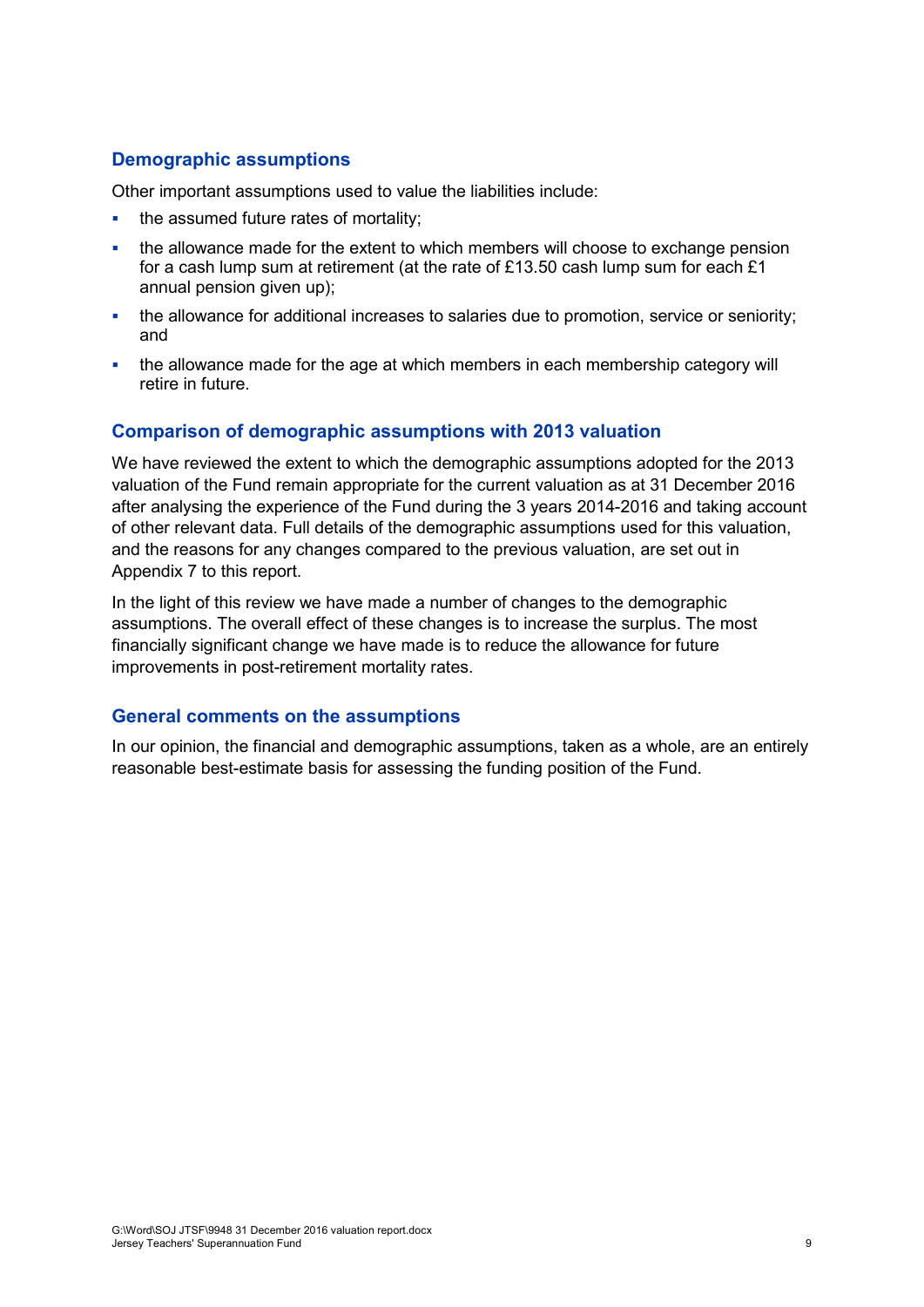### <span id="page-17-0"></span>Asset data

#### *The audited accounts for the Scheme for the year ended 31 December 2016 show the assets were £484.6M.*

The Fund's assets are held separately from those of the States of Jersey. The audited Fund accounts for the year ended 31 December 2016 show its assets as £484.6M.

The assets can be categorised as follows:

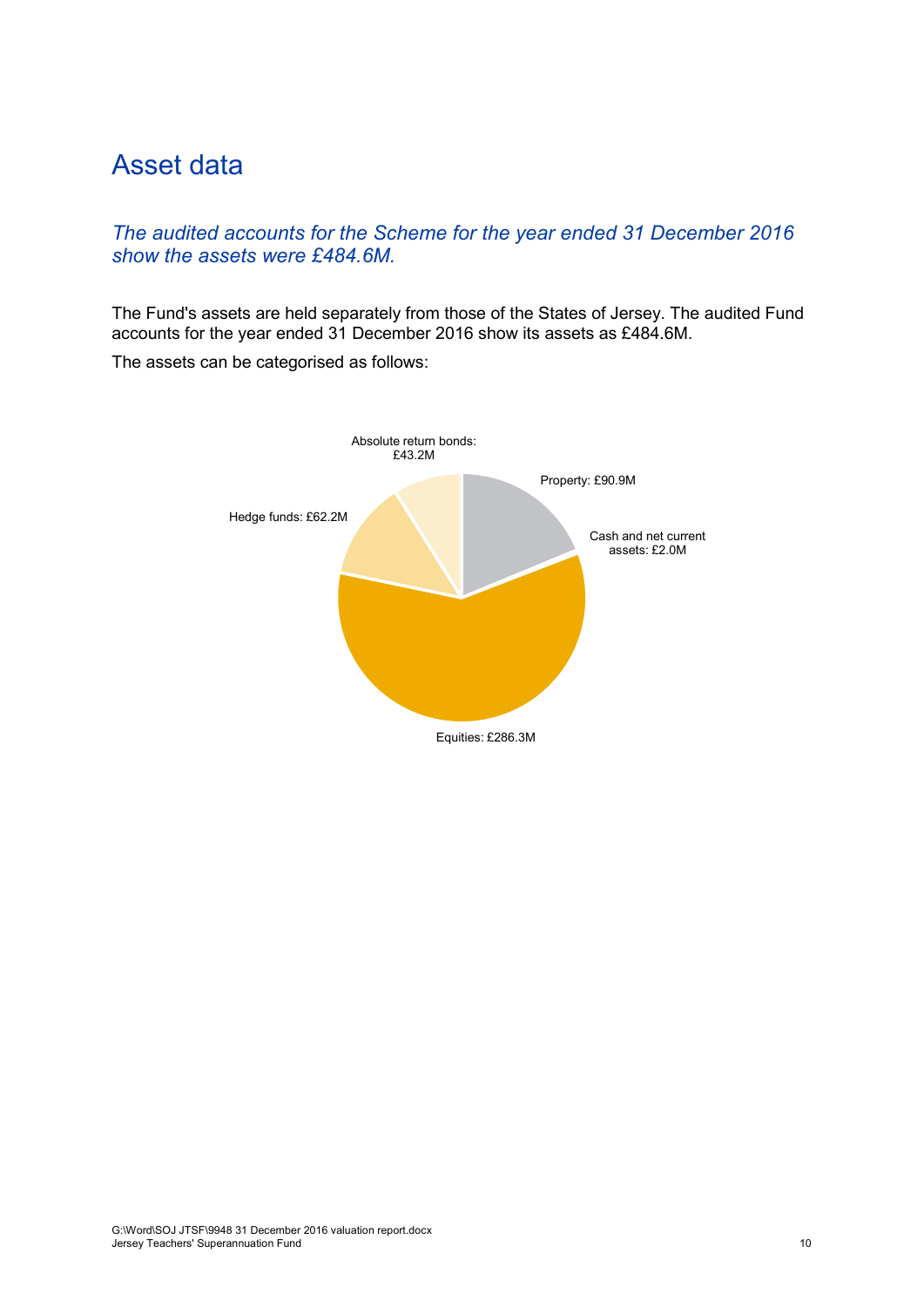### <span id="page-18-0"></span>Valuation results

*Based on the assumptions set out in the Valuation Approach section, the Fund surplus at 31 December 2016 is £35.1M, equivalent to a funding ratio of 106.3%.*

A detailed breakdown of the results of the main valuation calculations is given below.

|                                       | £Μ     |
|---------------------------------------|--------|
| <b>Current actives</b>                | 200.9  |
| <b>Current deferred pensioners</b>    | 48.2   |
| <b>Current pensioners</b>             | 269.9  |
| <b>Value of past service benefits</b> | 519.0  |
| Value of investments                  | 484.6  |
| Value of pension increase debt        | 111.9  |
| <b>Total value of assets</b>          | 596.5  |
| Past service surplus / (deficiency)   | 77.5   |
| Future service surplus / (deficiency) | (42.4) |
| <b>Fund surplus / (deficiency)</b>    | 35.1   |
| <b>Funding ratio</b>                  | 106.3% |

The above table shows there is a past service surplus of £77.5M at 31 December 2016.

There is also a future service deficiency of £42.4M, i.e. the value of future contributions anticipated from employers and employees (disregarding any component of the employer contributions assumed to be allocated to meet the pension increase debt) is £42.4M less than the value of future benefit accrual in respect of current active members.

Putting this together, the overall Fund surplus at 31 December 2016 is £35.1M, equivalent to a **funding ratio** of 106.3%.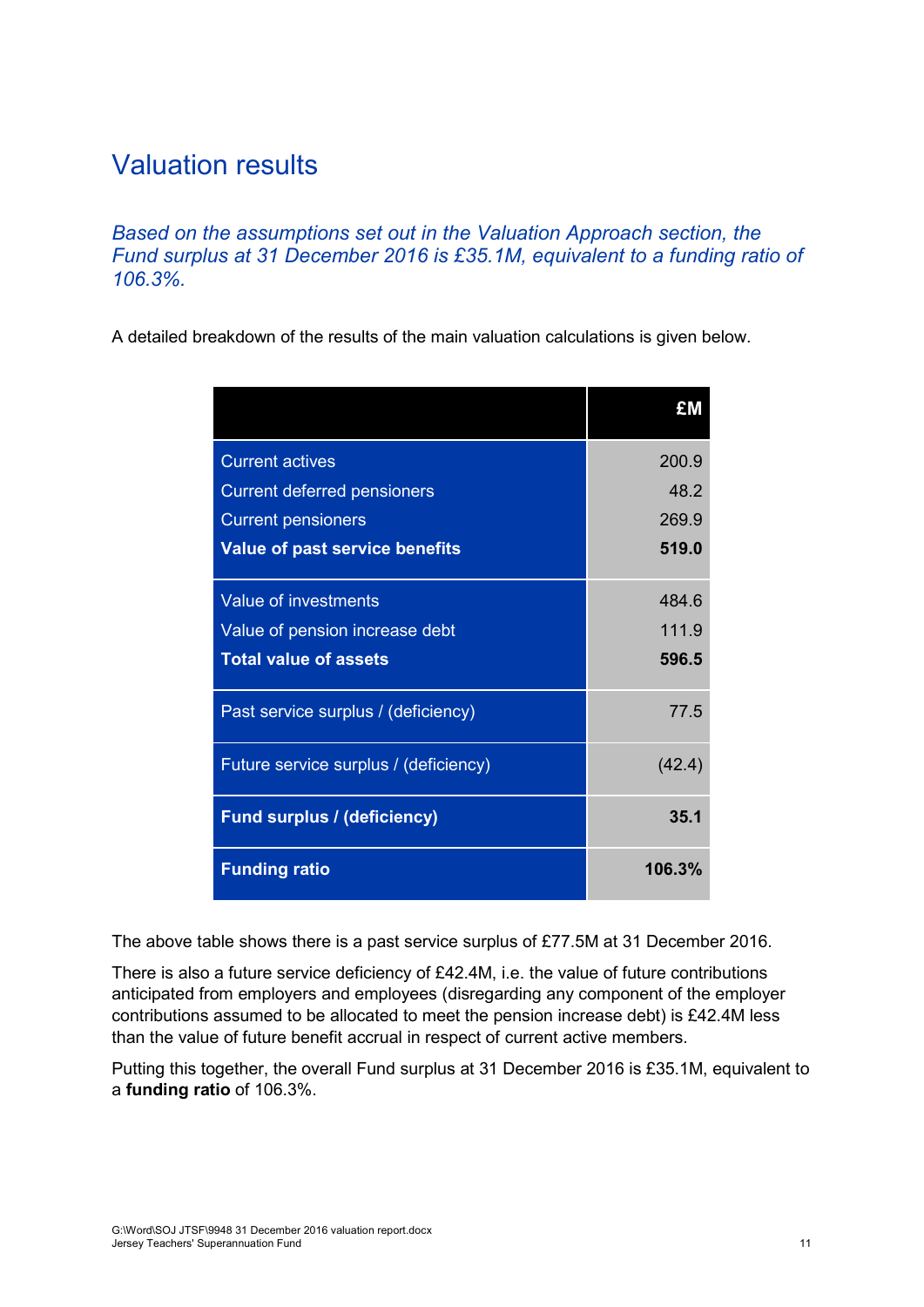### <span id="page-19-0"></span>Reasons for change in funding position

#### *The funding position has improved from a surplus of £7.4M at 31 December 2013 to a surplus of £35.1M at 31 December 2016.*

The chart below shows the key reasons for the change in funding position between 31 December 2013 and 31 December 2016.



The analysis shows that the main factors which have contributed to the improvement in the funding position since the previous valuation have been:

- **Higher than expected investment returns; and**
- Lower actual pension and salary increases than assumed at the previous valuation.

These factors have been partially offset by the changes in financial assumptions which have worsened the position.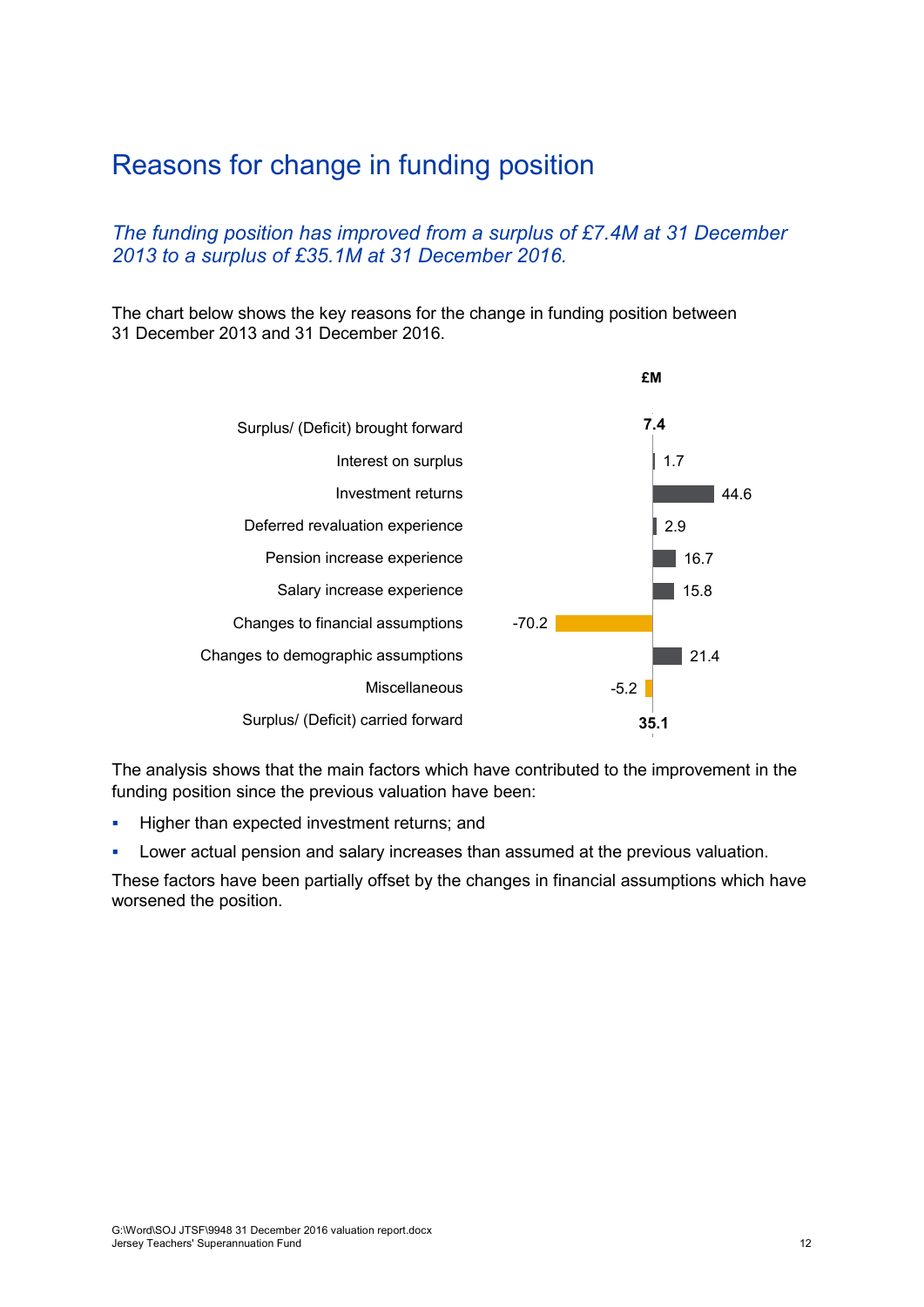### <span id="page-20-0"></span>New entrant cost

#### *The current contribution rate is insufficient to meet the cost of future benefits for new joiners to the Fund.*

The table below shows the contribution rate required to meet the cost of future benefits for new joiners to the Fund over the year following the valuation date, compared to the contributions expected to be received (which are fixed in the Orders).

For joiners in future years, the rate required is expected to gradually increase as continued improvements in life expectancy take effect.

|                                                                                     | % of salaries |
|-------------------------------------------------------------------------------------|---------------|
| Cost of future benefits                                                             | 17.7          |
| <b>Expenses</b>                                                                     | 1.2           |
| <b>Total cost</b>                                                                   | 18.9          |
| Employer contribution rate (net of 5.6% allocated to meet<br>pension increase debt) | 10.8          |
| Member contribution rate                                                            | 5.0           |
| <b>Total contribution rate</b>                                                      | 15.8          |
| <b>Underpayment of contribution rate</b>                                            | 3.1           |

Based on recent levels of new joiners (the total annual salary for new joiners in 2016 was £3.4M), the emerging strain on the Fund generated in relation to new entrants over the next 10 years may exceed £20M.

The future is highly uncertain but if all our assumptions were borne out after the valuation date and there are no changes to the assumptions at future valuations, we would expect the surplus of £35.1M at the valuation date to be eliminated over time.

#### **Assumptions**

The assumptions used to calculate the cost of future benefits above are consistent with those used to calculate the main valuation results. In addition, we have assumed the following:

- New entrants are aged 32 on joining the Fund (this is an expected average age); and
- Two-thirds of the new entrants are females and one-third are males.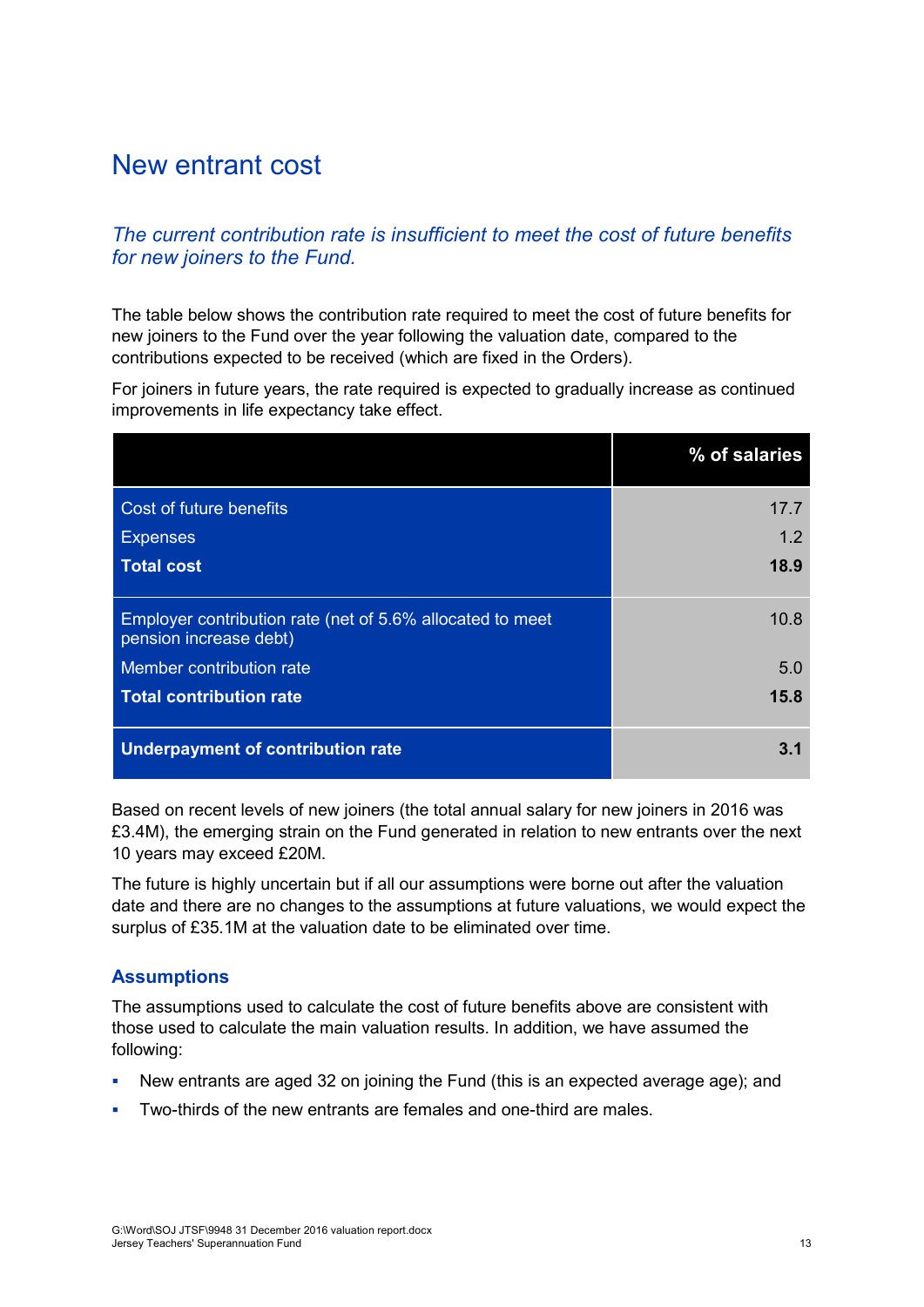### <span id="page-21-0"></span>Risks and sensitivity analysis

#### *The Fund faces a number of key risks which could affect its funding position.*

This section comments on some of the key risks faced by the Fund. It concentrates on the deterioration to the Fund's finances that may arise in various hypothetical downside scenarios (where the actual experience is less favourable than the assumptions made at this valuation).

However, as the assumptions used to determine the **funding target** are best-estimate assumptions, it needs to be recognised that upside scenarios (where the experience is more favourable than the assumptions) are just as likely.

#### **Key risks**

Here is a recap of some of the key factors that could lead to deficiencies in future:

- Investment performance—the return achieved on the Fund's assets may be lower than allowed for in the valuation.
- Investment volatility—the assets may not move in line with the value of benefits. The Fund invests in assets (e.g. equities) that are expected to achieve a greater return than the assets (i.e. index-linked gilts and investment grade derivatives) that most closely match the expected benefit payments. The less matched the investment strategy is, the greater the risk that the assets may not move in line with the value of benefits.
- Mortality—members could live longer than foreseen, for example, as a result of a medical breakthrough. This would mean that benefits are paid for longer than assumed, resulting in a higher cost of providing the benefits.
- Options for Members—members may exercise options resulting in unanticipated extra costs. For example, members could swap less of their pension for cash at retirement than is assumed.

#### **Quantifying the risks**

To help the Management Board understand the susceptibility of the funding position on the valuation assumptions, we have considered the hypothetical impact on the liabilities of the following one-off step changes.

- Life expectancy at age 60 is three years greater than anticipated (with corresponding increases at other ages).
- The market value of equities and alternatives falls by 25% (with no change in bond markets).
- Inflation is 1% p.a. higher than assumed (with nominal expected returns on the Fund's assets unchanged).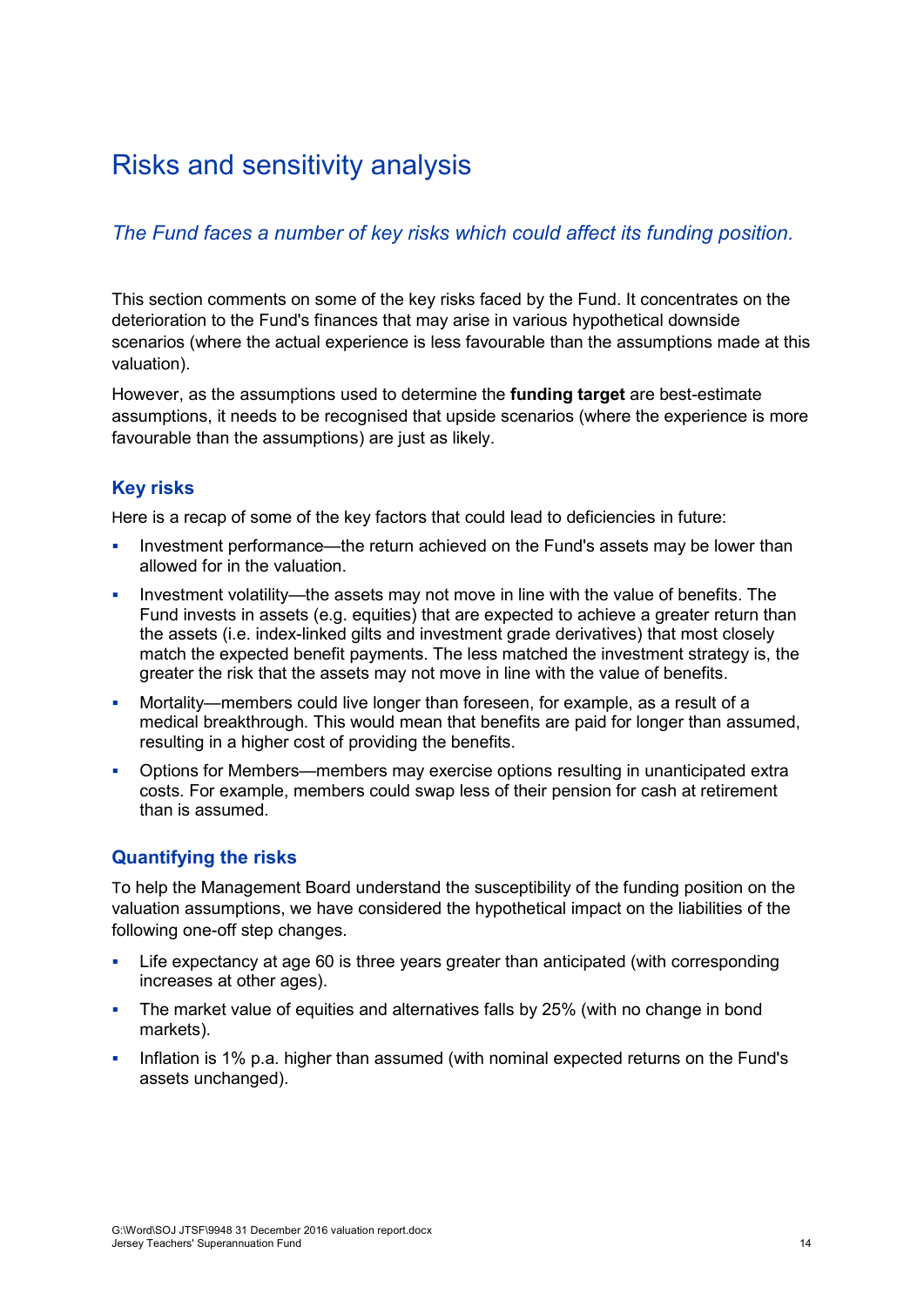Please see the chart below for the results.



The accrued benefits position is similarly sensitive to these factors.

The scenarios considered are not "worst case" scenarios, and could occur in combination (rather than in isolation). Opposite step changes, such as what happens if inflation falls by 1% p.a. for example, would improve the funding position by broadly similar amounts to the reductions identified above.

#### **Investment strategy**

The Fund's liabilities are influenced by Jersey inflation either directly via pension increases or indirectly via pay increases. The assets that most closely match the Fund's liabilities are index-linked gilts and investment grade derivatives. However, a large proportion of the Fund's assets are invested in asset classes such as equities which are expected to produce higher returns over the long term than those more closely matching assets.

The Management Board recognises the degree of risks, as well as the potential rewards, that this holds for the Fund. In particular the financial position of the Fund can be affected by sudden (or gradual) changes in market values of return seeking assets, changes in expected future returns and/or changes in inflation.

The investment strategy of the Fund is set by the Management Board and is kept under regular review.

#### **Pension increase debt repayments**

The valuation results rely on the pension increase debt being repaid over an appropriate period.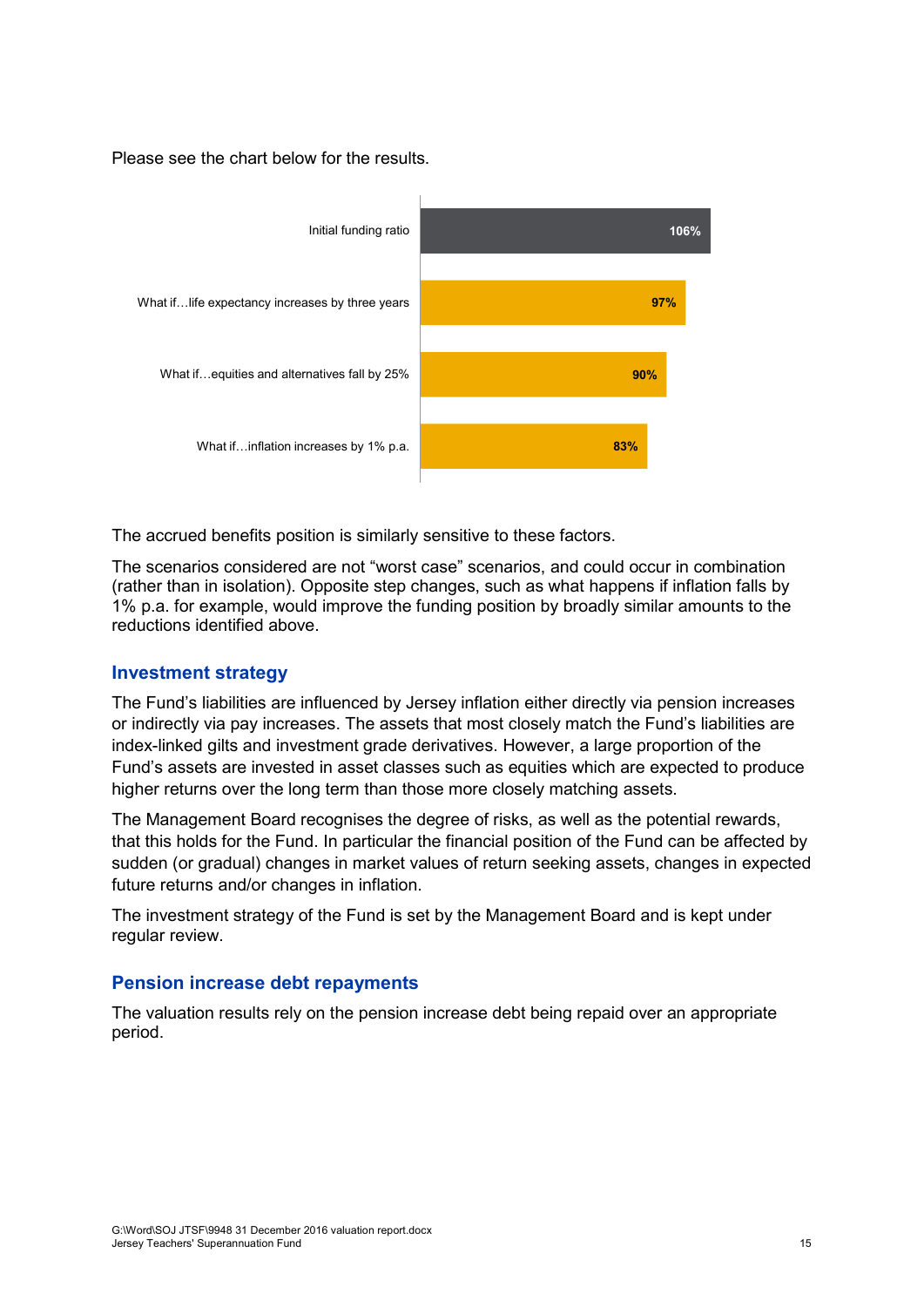#### **Implications**

The analysis in this section emphasises that the Fund is highly susceptible to:

- Equity markets falling or inflation expectations rising. This risk arises because the Fund is not invested in the assets that most closely match the expected future cashflows (i.e. index-linked gilts and investment grade derivatives); and
- **•** Members living longer than expected.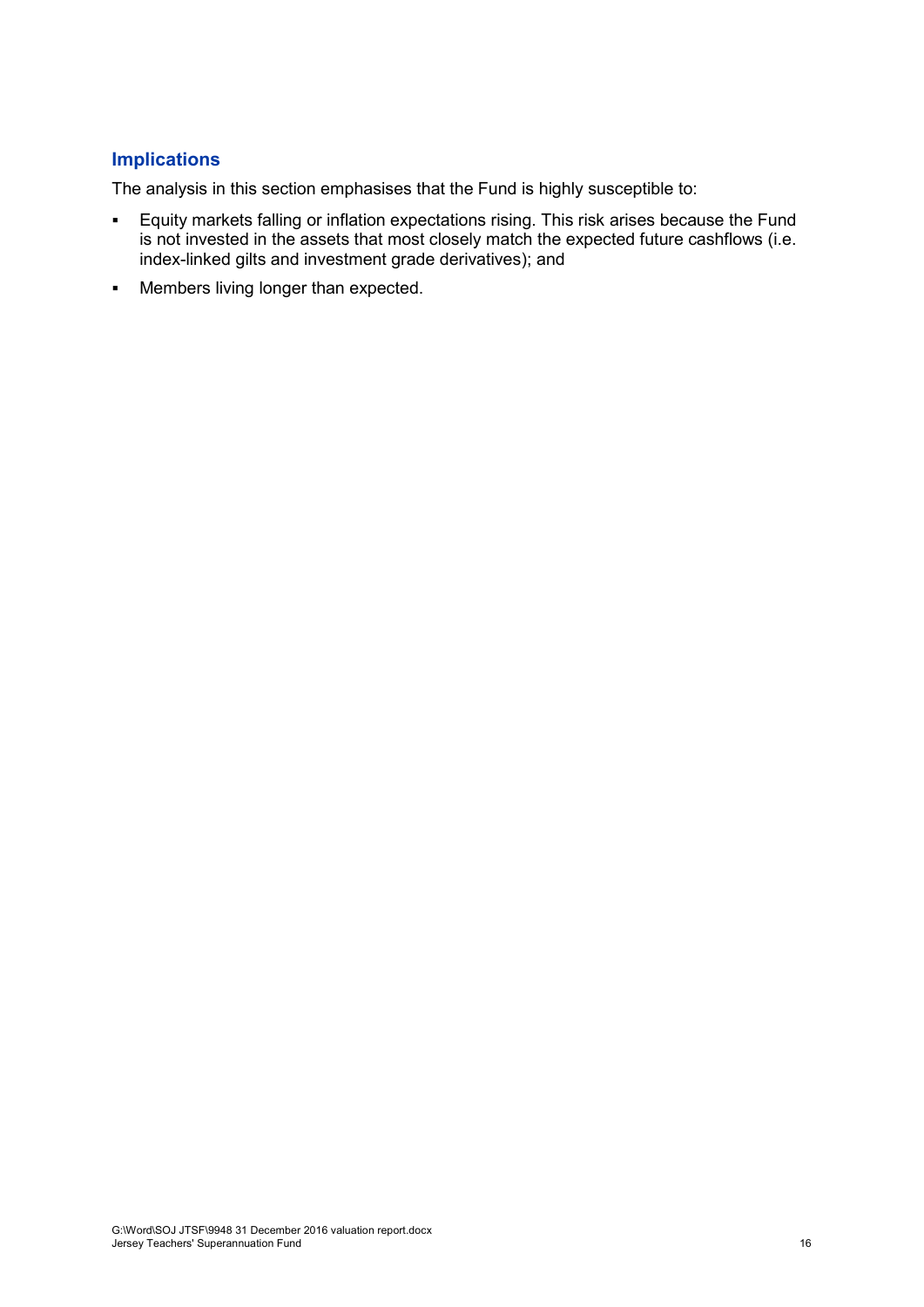### <span id="page-24-0"></span>Summary and conclusions

*The surplus in the Fund at 31 December 2016 is £35.1M, equivalent to a funding ratio of 106.3%. We recommend that this surplus is retained as a buffer against future adverse experience.*

The headlines at the valuation date are:

- There is a past service surplus of £77.5M.
- The overall surplus, after allowing for the anticipated shortfall in future contributions, is £35.1M. This corresponds to a **funding ratio** of 106.3%.

A key feature underlying the valuation results is that we have assumed the pension increase debt, amounting to £111.9M as at 31 December 2016, for which provision has been made in the States balance sheet, is repaid in full by the States over an appropriate period of time. There is currently no formal agreement between the Management Board and the States of Jersey regarding the repayment of the pension increase debt.

The surplus of £35.1M will need to be dealt with in accordance with the terms of the Fund's Orders.

#### **Developments since the valuation date**

Since the valuation date, our update calculations suggest that the funding position has improved. This is primarily due to due to investment returns since the valuation date being above those assumed in the valuation. The position will be reviewed again at the next valuation.

#### **Dealing with the surplus**

Article 18(4) of the Teachers' Superannuation (Administration) (Jersey) Order 2007 requires the Chief Minister, within 3 months of this report being laid before the States, to consult with the Management Board and to submit to the States proposals for disposing of the surplus. The proposals may consist of (but are not limited to) the following:

- If the surplus appears to be of a temporary nature, a recommendation that no action should be taken;
- The retention of a surplus no larger than the Actuary advises is a prudent reserve; or
- An increase in the benefits under the Fund.

Our advice to the Management Board is that the surplus of £35.1M is no larger than we would advise is a prudent reserve against future adverse experience. In particular, this takes account of the following:

- The funding strain expected when new members join the Fund, due to contributions being lower than the cost of accrual. The strain in relation to new entrants over the next 10 years may exceed £20M in total;
- There is currently no formal agreement between the Management Board and the States of Jersey regarding the repayment of the pension increase debt; and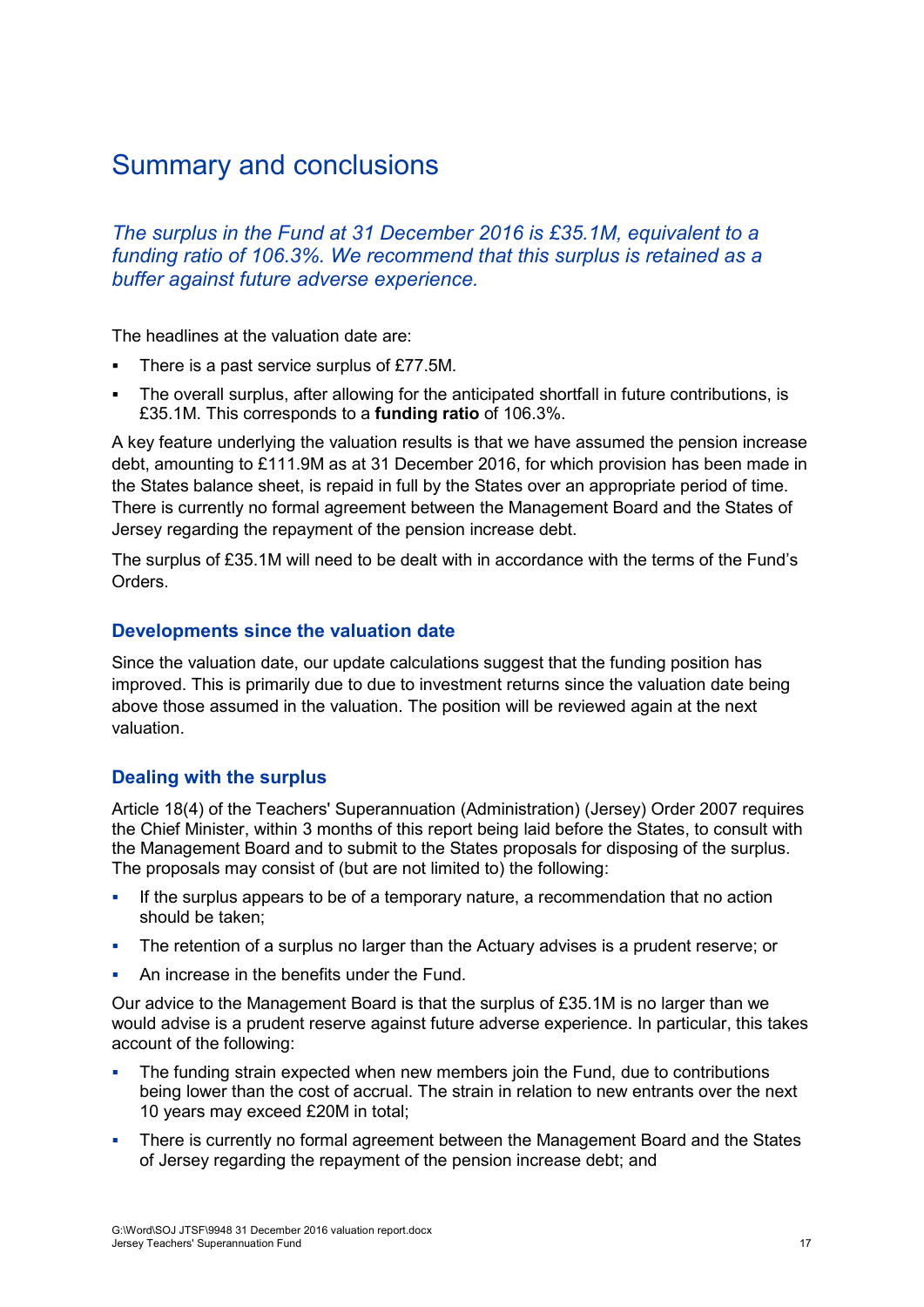The volatility inherent in the value of the Fund's assets relative to liabilities.

We therefore recommend the surplus is retained as a buffer against future adverse experience.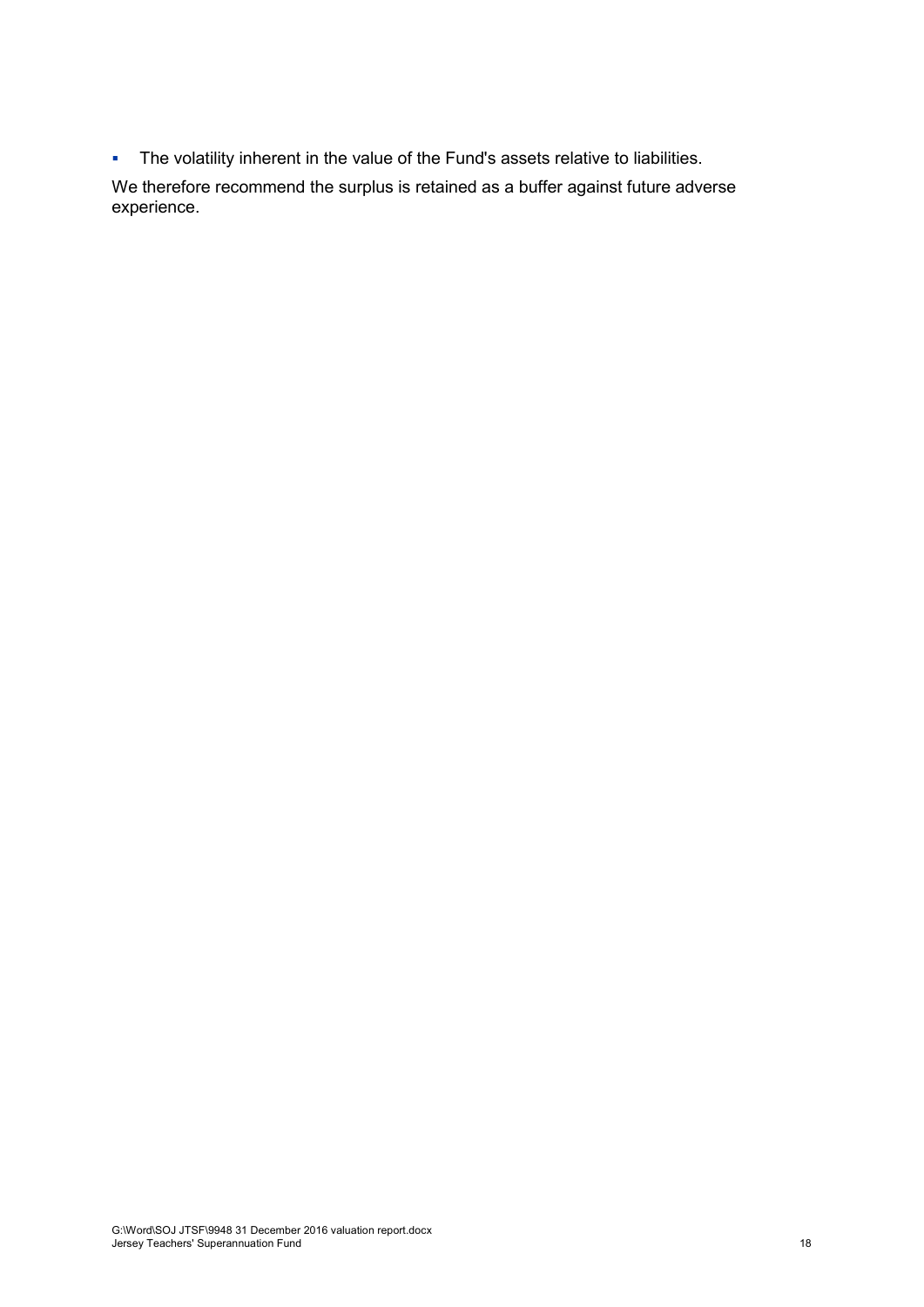### <span id="page-26-0"></span>Appendix 1: Scope of advice

This report is prepared under the terms of the Actuary Agreement dated 14 July 2016 between Aon Hewitt Limited and the Management Board, on the understanding that it is solely for the benefit of the addressee.

Unless prior written consent has been given by Aon Hewitt Limited, this report should not be disclosed to or discussed with anyone else unless they have a legal right to see it.

Notwithstanding such consent, Aon Hewitt Limited does not accept or assume any responsibility to anyone other than the addressee of this report.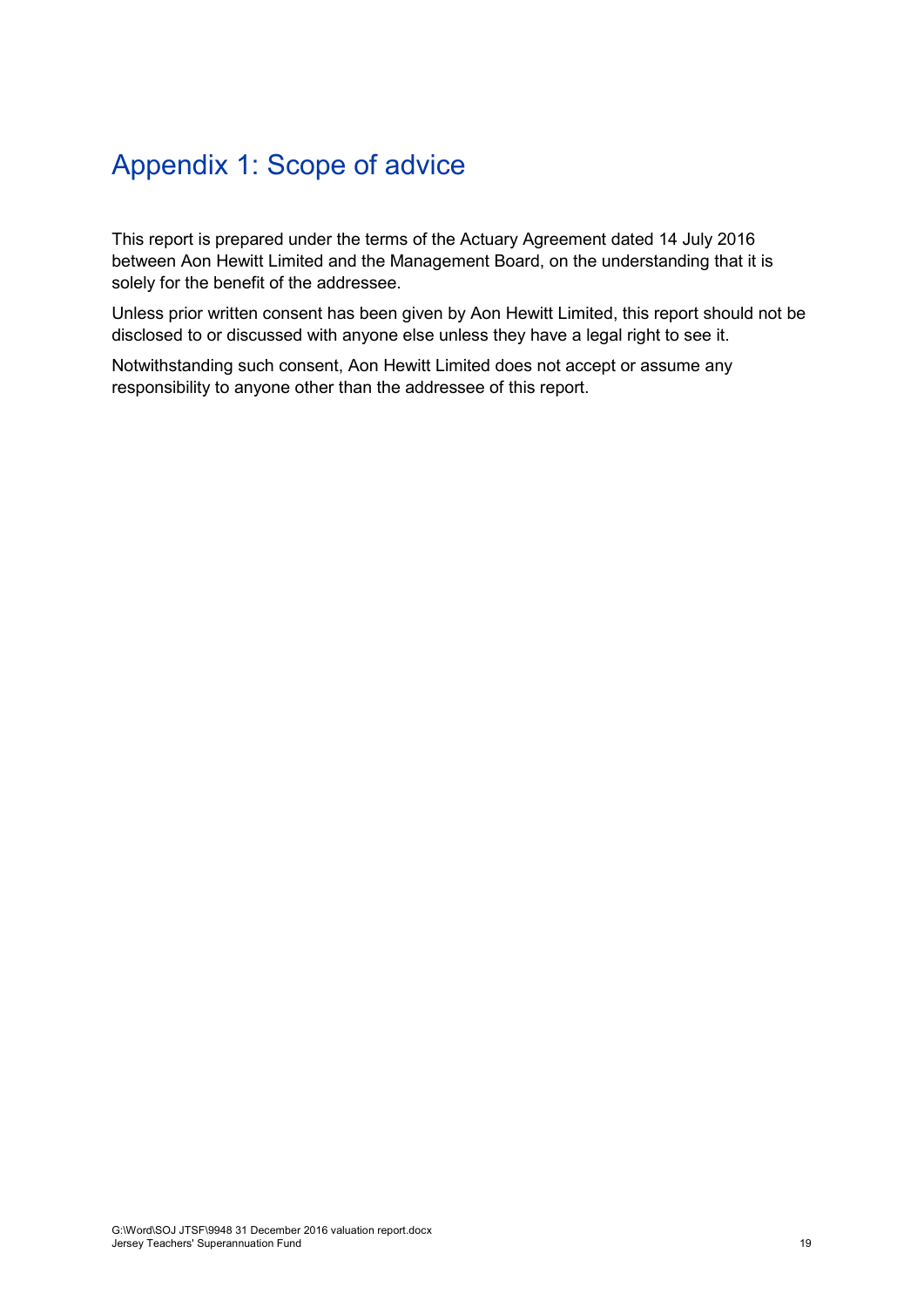### <span id="page-27-0"></span>Appendix 2: Provisions of Fund

#### **Orders**

The Fund is governed by Orders made under the Teachers' Superannuation (Jersey) Law 1979 (as amended). At the valuation date, the provisions of the Fund were specified in the following Orders, namely:

- a) The Teachers' Superannuation (Existing Members) (Jersey) Order 1986 known as the Existing Members Orders
- b) The Teachers' Superannuation (New Members) (Jersey) Order 2007 known as the New Members Orders
- c) The Teachers' Superannuation (Administration) (Jersey) Order 2007 known as the Administration Orders

#### **Main features**

The main features of the Fund in force at the valuation date are summarised on the following pages.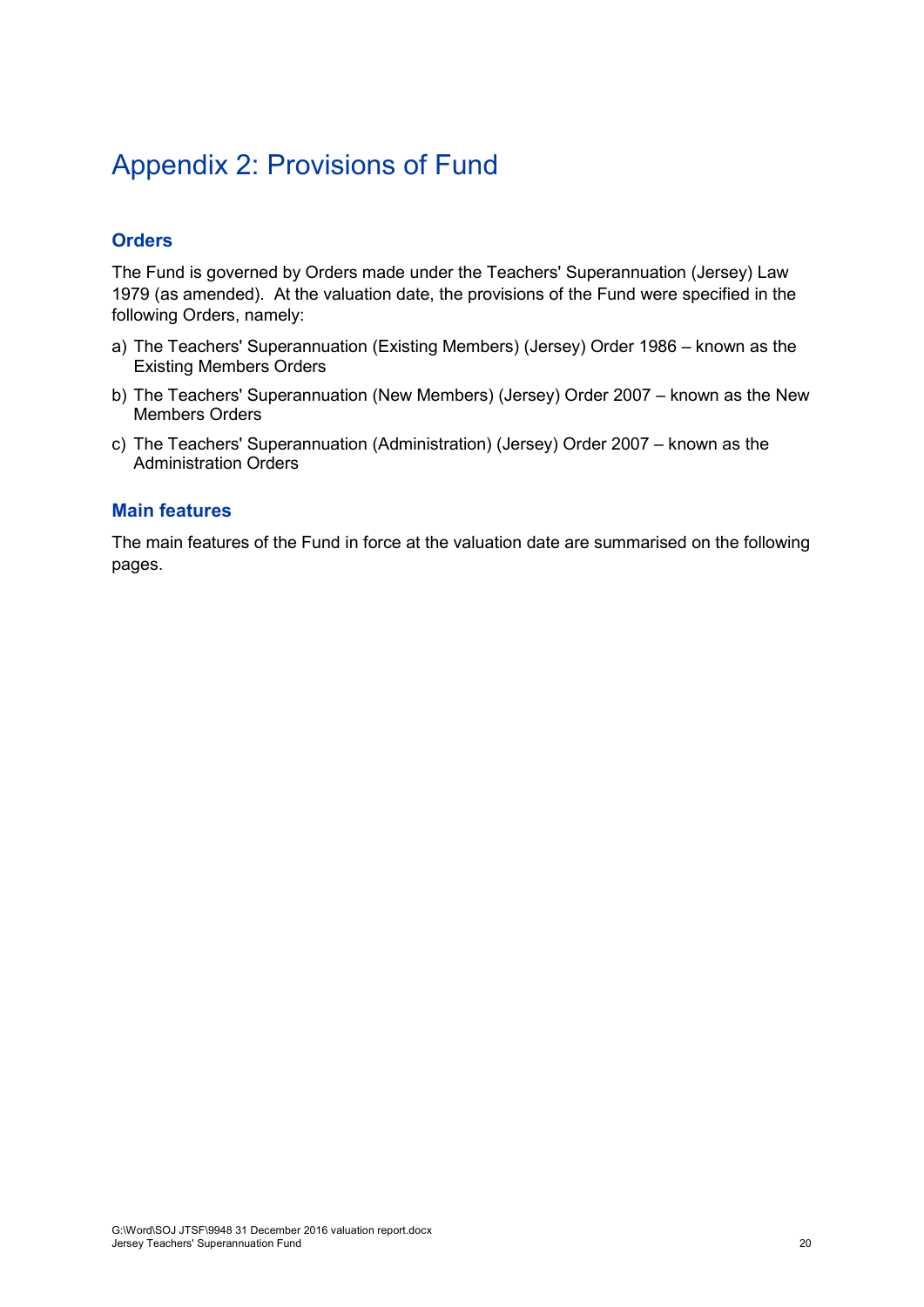|                                                      | <b>Existing Members Orders</b>                                                                                                                                                                                                     | <b>New Members Orders</b>                                                                                                                                                                                                             |
|------------------------------------------------------|------------------------------------------------------------------------------------------------------------------------------------------------------------------------------------------------------------------------------------|---------------------------------------------------------------------------------------------------------------------------------------------------------------------------------------------------------------------------------------|
| <b>Normal Retiring</b><br>Age                        | 60                                                                                                                                                                                                                                 | 65                                                                                                                                                                                                                                    |
| <b>Average Salary</b>                                | Salary received during the best<br>successive 365 days in the 3 years<br>prior to leaving service or retirement                                                                                                                    | Salary received during the best<br>successive 365 days in the 3<br>years prior to leaving service or<br>retirement                                                                                                                    |
| <b>Normal</b><br><b>Retirement</b><br><b>Pension</b> | 1/80 <sup>th</sup> of average salary for each<br>year of service                                                                                                                                                                   | $1/80th$ of average salary for each<br>year of service                                                                                                                                                                                |
| <b>Cash at</b><br><b>retirement</b>                  | A tax free cash sum of 3/80ths of<br>average salary for each year of<br>service                                                                                                                                                    | Option to exchange up to 30% of<br>commencing pension for a tax<br>free cash sum of £13.50 for each<br>£1 of pension given up.                                                                                                        |
| <b>Optional</b><br><b>Retirement</b>                 | No provision for early retirement in<br>normal health                                                                                                                                                                              | Generally any time up to 5 years<br>before normal retiring age subject<br>to 2 years' pensionable service.<br>Members' pensions are reduced<br>by 2.4% for each year the<br>pension is being taken early.                             |
| <b>III-Health</b><br><b>Retirement</b>               | Subject to 2 years' service,<br>immediate benefits on grounds of<br>serious ill health or incapacity.<br>Benefits based on enhanced<br>pensionable service as set out in<br>Article 52(3) of the Existing<br><b>Members Orders</b> | Subject to 2 years' qualifying<br>service, immediate benefits on<br>grounds of serious ill health or<br>incapacity. Benefits based on<br>enhanced pensionable service as<br>set out in Article 18 of the New<br><b>Members Orders</b> |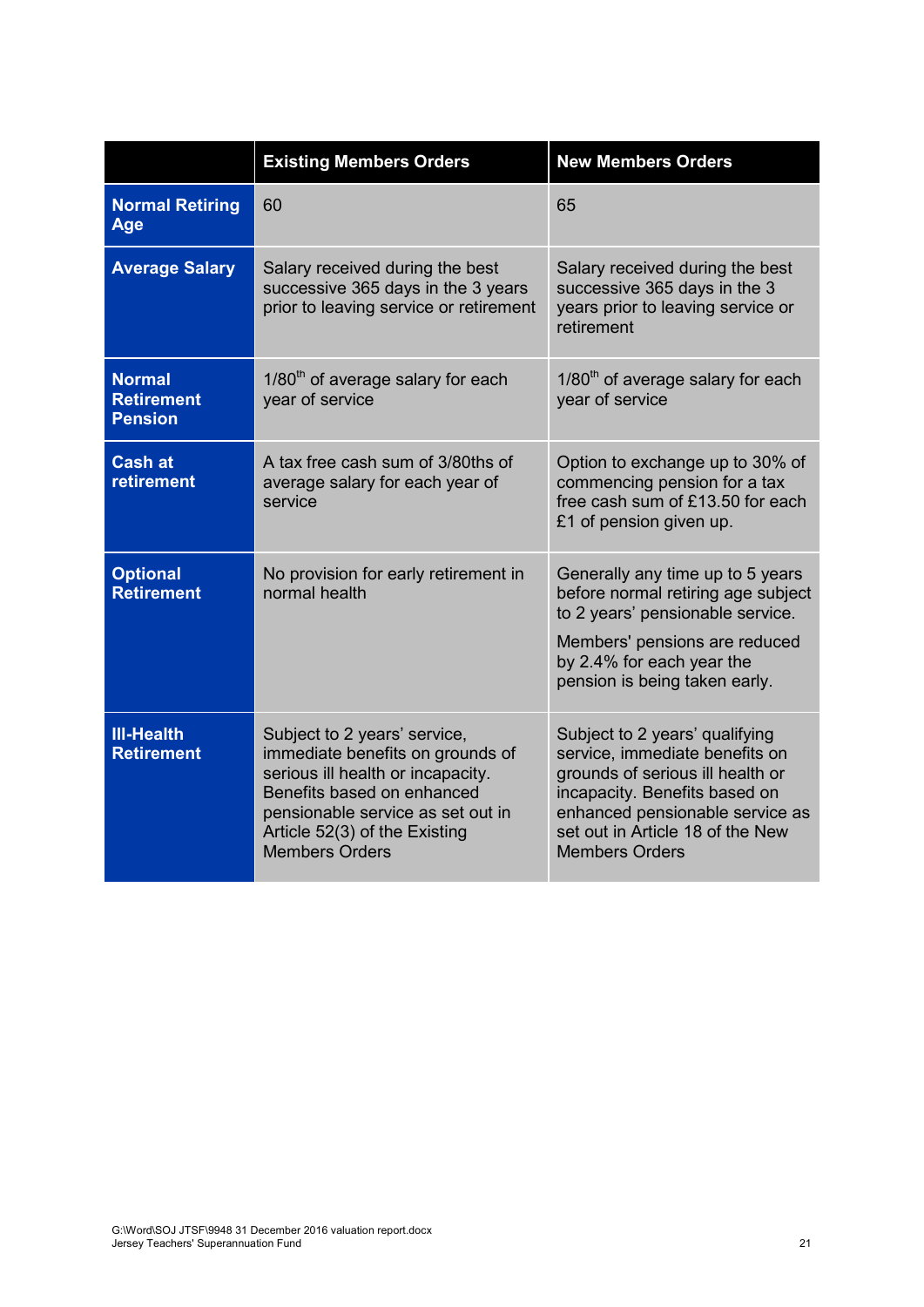|                         | <b>Existing Members Orders</b>                                                                                                                                                                                                                                                                                                                                                                   | <b>New Members Orders</b>                                                                                                                                                                                                                                                                                                                                                                  |
|-------------------------|--------------------------------------------------------------------------------------------------------------------------------------------------------------------------------------------------------------------------------------------------------------------------------------------------------------------------------------------------------------------------------------------------|--------------------------------------------------------------------------------------------------------------------------------------------------------------------------------------------------------------------------------------------------------------------------------------------------------------------------------------------------------------------------------------------|
| <b>Death in Service</b> | Cash sum:<br>$1_{-}$<br>a) Less than 5 years'<br>reckonable service: a cash<br>sum of 2/5ths of current<br>salary for each year of<br>service<br>b) At least 5 years' reckonable<br>service: a cash sum of twice<br>current salary                                                                                                                                                               | 1. Cash sum:<br>a) Less than 5 years'<br>qualifying service: a cash<br>sum of 2/5ths of current<br>salary for each year of<br>service<br>b) At least 5 years' qualifying<br>service: a cash sum of<br>twice current salary                                                                                                                                                                 |
|                         | 2.<br>Spouse's Pension (widow /<br>widower / civil partner):<br>50% of member's pension<br>based on the pension which the<br>member would have received<br>on immediate ill-health<br>retirement. Pensions are only<br>payable to widowers in respect<br>of service after 6 April 1988.<br>An increased pension is payable<br>for the first 3 months after the<br>date of death (in most cases). | 2.<br>Spouse's Pension (widow /<br>widower / civil partner):<br>Subject to 2 years' qualifying<br>service: 50% of member's<br>pension, based on salary at<br>death and pensionable<br>service to normal retiring age                                                                                                                                                                       |
|                         | 3.<br>Dependant's Pension:<br>An amount equal to a spouse's<br>pension may be paid to an adult<br>dependant - except that no<br>dependant's pension can be<br>awarded where a spouse's or<br>child's pension is payable                                                                                                                                                                          | Dependant's Pension:<br>3.<br>Subject to 2 years' qualifying<br>service: an amount equal to a<br>spouse's pension may be<br>paid to an adult dependant -<br>except that no dependant's<br>pension can be awarded<br>where a spouse's pension is<br>payable                                                                                                                                 |
|                         | <b>Children's Pension:</b><br>4 <sub>1</sub><br>A pension is payable to each<br>eligible child. The total payable<br>is restricted to the equivalent of<br>the spouse's pension, but no<br>one child may receive more<br>than half that sum. The child's<br>pension is increased if a<br>spouse's pension is not payable                                                                         | <b>Children's Pension:</b><br>4 <sub>1</sub><br>Subject to 2 years' qualifying<br>service, a pension is payable<br>to each eligible child. The<br>total payable is restricted to<br>the equivalent of the<br>spouse's pension, but no one<br>child may receive more than<br>half of that sum. The child's<br>pension is doubled if a<br>spouse's or dependant's<br>pension is not payable. |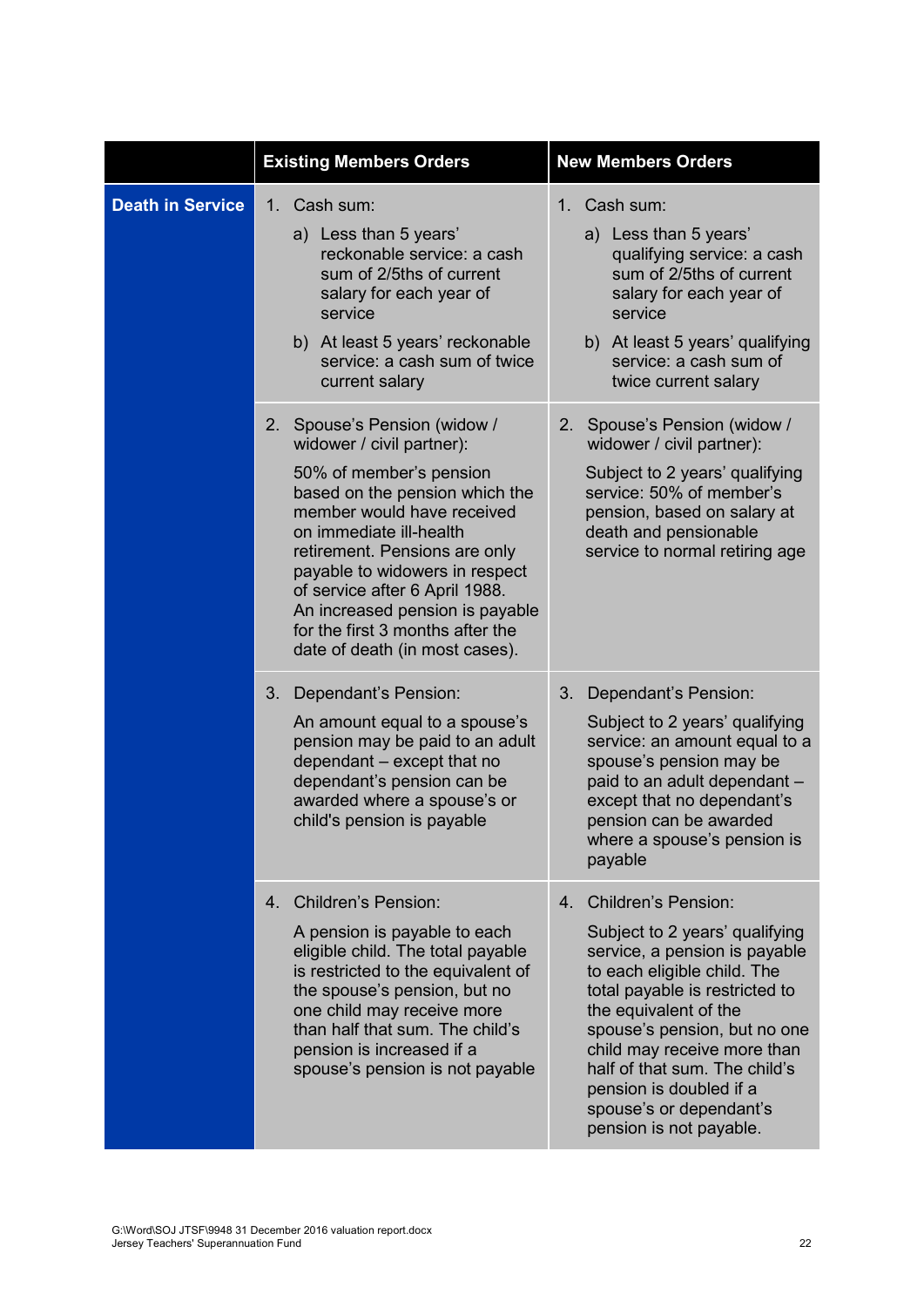|                                         | <b>Existing Members Orders</b>                                                                                                                                                                                                                                                                                                                                                            | <b>New Members Orders</b>                                                                                                                                                                                                                                                                                                                   |
|-----------------------------------------|-------------------------------------------------------------------------------------------------------------------------------------------------------------------------------------------------------------------------------------------------------------------------------------------------------------------------------------------------------------------------------------------|---------------------------------------------------------------------------------------------------------------------------------------------------------------------------------------------------------------------------------------------------------------------------------------------------------------------------------------------|
| <b>Death after</b><br><b>Retirement</b> | 1 <sub>1</sub><br>Spouse's Pension (widow /<br>widower / civil partner):<br>50% of member's pension in<br>respect of service for which a<br>spouse's pension is payable<br>according to Article 64. An<br>increased pension is payable for<br>the first 3 months after the date<br>of death (in most cases).                                                                              | Spouse's Pension (widow /<br>$1_{\cdot}$<br>widower / civil partner):<br>From date of death, 50% of<br>member's pension, ignoring<br>any reduction for lump sum<br>taken at retirement                                                                                                                                                      |
|                                         | 2.<br>Dependant's Pension:<br>An amount equal to a spouse's<br>pension may be paid to an adult<br>dependant - except that no<br>dependant's pension can be<br>awarded where a spouse's or<br>child's pension is payable                                                                                                                                                                   | Dependant's Pension:<br>2.<br>An amount equal to a<br>spouse's pension may be<br>paid to an adult dependant -<br>except that no dependant's<br>pension can be awarded<br>where a spouse's pension is<br>payable                                                                                                                             |
|                                         | <b>Children's Pension:</b><br>3.<br>A pension is payable to each<br>eligible child. The total payable<br>is restricted to the equivalent of<br>the spouse's pension, but no<br>one child may receive more<br>than half that sum. The child's<br>pension is increased if a<br>spouse's pension is not payable                                                                              | 3 <sub>1</sub><br><b>Children's Pension:</b><br>A pension is payable to each<br>eligible child. The total<br>payable is restricted to the<br>equivalent of the spouse's<br>pension, but no one child<br>may receive more than half<br>that sum. The child's pension<br>is doubled if a spouse's or<br>dependant's pension is not<br>payable |
|                                         | 4. Cash sum<br>For members with less than 10<br>years' reckonable service, a<br>lump sum equal to 5 times the<br>annual pension less the sum of<br>the pension payments made to<br>the member. For members with<br>10 or more years' reckonable<br>service, a lump sum equal to the<br>member's average salary less<br>the sum of the pension and<br>cash payments made to the<br>member. | Cash sum<br>$4_{-}$<br><b>None</b>                                                                                                                                                                                                                                                                                                          |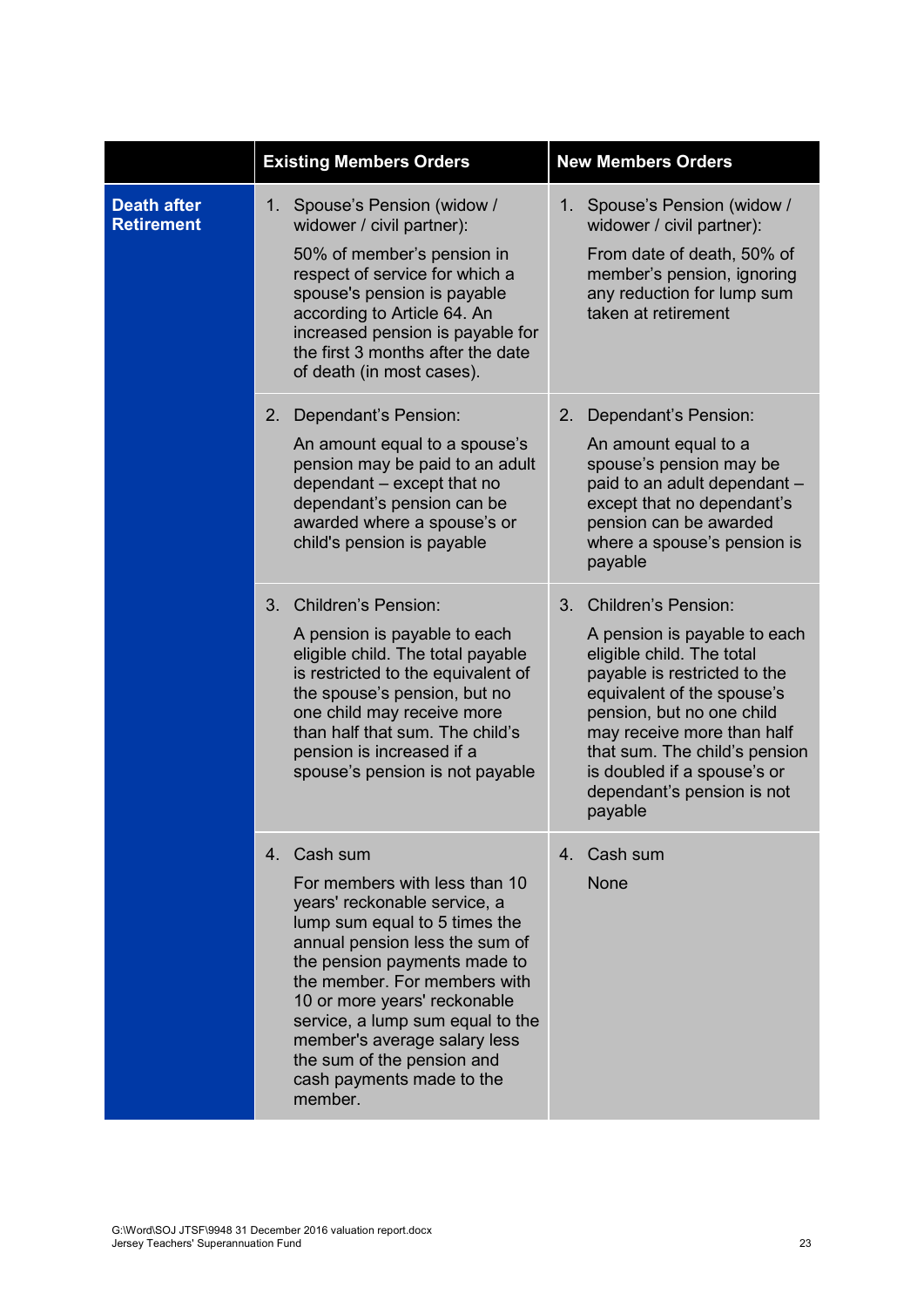|                                                               | <b>New Members Orders</b><br><b>Existing Members Orders</b>                                                                                                                                                                                                                                                                                                                                           |                                                                                                                                                                                                                                                                                                                                                                                                                                                                          |  |  |
|---------------------------------------------------------------|-------------------------------------------------------------------------------------------------------------------------------------------------------------------------------------------------------------------------------------------------------------------------------------------------------------------------------------------------------------------------------------------------------|--------------------------------------------------------------------------------------------------------------------------------------------------------------------------------------------------------------------------------------------------------------------------------------------------------------------------------------------------------------------------------------------------------------------------------------------------------------------------|--|--|
| <b>Leaving Service</b>                                        | Refund of contributions with 3% p.a.<br>interest (not available if left with 5 or<br>more years' qualifying service)<br><b>or</b><br>a deferred pension payable at<br>normal retiring age<br>or<br>a transfer value payable to a new<br>employer's pension scheme or to a<br>personal pension scheme<br>On future re-entry to the Fund,<br>earlier service may be aggregated<br>with current service. | Refund of contributions with<br>3% p.a. interest (not available if<br>left with 5 or more years'<br>qualifying service)<br><b>or</b><br>subject to 2 years' qualifying<br>service at any age: a deferred<br>pension payable at normal<br>retiring age<br><b>or</b><br>a transfer value payable to a new<br>employer's pension scheme or to<br>a personal pension scheme<br>On future re-entry to the Fund,<br>earlier service may be<br>aggregated with current service. |  |  |
| <b>Voluntary Early</b><br><b>Retirement</b>                   | No provision                                                                                                                                                                                                                                                                                                                                                                                          | Subject to being over age 55 (or<br>50 in special circumstances) and<br>not being entitled to an<br>immediate pension from the<br>Fund, the employer may offer a<br>supplementary pension equal to<br>the member's deferred pension<br>entitlement (which may be<br>enhanced), payable until the date<br>the deferred pension is due.                                                                                                                                    |  |  |
| <b>Additional</b><br><b>Voluntary</b><br><b>Contributions</b> | May be paid to purchase extra years of service                                                                                                                                                                                                                                                                                                                                                        |                                                                                                                                                                                                                                                                                                                                                                                                                                                                          |  |  |
| <b>Increases to</b><br><b>Pensions</b>                        | Annual increases in line with the Jersey RPI, but not guaranteed where<br>actuarial review has disclosed the financial condition of the Fund is no<br>longer satisfactory.<br>The first increase will be proportionate to the period of retirement in the<br>first year.                                                                                                                              |                                                                                                                                                                                                                                                                                                                                                                                                                                                                          |  |  |
| <b>Contributions</b><br>by members                            | 6% of salary                                                                                                                                                                                                                                                                                                                                                                                          | 5% of salary                                                                                                                                                                                                                                                                                                                                                                                                                                                             |  |  |
| <b>Contributions</b><br>by Employers                          | 16.4% of salary                                                                                                                                                                                                                                                                                                                                                                                       | 16.4% of salary                                                                                                                                                                                                                                                                                                                                                                                                                                                          |  |  |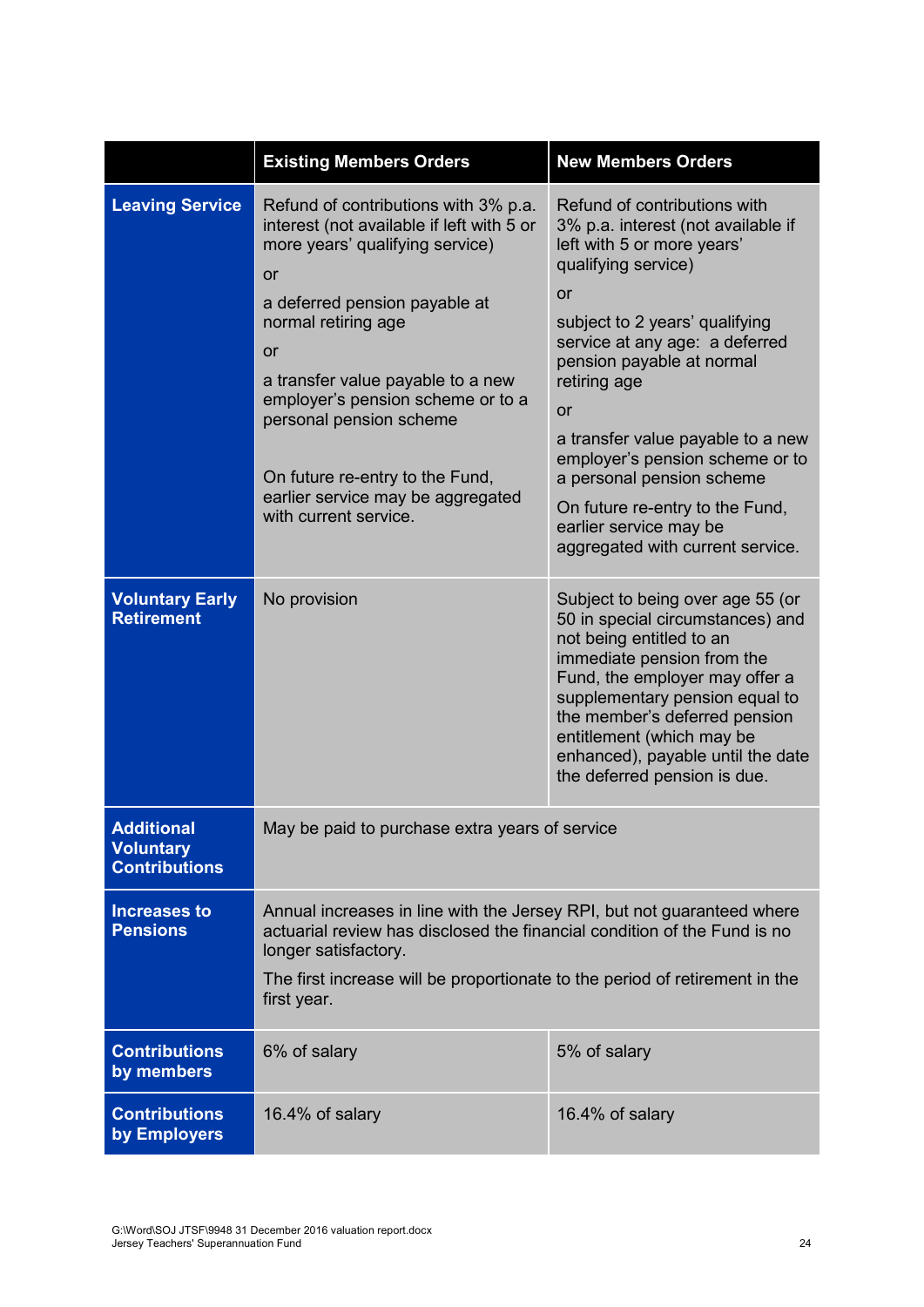### <span id="page-32-0"></span>Appendix 3: Membership data

| <b>Active members</b> |      | <b>Number</b> | Average<br>age | <b>Total salaries</b><br>(£000 p.a.) | Average<br>salaries<br>(£ p.a.) | Average<br>service<br>(years) |
|-----------------------|------|---------------|----------------|--------------------------------------|---------------------------------|-------------------------------|
| <b>Men</b>            | 2016 | 372           | 43.8           | 20.939                               | 56.287                          | 13.3                          |
|                       | 2013 | 380           | 44.3           | 20,140                               | 52,999                          | 13.8                          |
| <b>Women</b>          | 2016 | 804           | 41.4           | 41.507                               | 51.626                          | 11.4                          |
|                       | 2013 | 770           | 42.3           | 37,710                               | 48,974                          | 11.5                          |
| <b>Total</b>          | 2016 | 1,176         | 42.1           | 62,446                               | 53,100                          | 12.0                          |
|                       | 2013 | 1,150         | 43.0           | 57,849                               | 50,304                          | 12.2                          |

#### **Active members at 31 December 2016** *(31 December 2013)*

Notes:

- 1) The average ages shown above are unweighted.
- 2) Figures shown are full-time equivalent salaries at 31 December.
- 3) Average service includes added years arising from additional voluntary contributions.

#### **Deferred pensioners at 31 December 2016** *(31 December 2013)*

| <b>Deferred pensioners</b> |      | <b>Number</b> | Average<br>age | <b>Total pensions</b><br>(£000 p.a.) | Average<br>pension<br>(£ p.a.) |
|----------------------------|------|---------------|----------------|--------------------------------------|--------------------------------|
| <b>Men</b>                 | 2016 | 144           | 51.4           | 848                                  | 5,890                          |
|                            | 2013 | 146           | 52.0           | 827                                  | 5,664                          |
| <b>Women</b>               | 2016 | 358           | 52.9           | 1,669                                | 4,661                          |
|                            | 2013 | 333           | 51.8           | 1,469                                | 4,411                          |
| <b>Total</b>               | 2016 | 502           | 52.4           | 2,517                                | 5,014                          |
|                            | 2013 | 479           | 51.9           | 2,296                                | 4,793                          |

Notes:

- 1) The average ages shown above are unweighted.
- 2) The 2016 pension amounts shown above include the 1 January 2017 pension increase, but the 2013 figures do not include the 1 January 2014 pension increase.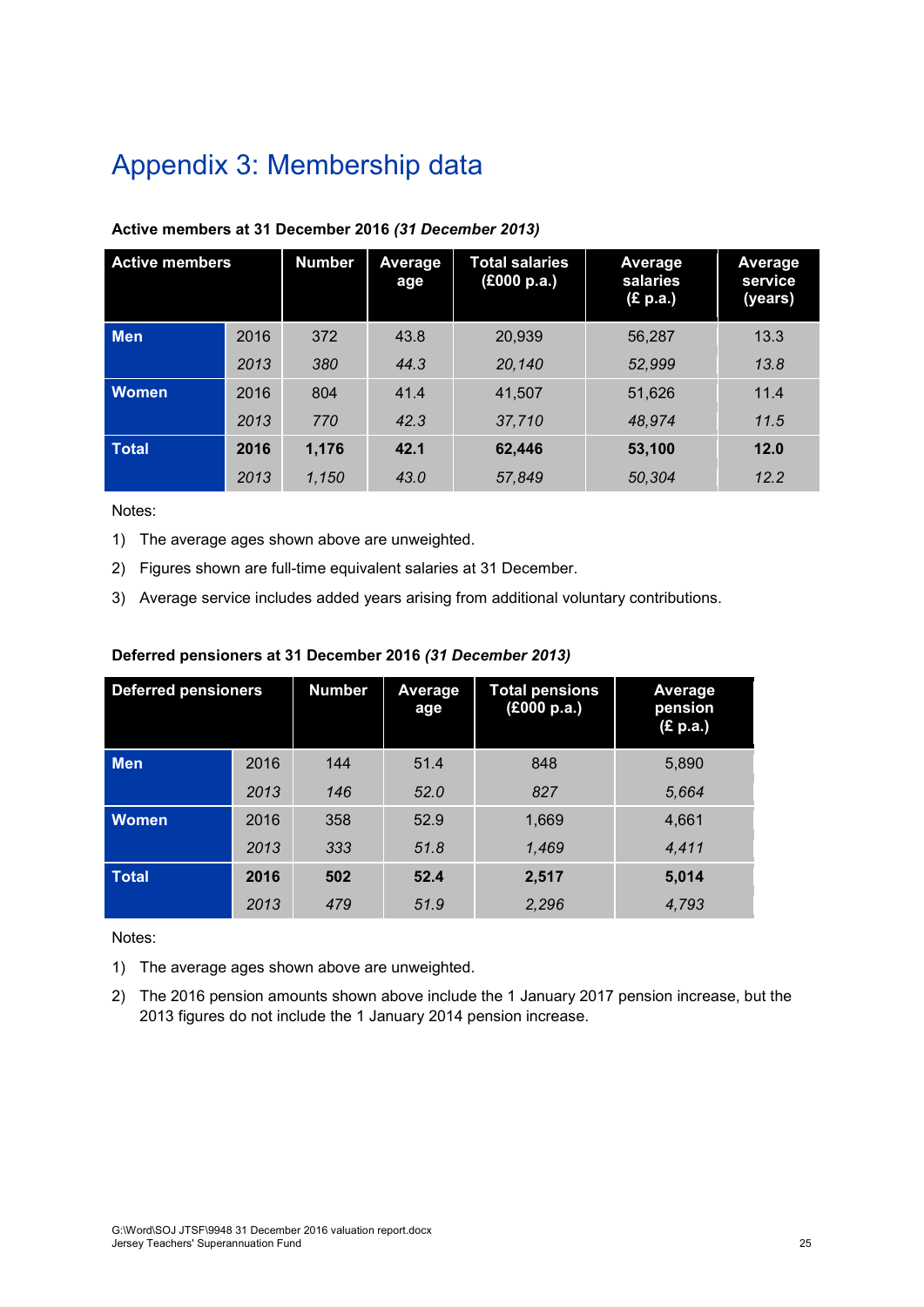| <b>Pensioners</b> |      | <b>Number</b> | Average<br>age | <b>Total pensions</b><br>(£000 p.a.) | Average<br>pension<br>(£ p.a.) |
|-------------------|------|---------------|----------------|--------------------------------------|--------------------------------|
| <b>Men</b>        | 2016 | 366           | 70.9           | 8,032                                | 21,944                         |
|                   | 2013 | 331           | 70.2           | 6,817                                | 20,594                         |
| <b>Women</b>      | 2016 | 562           | 69.9           | 9,411                                | 16,746                         |
|                   | 2013 | 504           | 69.5           | 7,774                                | 15.425                         |
| <b>Dependants</b> | 2016 | 120           | 74.7           | 804                                  | 6.697                          |
|                   | 2013 | 84            | 70.8           | 573                                  | 6,826                          |
| <b>Total</b>      | 2016 | 1,048         | 70.8           | 18,246                               | 17,411                         |
|                   | 2013 | 919           | 69.9           | 15,164                               | 16,501                         |

#### **Pensioners at 31 December 2016** *(31 December 2013)*

Notes:

.

- 1) The average ages shown above are unweighted.
- 2) The 2016 pension amounts shown above include the 1 January 2017 pension increase, but the 2013 figures do not include the 1 January 2014 pension increase.
- 3) "Dependants" consists of spouses, civil partners, children and adult dependants in receipt of a pension.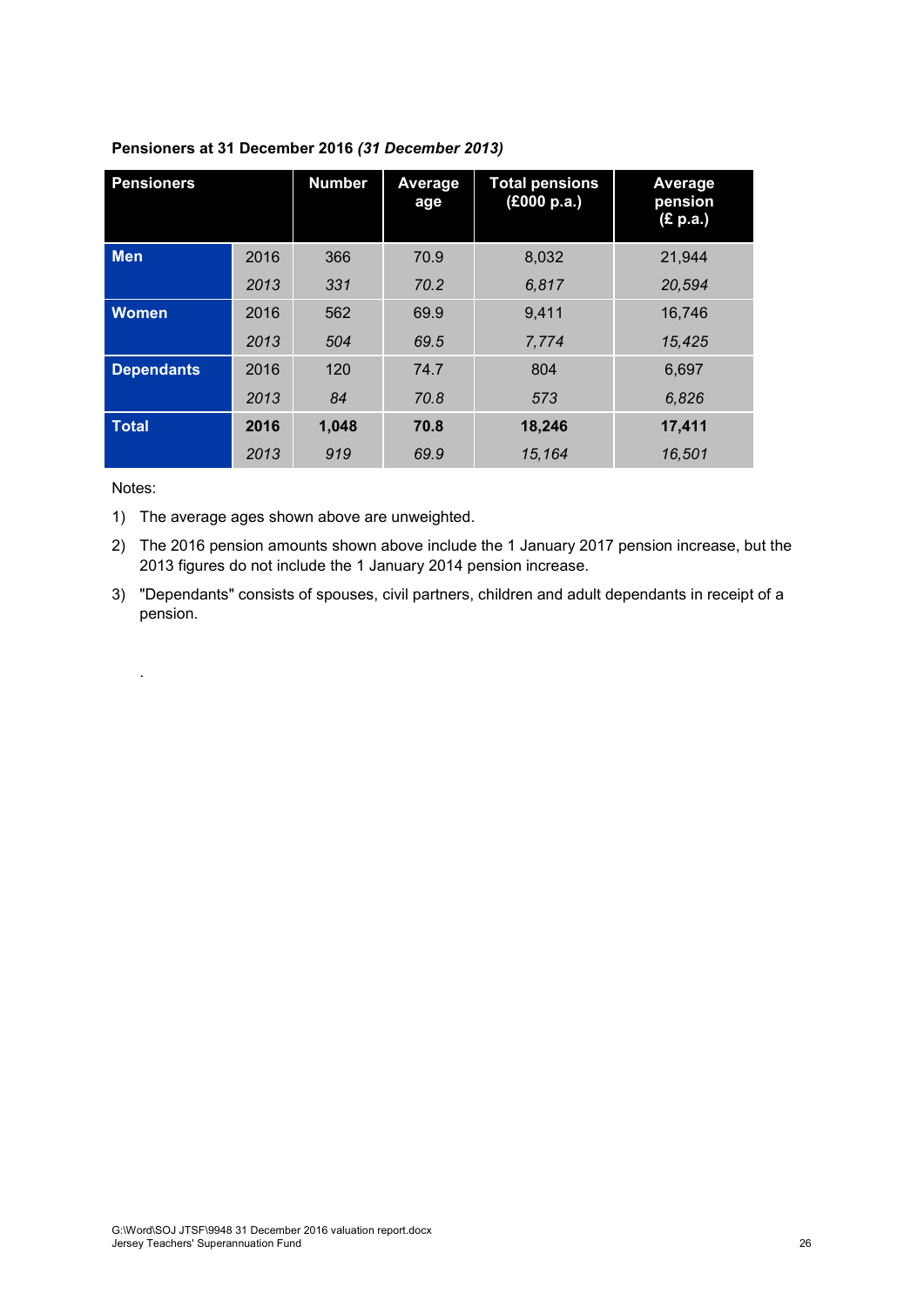### <span id="page-34-0"></span>Appendix 4: Rationale for best-estimate assumptions

#### **Best-estimate assumptions**

Following advice from ourselves, the Management Board has confirmed that the assumptions adopted to determine the **funding target** should be best-estimate assumptions. The rationale for using best-estimate assumptions is discussed below.

#### **Range of assumptions**

The results of a valuation are sensitive to the assumptions made and therefore the choice of appropriate assumptions is important.

There is a wide range of assumptions that could be used ranging from optimistic, through best-estimate to cautious:

- Under optimistic assumptions the future outcome is more likely to be worse than assumed;
- **Under cautious assumptions the future outcome is more likely to be better than** assumed;
- Under best-estimate assumptions the future outcome is just as likely to be better or worse than assumed.

The Management Board has a duty to protect members' benefits. Therefore it would not be appropriate to use optimistic assumptions when determining the adequacy or otherwise of the contributions to support the benefits payable under the Fund.

This leaves a choice of assumptions in the range from best estimate to cautious. The more cautious the valuation assumptions, the greater the valuation liabilities will be and consequently the greater the possibility of members' benefits or future pension increases having to be cut back (or members' or employers' contributions having to be increased) if there is a deficiency.

#### **Advantages of using best-estimate assumptions (and disadvantages of using more cautious assumptions)**

The advantage of using best-estimate assumptions is that it complies with the principle of only cutting back on the members' pensions where this appears genuinely necessary.

Using more cautious assumptions would lead to a larger deficiency, which may potentially trigger reductions to benefits or future pension increases (or increases to members' or employers' contributions). In the long term, given the extra returns targeted under the Fund's investment strategy, there would be quite a high probability that experience would prove more favourable than assumed, leading to surpluses at later valuations. Therefore, using more cautious assumptions may result in cutting back benefits (or increasing contributions) in a way that with hindsight was unnecessary.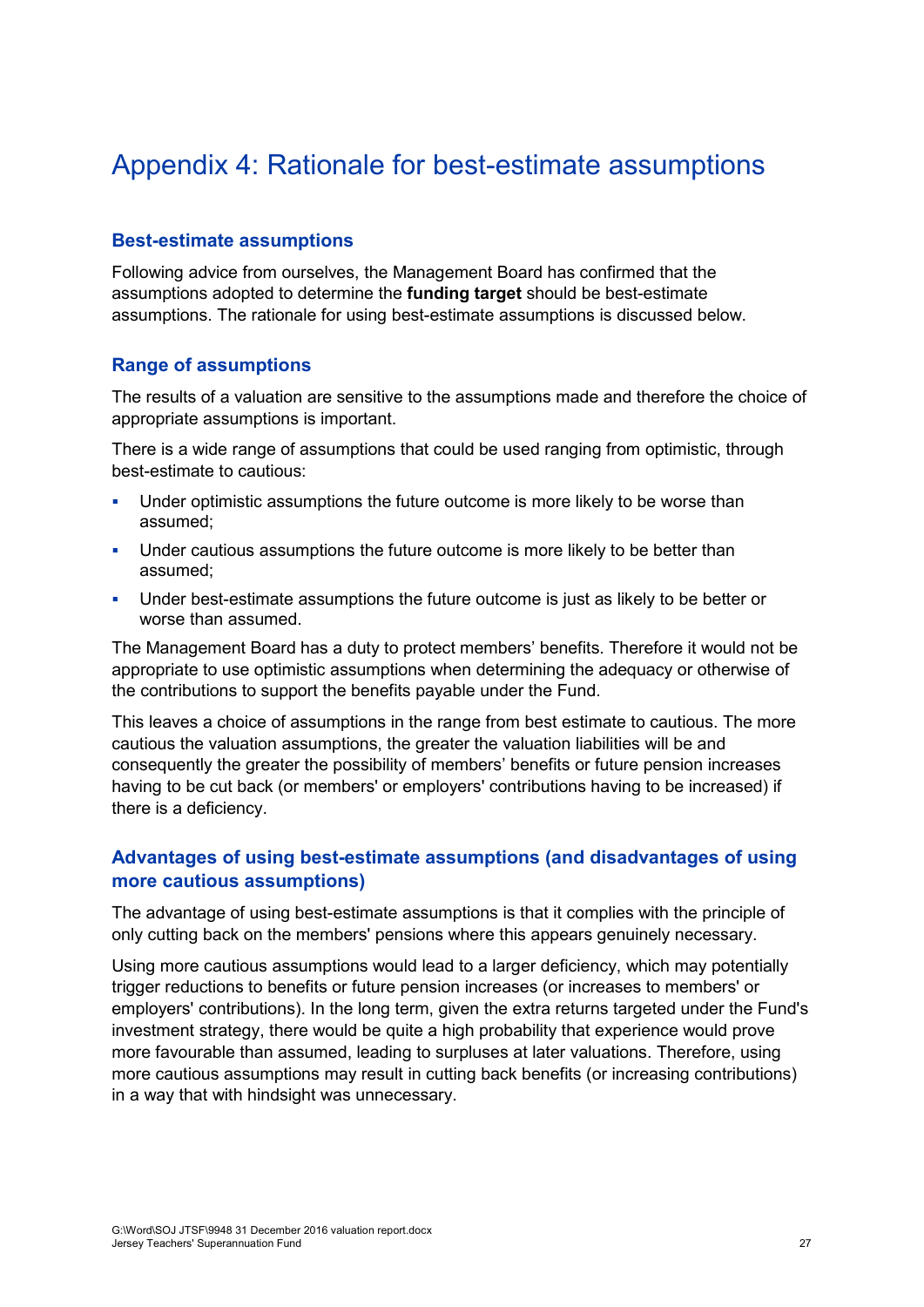#### **Disadvantages of using best-estimate assumptions (and advantages of using more cautious assumptions)**

The disadvantage of using best-estimate assumptions is that it leads to a larger chance of actual Fund experience being worse than assumed than if more cautious assumptions are used. This increases the likelihood of deficiencies arising at later valuations which have to be dealt with through future reductions in benefits, or by increasing members' or employers' contributions. If experience is adverse, the reductions in benefits (or increases in contribution) eventually required may need to be bigger at that time than if they had been made earlier (and therefore impacting disproportionately on a later "generation" of members). Although there is no provision in the Orders for the Fund to be discontinued, this could be particularly problematic if the Fund were discontinued. It could be equally problematic if the financial strength of the States of Jersey were to become poor. Significant benefit reductions may be required in such situations.

A further potential disadvantage of using best-estimate assumptions is that it involves anticipating a degree of outperformance from growth assets, which may limit the Management Board's scope to reduce the Fund's investment allocation to growth assets in future.

#### **Recommendation**

Following advice from ourselves, the Management Board has confirmed that the assumptions used to determine the **funding target** should be best-estimate because:

- It complies with the principle of only cutting back on members' pensions where this appears genuinely necessary, and
- The Management Board does not currently consider the financial strength of the States of Jersey to be poor.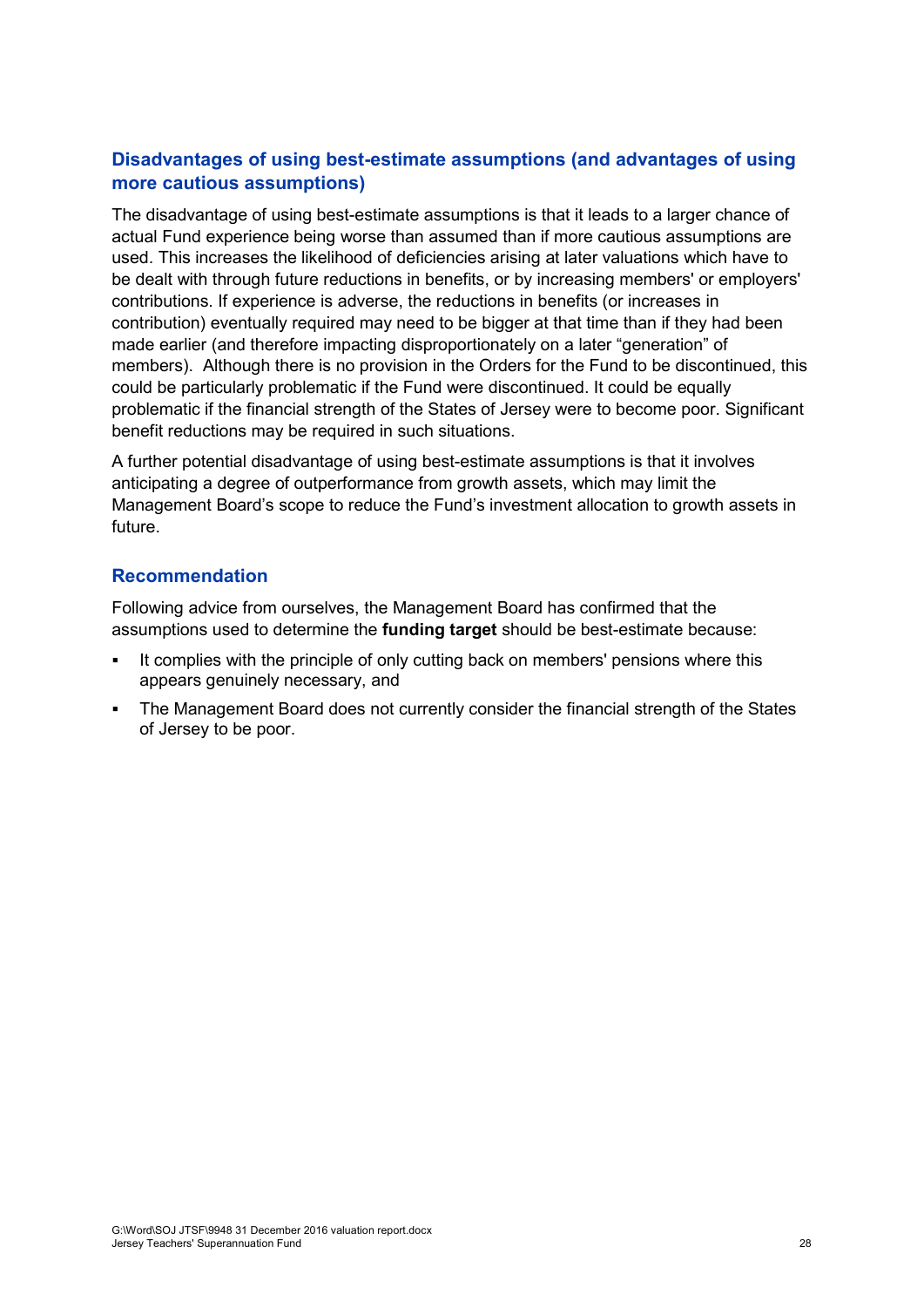### <span id="page-36-0"></span>Appendix 5: Valuation method

#### **Valuation method**

The valuation method for the main valuation calculations is known as the "aggregate funding" method. To establish whether the **funding target** is met, we have compared the value of the benefits payable in respect of all current members (including pensioners and deferred pensioners), with the sum of the following:

- the value of the Fund's existing assets;
- the pension increase debt; and
- the value of future contributions due from and in respect of current active members.

This approach involves taking credit for the future pension increase debt repayments. For the previous valuation, the Management Board specified that contributions equal to 5.6% of salaries should be allocated to meet the pension increase debt, leaving employer contributions of 10.8% of salaries to cover the cost of future benefit accrual and administration expenses.

This approach has been retained for this valuation. The contributions to meet the pension increase debt are included in the value of assets used in calculating the past service surplus / deficiency, and employer contributions equal to 10.8% of salaries are allowed for in calculating the future service surplus / deficiency.

#### **Value of liabilities and future contributions**

To calculate "the value" of the benefits payable we use our assumptions to estimate the payments which will be made from the Fund throughout the future lifetimes of current members, pensioners, deferred pensioners and their dependants. We then calculate the amount of money which, if invested now, would be sufficient to make these payments in future, using our assumptions about investment returns. The same technique is adopted to value future contributions to the Fund.

#### **Value of assets**

We have taken the assets into account at their market value.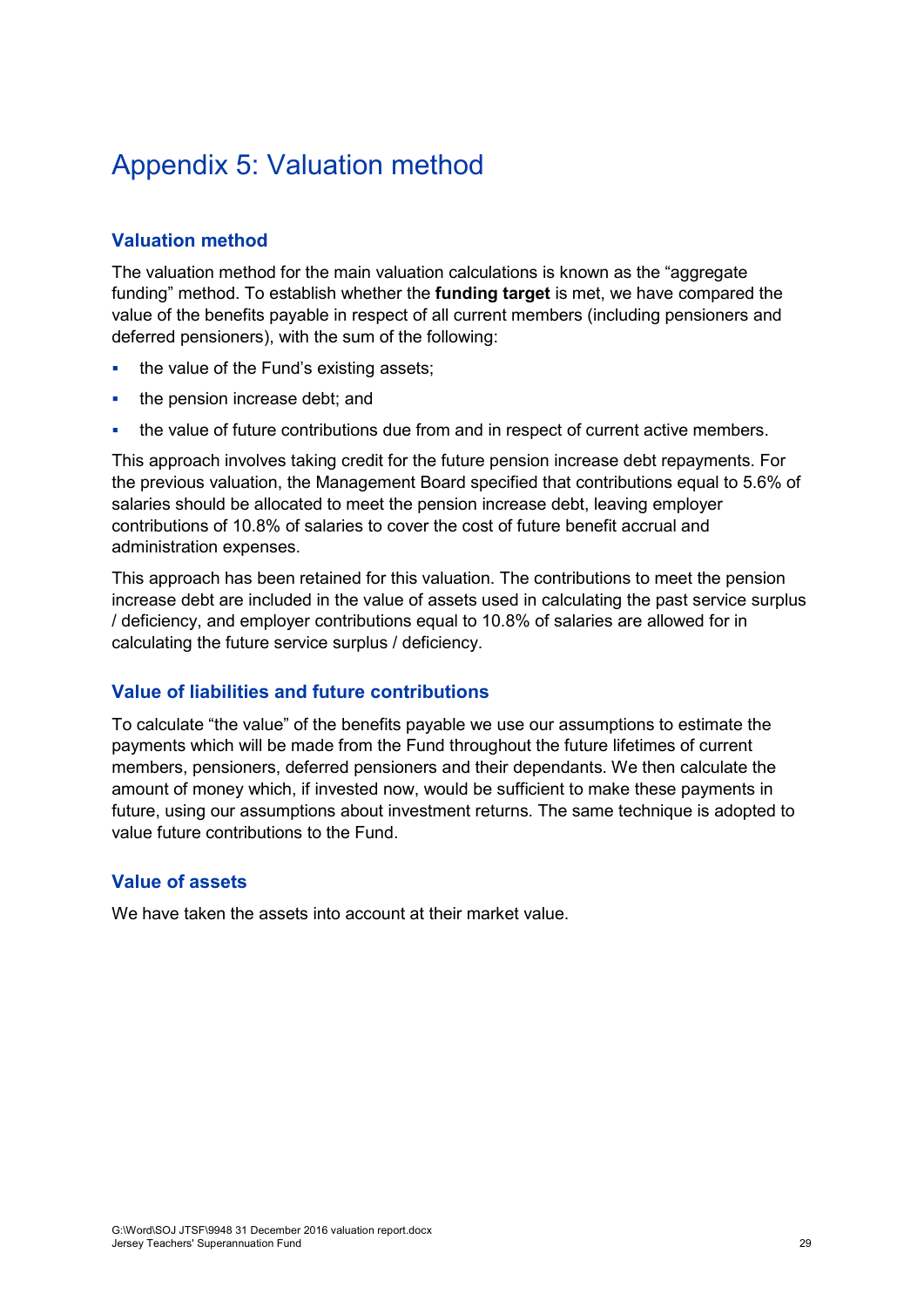### <span id="page-37-0"></span>Appendix 6: Financial assumptions

#### **Introduction**

In this appendix we describe the financial assumptions. The financial assumptions that have been chosen are consistent with the **funding target** and each assumption is intended to represent a reasonable best estimate of the future.

When assessing a set of financial assumptions, greater importance should be attached to the relative differences between the assumptions, rather than to the individual assumptions in isolation. This is because the differences have a greater effect on the results of the valuation than the absolute values of each assumption.

#### **Discount rate (investment return)**

The most important individual assumption in terms of its impact on the overall valuation results is the choice of **discount rate**, i.e. assumed future investment returns. The discount rate is used to value payments due out of the Fund (benefit payments) and into the Fund (future contributions).

For valuing the liabilities, an assumption which could be described as "low risk" would be to discount future benefit payments at the market yields available on index-linked gilts at the valuation date. This approach recognises that a good matching asset for the Fund's cash flows is obtained by investing in index-linked gilts of appropriate term.

It is common for UK occupational schemes to adopt a **funding target** which incorporates a higher discount rate than the returns available on gilts. The consequence of using a higher discount rate is that a lower **funding target** is adopted. This does not mean that the actual cost of providing the benefits is reduced, but it does result in an increase in disclosed surpluses or decrease in disclosed deficiencies.

The **funding target** adopted requires that the assumptions chosen should be reasonable best estimates. In principle, we need to set the discount rate at this valuation by considering the best estimate returns available on the Fund's invested assets, over the period starting now and ending in the long-term future. The expected returns depend critically on what asset classes are assumed to be held.

In line with the assumption made at the 2013 valuation, the Management Board has agreed to assume that the long-term investment strategy is the same as the strategic benchmark at the valuation date (with assets held within each class consistent with those held at the valuation date).

The best-estimate returns assumed for each asset class are set out in the table below. After applying a weighted average, this results in an assumed discount rate for the 2016 valuation of 5.7% p.a..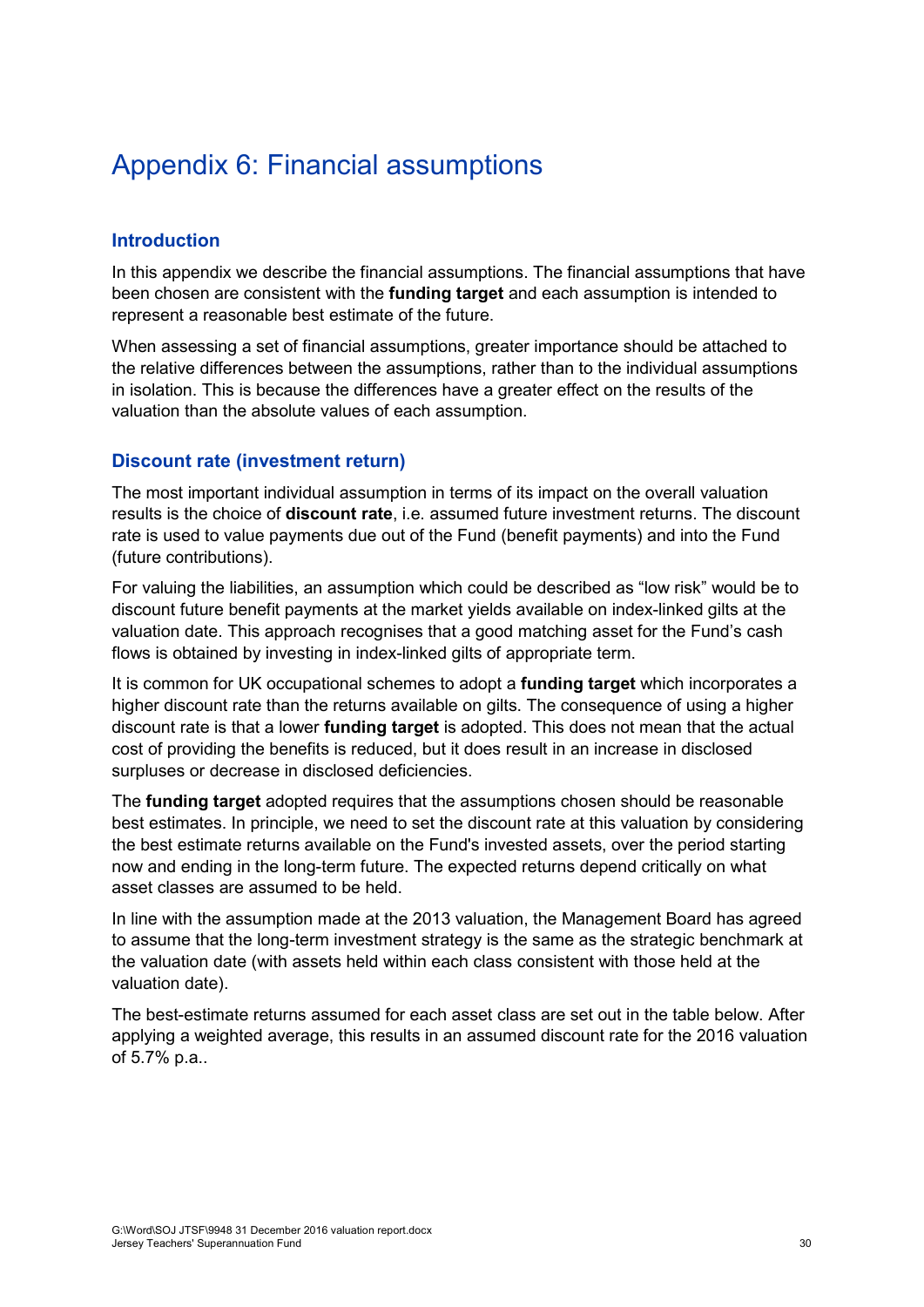| <b>Assets at 31 December 2016</b> | <b>Strategic benchmark</b><br>% | <b>Best-estimate long-</b><br>term return |
|-----------------------------------|---------------------------------|-------------------------------------------|
| <b>Equities</b>                   | 50.0                            | 6.4% p.a.                                 |
| Property                          | 20.0                            | 5.4% p.a.                                 |
| <b>Hedge Funds</b>                | 10.0                            | 3.5% p.a.                                 |
| <b>Opportunities</b>              | 10.0                            | 6.4% p.a.                                 |
| <b>Absolute Return Bonds</b>      | 10.0                            | 4.2% p.a.                                 |
| <b>Total</b>                      | 100.0                           | 5.7% p.a.*                                |

\* Weighted average of median returns on component asset classes. The median returns on those asset classes represent best-estimate returns as at the valuation date over the 30 year period from the valuation date.

The same discount rate has been used for valuing future contributions.

#### **Increases to pensions in payment and deferred pensions**

The Fund provides for annual increases to pensions in payment and deferred pensions in line with increases in the Jersey RPI.

The Bank of England produces data, based on UK fixed and index-linked gilt markets, which can be used to calculate market-implied ("break-even") UK RPI inflation. At 31 December 2016, the single break-even UK RPI inflation assumption that would give approximately the same value of liabilities as using the full Aon Hewitt UK RPI curve is 3.4% p.a..

Aon Hewitt's view is that at the valuation date, break-even inflation over the duration of the liabilities overstates likely inflation over that period, due to supply/demand distortions in the gilt market. Our best estimate is that actual inflation over the duration of the liabilities will be around 0.3% p.a. below break-even inflation (this difference is called an "inflation risk premium"). We have allowed for this in the valuation.

We have therefore assumed increases in UK RPI inflation will be 3.1% p.a..

In deciding on an appropriate assumption for Fund increases, it is necessary to take a view on the likely relationship between Jersey RPI inflation and UK RPI inflation.

The assumption for Jersey RPI for the 2016 valuation reflects the following thinking:

- The two economies have a tied currency and the same interest rates and so over the medium to long term, underlying Jersey inflation can be expected to be fairly close to UK inflation.
- The longer term past experience suggests inflation may be harder to control in Jersey. Over the period between 1949 and 1989 the average inflation rates of the two economies were almost identical. Since 1990 there have been periods where Jersey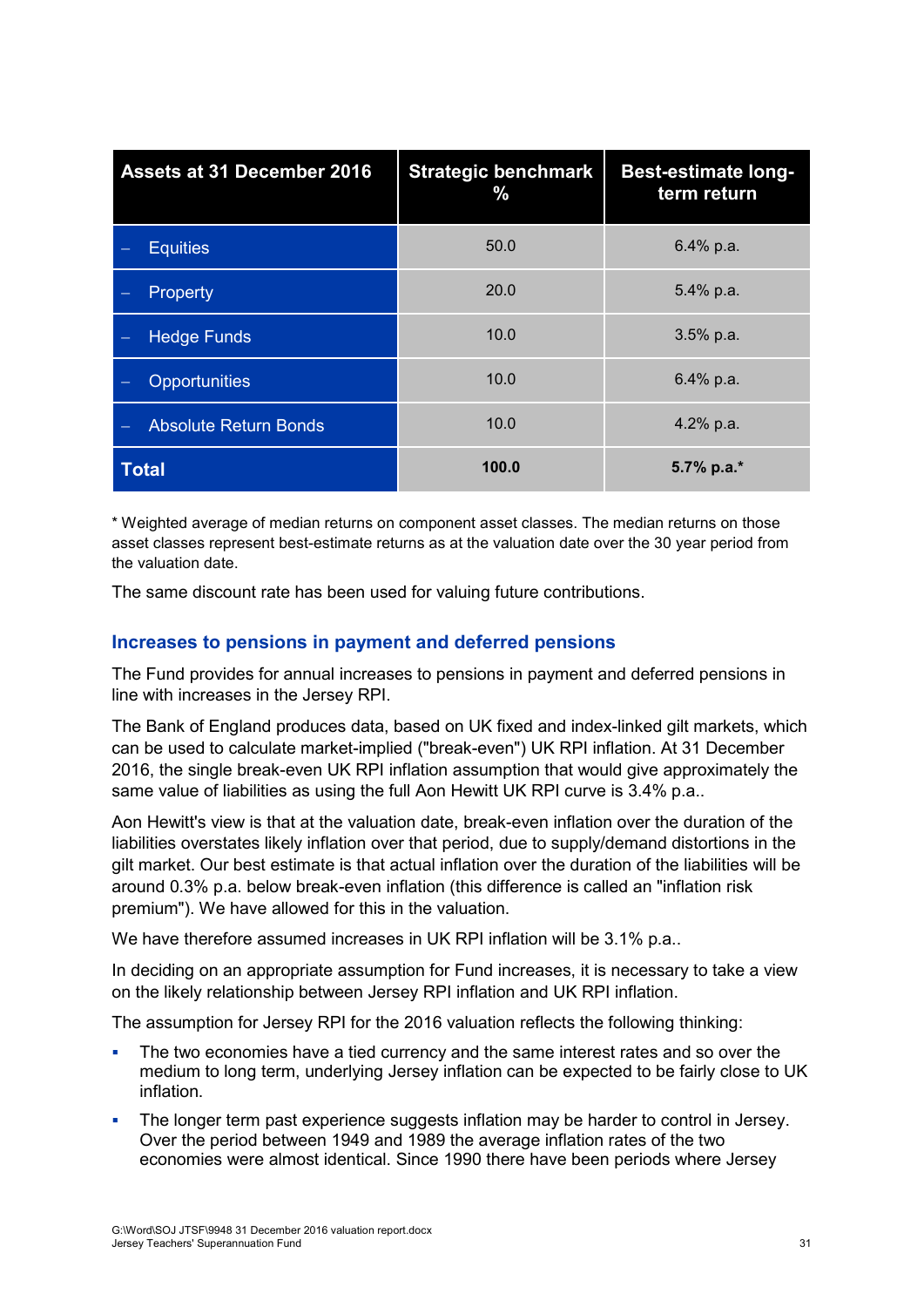inflation has been considerably higher than UK inflation but in recent years Jersey inflation has been lower than UK inflation.

- The States of Jersey's Chief Statistician has previously indicated that he believed the calculation basis for the Jersey RPI changed materially in 1989 (Jersey RPI might have been around 0.5% p.a. lower prior to 1989 had the current approach been used).
- Due to the different calculation methodologies for calculating RPI in Jersey and in the UK, assuming Jersey RPI is equal to UK RPI is consistent with assuming that underlying inflation in Jersey will be higher than in the UK. Statistical authorities (including the Office for National Statistics who are required to publish the UK RPI) regard the present method of calculating the UK RPI as statistically flawed. The UK CPI is a preferred measure of inflation in the UK.

Given that we would expect Jersey RPI to be lower than UK RPI due to the different calculation methodologies for calculating RPI and consistent with actual experience since 2005, we have assumed for this valuation that Jersey RPI will be on average equal to UK RPI less 0.25% p.a.. (this is consistent with assuming that underlying inflation in Jersey will be slightly higher than in the UK). This differs from the previous valuation when it was assumed that Jersey RPI inflation would be on average equal to UK RPI inflation.

The assumption for Jersey RPI is therefore 2.85% p.a..

#### **General salary increases**

The States of Jersey economic adviser has indicated that the long-term difference between general salary increases in the Jersey economy and Jersey RPI has averaged around 0.7% p.a. since 1991, with increases being higher earlier in the period and lower more recently. The States of Jersey economic adviser has also noted that public sector earnings have risen by less than private sector earnings since 1999.

In addition, we understand that general pay awards for Teachers in recent years have been substantially below Jersey RPI.

In light of this recent experience, but bearing in mind that recent experience may not be representative of the long-term future, we have assumed that general salary inflation will be equal to Jersey RPI plus 1% p.a. (i.e. a reduction of 0.5% p.a. compared with the assumption for the 2013 valuation).

#### **Promotional salary increases**

In addition to the allowance for general salary increases, an explicit age-related promotional scale was adopted at the 2013 valuation (a different scale is used for males and females).

Experience over 2014-2016 suggests that promotional increases have been higher than expected. However, we understand that recent experience may not be representative of promotional salary increases in future. We have therefore retained the scale used at the 2013 valuation.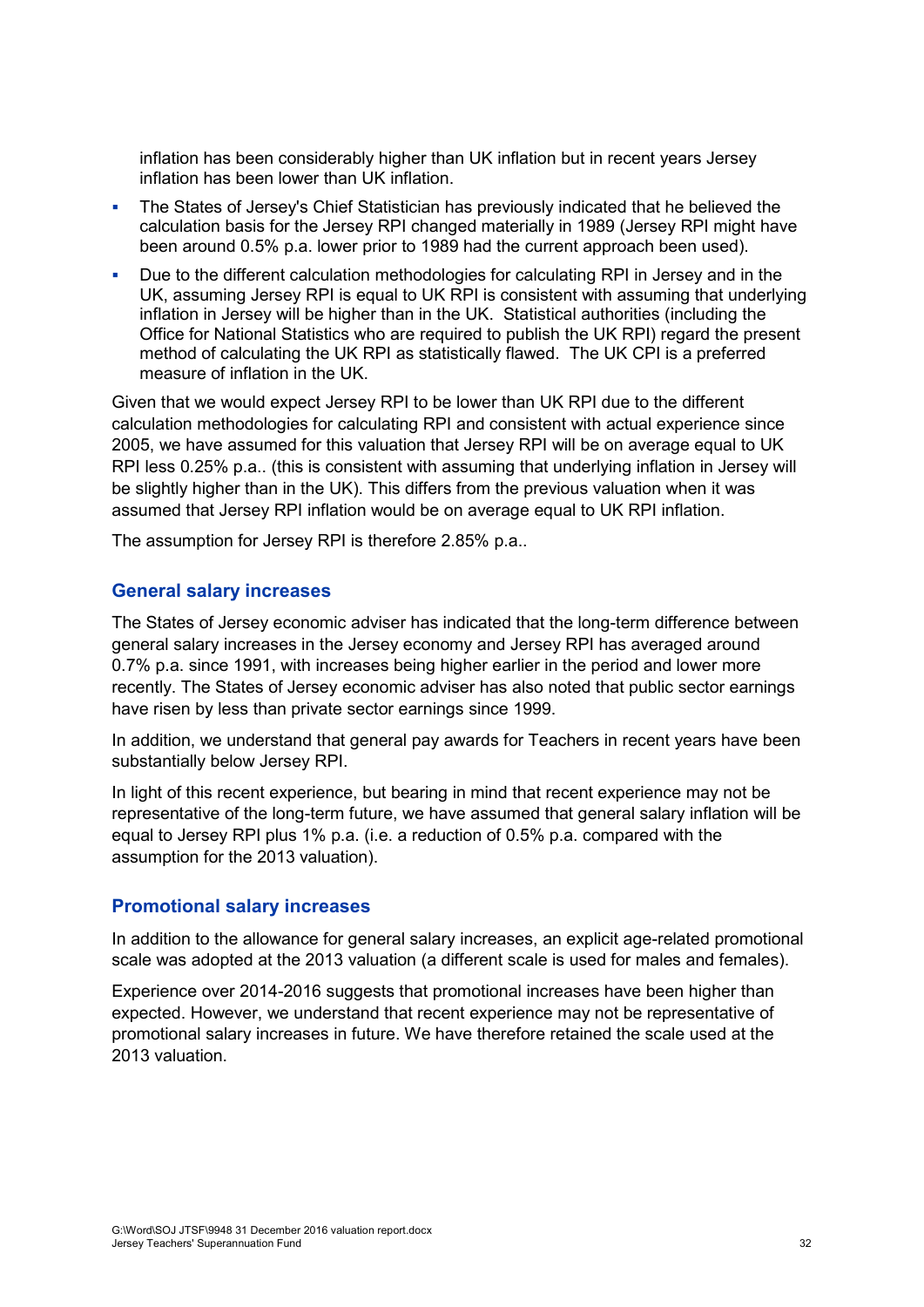The allowance included for promotional salary increases (in addition to general salary increases) at specimen ages is:

| Age | <b>Promotional salary increases</b> |                |
|-----|-------------------------------------|----------------|
|     | <b>Males</b>                        | <b>Females</b> |
| 20  | $3.2\%$ p.a.                        | 3.1% p.a.      |
| 25  | 2.8% p.a.                           | 2.7% p.a.      |
| 30  | 2.3% p.a.                           | 2.4% p.a.      |
| 35  | $1.5%$ p.a.                         | 1.3% p.a.      |
| 40  | 1.0% p.a.                           | 1.1% $p.a.$    |

#### **Expenses**

Excluding investment-related expenses (which are taken into account in the net investment return assumption), we have analysed the expenses of administering the Fund during 2014- 2016 and compared this with the assumption of 1.2% of salaries adopted at the 2013 valuation. Our analysis confirmed that the 2013 valuation assumption remains appropriate.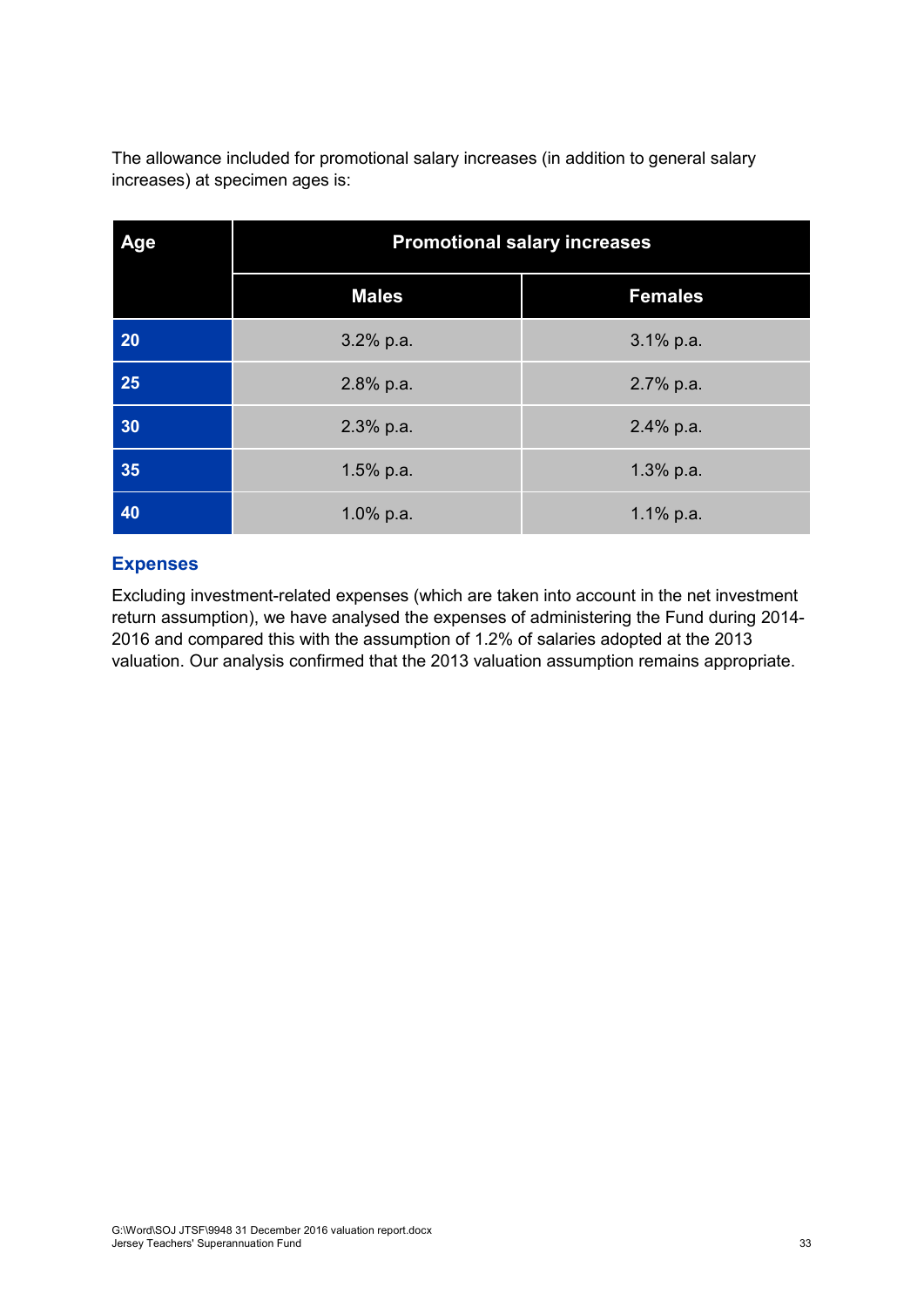### <span id="page-41-0"></span>Appendix 7: Demographic assumptions

#### **Introduction**

In this appendix, the demographic assumptions are described and we comment on how they compare with actual experience. The demographic assumptions that have been chosen are consistent with the **funding target** set out in the "Valuation approach" section of this report and each assumption is intended to represent a reasonable best estimate of the future.

#### **Mortality rates before retirement**

There have been only 3 deaths before retirement during 2014-2016. As there is insufficient data to carry out a credible analysis, and this assumption has little impact on the liabilities, we have retained the assumptions used for the 2013 valuation.

Specimen rates of death before retirement assumed at this valuation are set out below (per 100,000 members):

| Age | <b>Males</b> | <b>Females</b> |
|-----|--------------|----------------|
| 30  | 20           | 23             |
| 35  | 30           | 34             |
| 40  | 48           | 49             |
| 45  | 80           | 68             |
| 50  | 138          | 101            |
| 55  | 215          | 173            |
| 60  | 323          | 274            |

#### **Mortality rates after retirement – current mortality rates**

We have analysed the mortality experience of the Fund over the three year period from 1 January 2014 to 31 December 2016. We have used the latest set of standard tables (i.e. the SAPS S2 tables) whereas the 2013 valuation used the SAPS S1 tables.

We have set out below the ratio of actual deaths to expected deaths over the period (weighted by pension amount), with expected deaths based on 100% of the standard SAPS S2 "All lives" tables.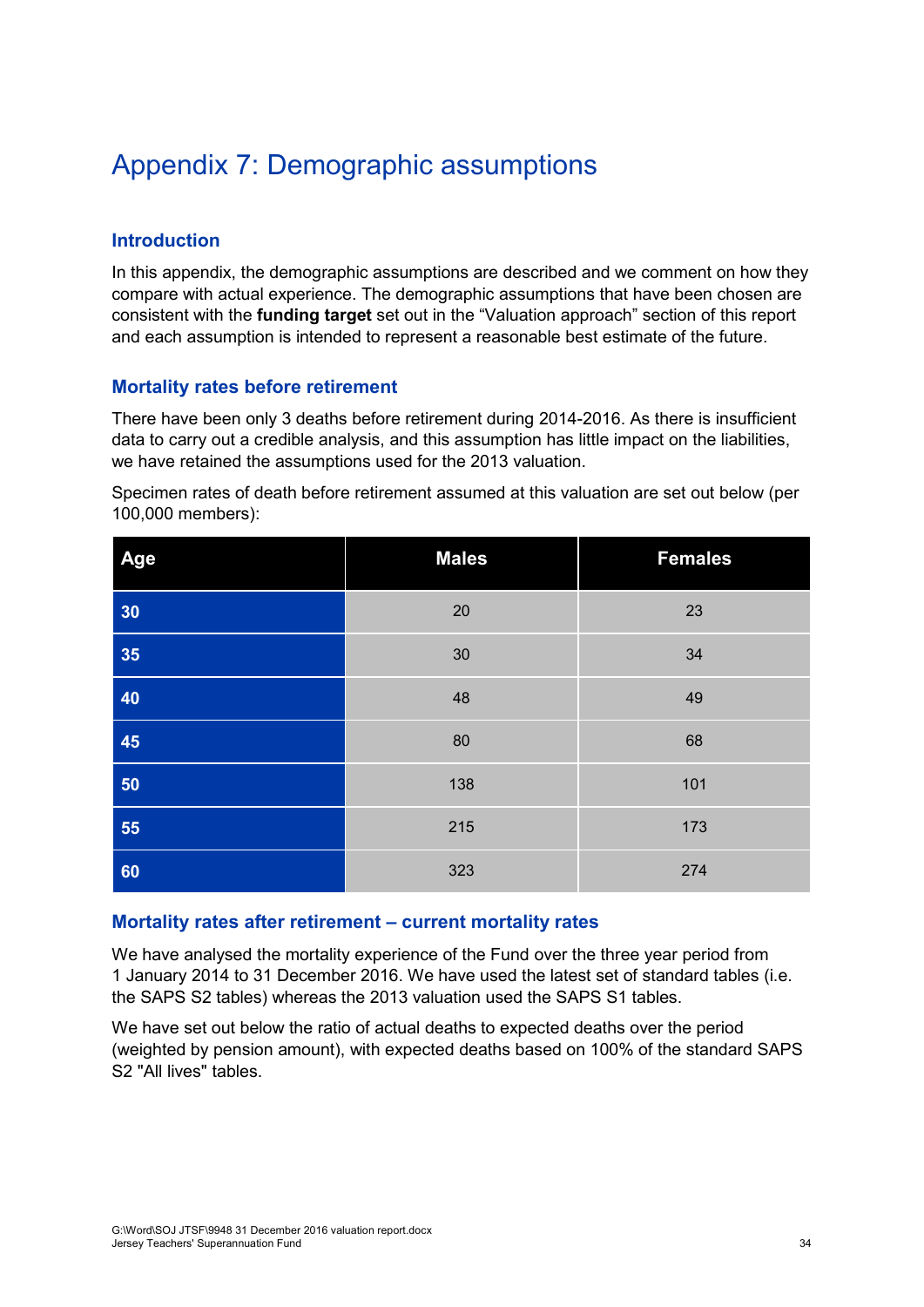| <b>Mortality assumption</b>    | <b>Males</b> | <b>Females</b> |
|--------------------------------|--------------|----------------|
| 100% of SAPS S2 "All<br>lives" | 86%          | 94%            |

The experience investigation over the three years to 31 December 2016 indicates that there have been fewer deaths (by pension amount) than suggested by the standard SAPS S2 "All lives" tables. However, the small amount of experience data (66 deaths) over the 2014-2016 period means that the results of the analysis are not definitive.

We have assumed current mortality rates in line with the SAPS S2 "All lives" tables (S2PXA) with 95% scaling factor. This updates for the latest tables, but retains similar levels of current mortality as assumed in the 2013 valuation (i.e. before allowing for future improvements). Taking into account the nature of the workforce, we believe that this is a reasonable bestestimate assumption.

#### **Mortality rates after retirement – allowance for future improvements**

It is not straightforward to make an assumption about future rates of mortality improvement. In forming a best estimate assumption, we believe it is appropriate to have regard to:

- Current trends;
- Long-term trends;
- Observed generational differences, which suggest faster improvements within certain generations of pensioner (known as the cohort effect); and
- The outlook for future medical advances.

However, the allowance made must inevitably be subjective.

We have reviewed the continuing appropriateness of adopting "UK-based" improvement assumptions for a Jersey-based scheme. Our conclusion is that there is no reason not to continue using "UK-based" improvement assumptions, particularly given that Jersey population projections allow for future improvements in mortality in line with the improvements assumed for the UK population projections.

In determining an allowance for future improvements in life expectancy, it makes sense to consider the near future and longer term separately:

- Recent improvements in life expectancy are likely to be the best guide for what will happen in the near future and so improvements in the near future are best modelled by continuing recent trends.
- The forces driving longer term improvements may be very different to those behind recent improvements. This means that the assumption for long-term improvements is more subjective and should take into account analysis of historic long-term rates of improvements (and what has caused them) as well as opinions on what might happen in the future.

In November 2009, the Continuous Mortality Investigation (CMI), a group set up by the UK Actuarial Profession, published its Mortality Projections Model. The model uses complex methods for taking recent rates of mortality improvements and blending these to the longterm rate of improvements. The latest annual update of the CMI's model is known as the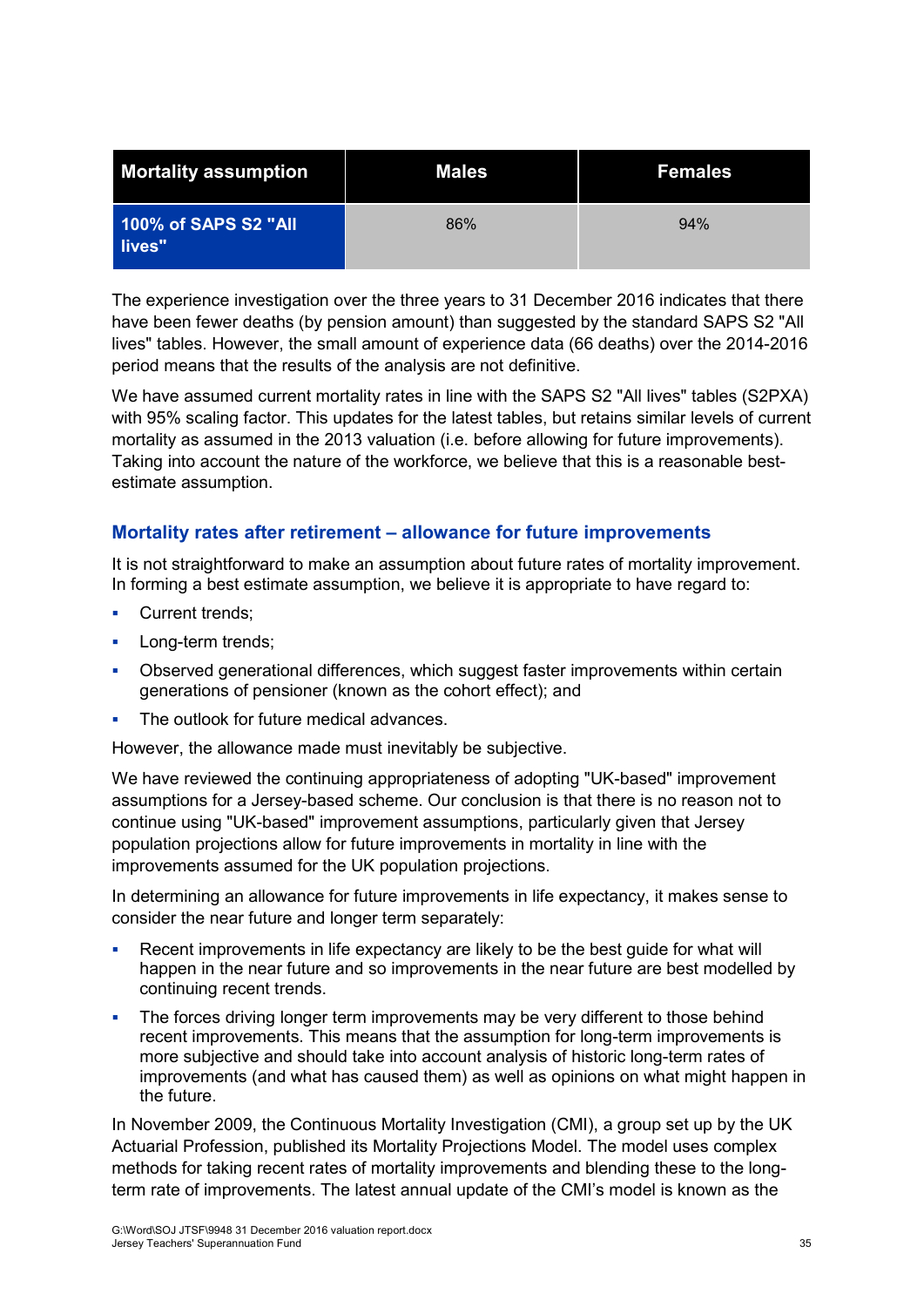'CMI\_2016' projections.

CMI\_2016 reflects recent data which suggests that the UK has experienced a relatively high number of deaths in the last couple of years compared to the preceding decade, the effect of which is to reduce projected life expectancies.

The responsiveness of CMI\_2016 to new data can be controlled by changing the parameter S<sub>K</sub>. A higher value applies more smoothing of experience data. The CMI suggest a core assumption based on the national data of  $S<sub>k</sub>=7.5$  but encourages users to consider the appropriate value for their purpose.

Our analysis suggests that the average Defined Benefit pension scheme membership does not appear to have seen such a large fall in recent longevity improvements as the national UK population. Our conclusion is that there is good reason to apply more smoothing of recent data by using  $S_k$ =8. This results in higher assumed life expectancies at age 65 compared with the CMI's suggested core assumption of  $S_k = 7.5$ .

Our analysis suggests that future long-term improvements in mortality rates of between 1.0% p.a. and 2.0% p.a. for both men and women may be considered reasonable.

We have therefore assumed future improvements in mortality rates in line with the CMI\_2016 Core Projections, with a smoothing parameter of Sκ=8 (which increases the assumed life expectancies) and a long-term rate of improvement of 1.5% p.a..

#### **Retirement in normal health**

We have assumed that active members will retire at the ages set out in the following table:

| <b>Membership category</b>                      | <b>Normal</b><br><b>Retirement Age</b> | <b>Assumed age at</b><br>retirement |
|-------------------------------------------------|----------------------------------------|-------------------------------------|
| <b>Existing Members (actives and deferreds)</b> | 60                                     | 60                                  |
| <b>New Members (actives)</b>                    | 65                                     | 63                                  |
| <b>New Members (deferreds)</b>                  | 65                                     | 65                                  |

The analysis of the retirement experience over the period 2014-2016 for the Existing Members shows the average retirement age to be in line with the assumption adopted for the 2013 valuation.

There is only a small amount of experience data (7 retirements in normal-health) for New Members over the period 2014-2016 so we have retained the assumptions used for the 2013 valuation.

#### **Retirement in ill-health**

Over the period 2014-2016, there have been 6 ill-health retirements. As this is insufficient data for a credible analysis, we have not carried out a detailed analysis.

Experience prior to the 2013 valuation was broadly in line with the current assumptions so we have retained the assumptions used for the 2013 valuation.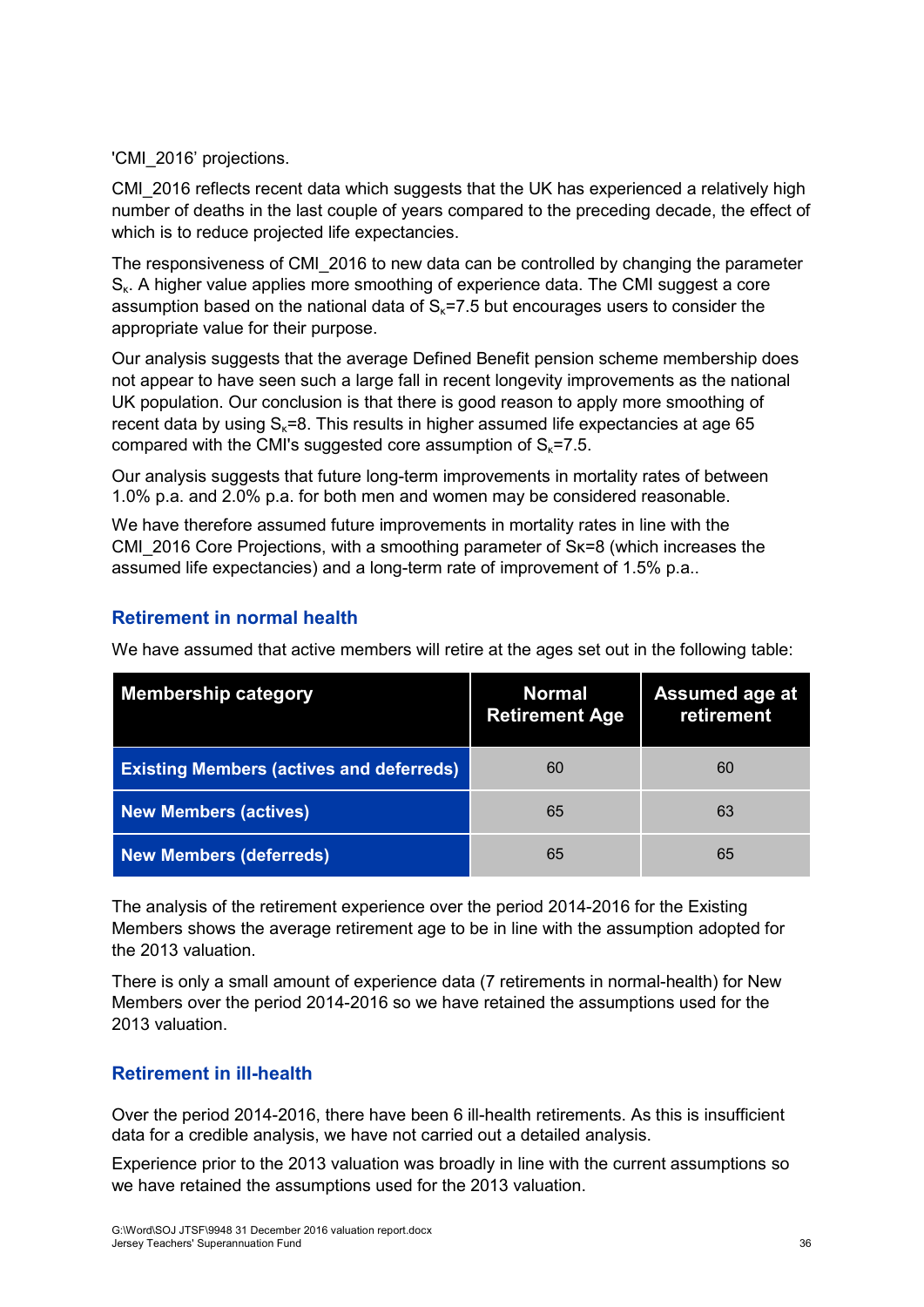Specimen rates of retirement due to ill-health assumed at this valuation are set out below (per 100,000 members):

| Age | <b>Males</b> | <b>Females</b> |
|-----|--------------|----------------|
| 30  | 16           | 24             |
| 35  | 50           | 50             |
| 40  | 120          | 83             |
| 45  | 310          | 195            |
| 50  | 866          | 476            |
| 55  | 1,487        | 935            |

#### **Allowance for commutation**

The 2013 valuation made allowance for New Members to commute 16.67% of their pension on retirement (there is no provision for Existing Members to commute pension for an additional lump sum).

Based on the 8 retirements from this category during 2014-2016, New Members have commuted on average about 21% of their pension on retirement. The amount of data is not sufficient for the analysis to be statistically credible but we note that the experience is in line with the experience observed for the Public Employees Contributory Retirement Scheme (PECRS) in the analysis carried out for the 2013 valuation.

We also note that the New Members Orders have been amended from 23 December 2016 to allow members in this category to exchange up to 30% of their pension for a lump sum at retirement (as opposed to 25% previously).

We have therefore assumed that New Members will commute 21% of their pension on retirement (this is equivalent to 70% of the maximum allowed). This is the assumption adopted for the 2013 valuation of PECRS, which reflected the increase in the maximum amount of pension that can be commuted. (There is much more experience of commutation rates in PECRS so this has been used as a guide in the absence of sufficient specific data for the Fund.)

#### **Withdrawal rates**

We have carried out an analysis comparing the actual number of withdrawals over 2014- 2016 with the expected number of withdrawals. Our analysis showed that the actual number of withdrawals has been lower for women but almost exactly in line with the assumption for men.

The experience analysis at the 2013 valuation suggested that experience over the period to 2013 was broadly in line with expectations for females, although withdrawals were slightly higher than expected for males.

In light of the longer term experience, we have retained the assumptions used for the 2013 valuation, except that we have simplified the assumptions such that the same withdrawal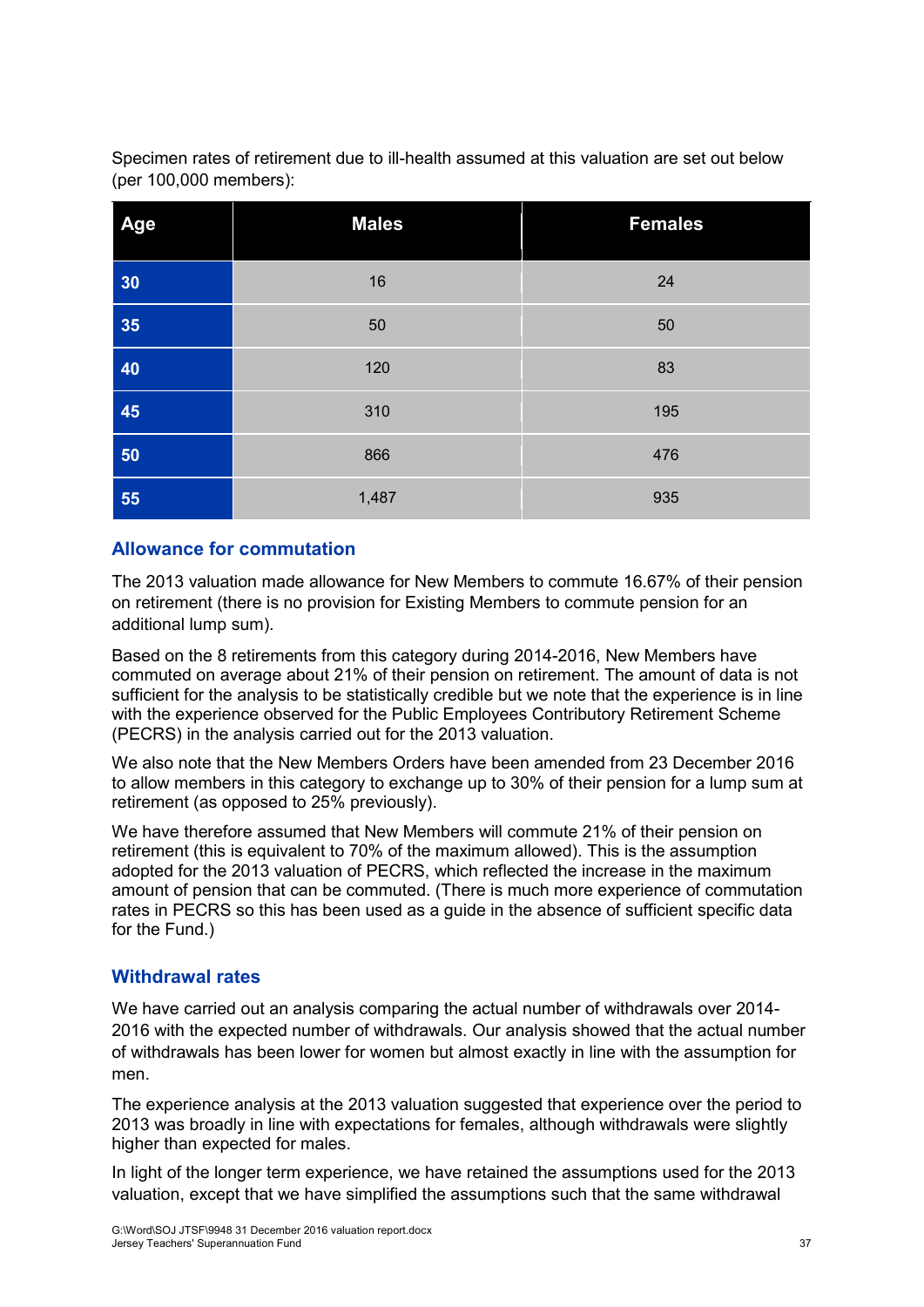rates are assumed for all members irrespective of service.

Specimen rates of withdrawal assumed at this valuation are as follows (per 1,000 members):

| Age | <b>Males</b> | <b>Females</b> |
|-----|--------------|----------------|
| 25  | 52           | 87             |
| 30  | 44           | 68             |
| 35  | 34           | 56             |
| 40  | 28           | 32             |
| 45  | 24           | 23             |
| 50  | 18           | 23             |
| 55  | 24           | 32             |
| 59  | 28           | 53             |
| 60  | $\mathbf 0$  | $\mathbf 0$    |

#### **Family assumptions**

Family assumptions cover:

- the proportions of deaths of members and pensioners which give rise to a spouse's, civil partners' or dependant's pension;
- the age difference between the member and spouse/dependant at date of death;
- the proportions of widows and widowers who subsequently get remarried; and
- the allowance for children's pensions.

There is insufficient data to carry out a credible experience analysis for these assumptions.

On grounds of materiality, we have simplified the proportion married and age difference assumptions used for the 2013 valuation. For this valuation we have assumed that:

- 1) 85% of males and 70% of females are married, or have a dependant, at age 65 (or earlier death), reducing thereafter in line with spouse's mortality rates.
- 2) Male members are 5 years older than their dependants and female members are the same age as their dependants.

The Dedicated Pensions Unit of the States Treasury Department have advised us that, in recent times, there has only been 1 case where they have stopped a dependant's pension because of remarriage. In the light of this experience, we have removed the allowance made in the 2013 valuation for widows and widowers getting remarried.

No allowance was made for children's pensions at the 2013 valuation. For this valuation, we have therefore allowed for this by applying a loading of 10% to death before retirement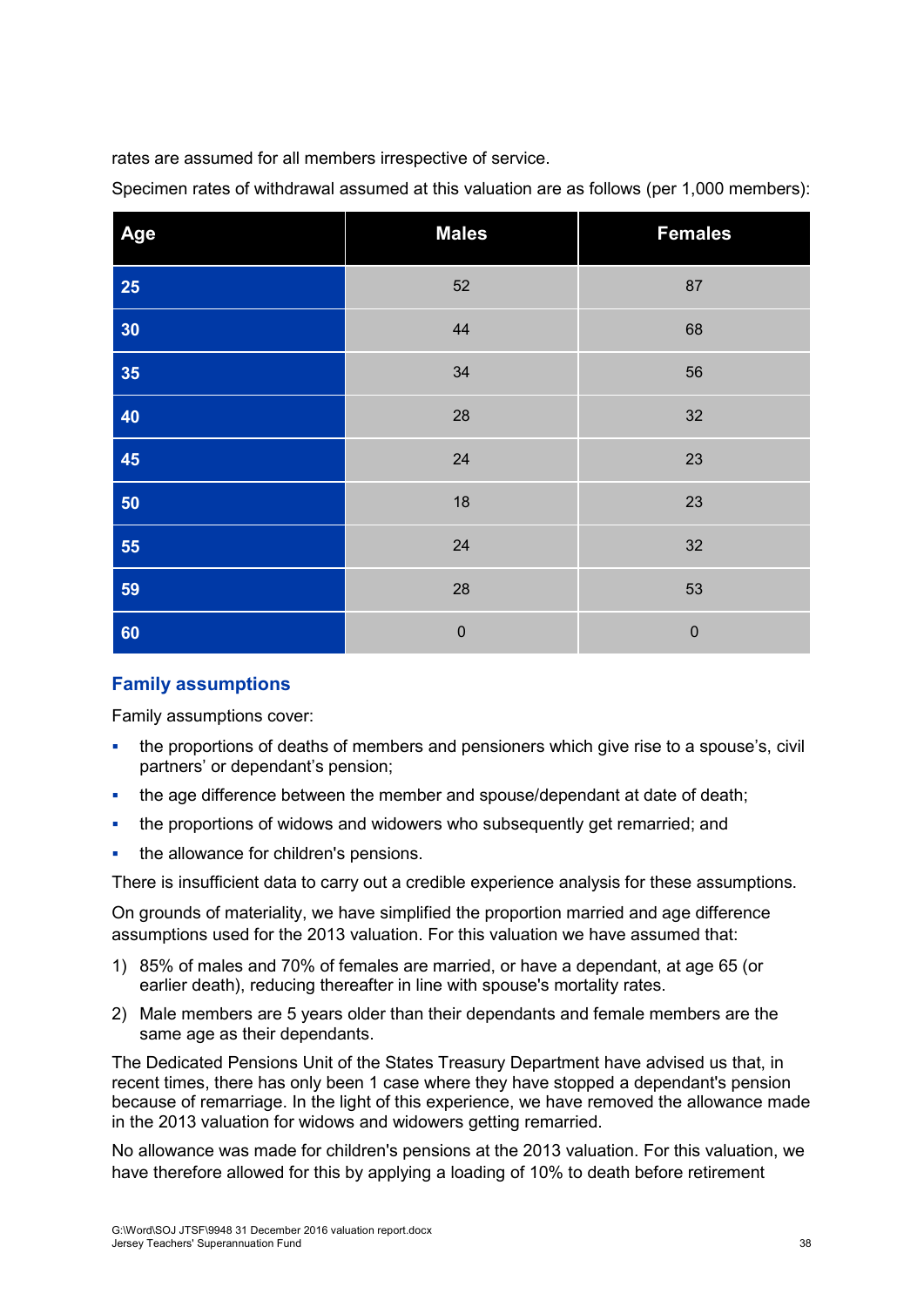liabilities.

#### **Re-entry to active service**

The 2013 valuation allowed for deferred members to re-enter active service in future by applying a loading of 0.5% pa to the revaluation in deferment assumption. There is insufficient data to analyse the experience but this does not seem an unreasonable allowance, as our understanding is that many teachers do re-enter service and are entitled to opt for final salary linkage on their former deferred benefits (which may generate additional liabilities). We have therefore retained the assumption used for the 2013 valuation.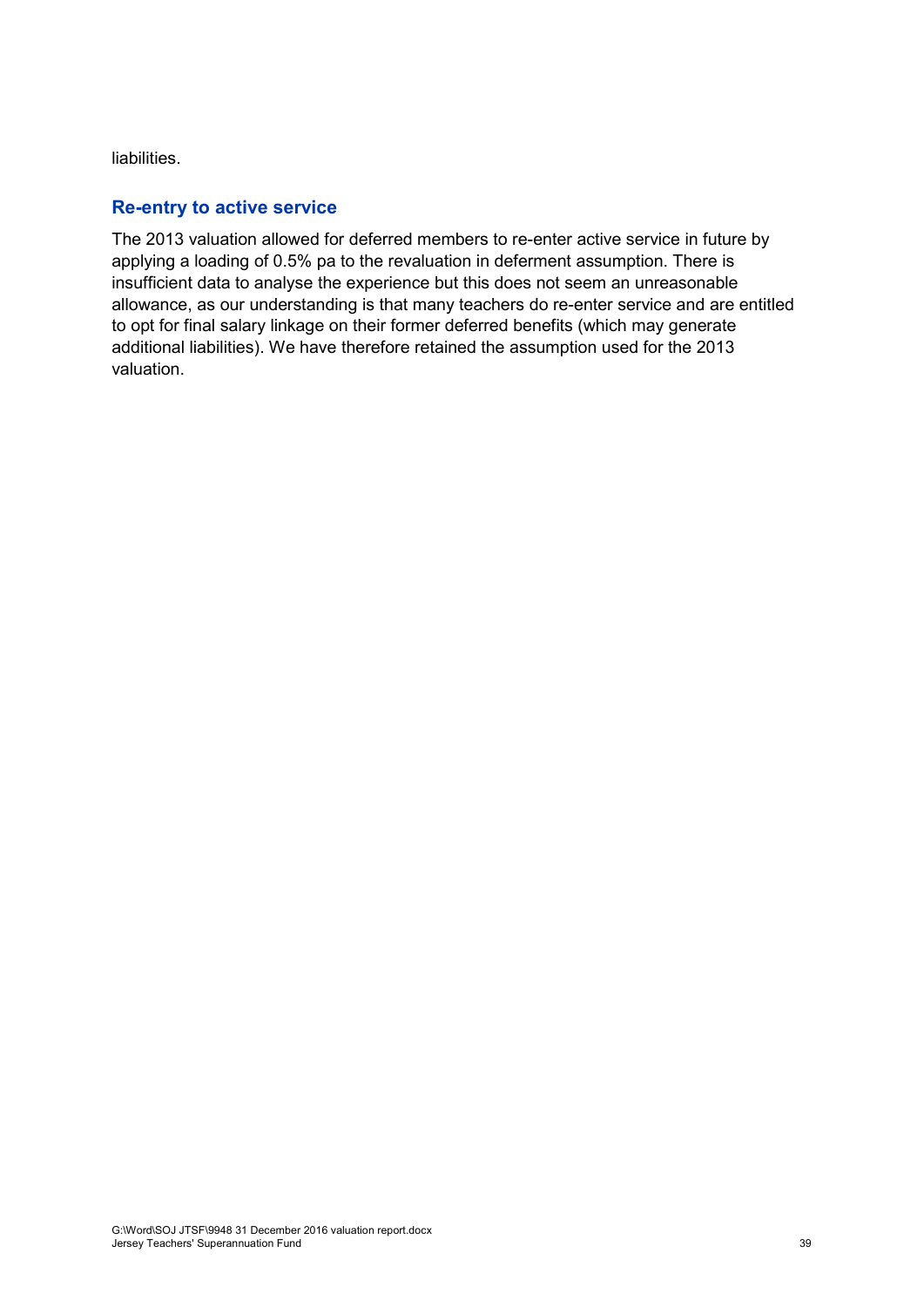# <span id="page-47-0"></span>Appendix 8: Summary of assumptions

### Financial assumptions

| <b>Discount rate</b>                                           | 5.7% p.a.                                                                                                        |
|----------------------------------------------------------------|------------------------------------------------------------------------------------------------------------------|
| <b>UK RPI inflation</b>                                        | 3.1% p.a. (i.e. UK gilts break-even inflation less 0.3% p.a.)                                                    |
| <b>Jersey RPI inflation</b>                                    | 2.85% p.a. (i.e. UK RPI inflation less 0.25% p.a.)                                                               |
| <b>Rate of deferred pension</b><br>increases                   | 3.35% p.a. (i.e. Jersey RPI inflation plus 0.5% p.a. as an<br>allowance for future re-entry into active service) |
| <b>Rate of pension increases</b><br>in payment                 | 2.85% p.a. (i.e. Jersey RPI inflation)                                                                           |
| <b>Rate of salary increases</b>                                | 3.85% p.a. (i.e. 1.0% p.a. above Jersey RPI Inflation)<br>plus an allowance for promotional increases            |
| <b>Expenses (other than</b><br>investment related<br>expenses) | 1.2% of members' salaries                                                                                        |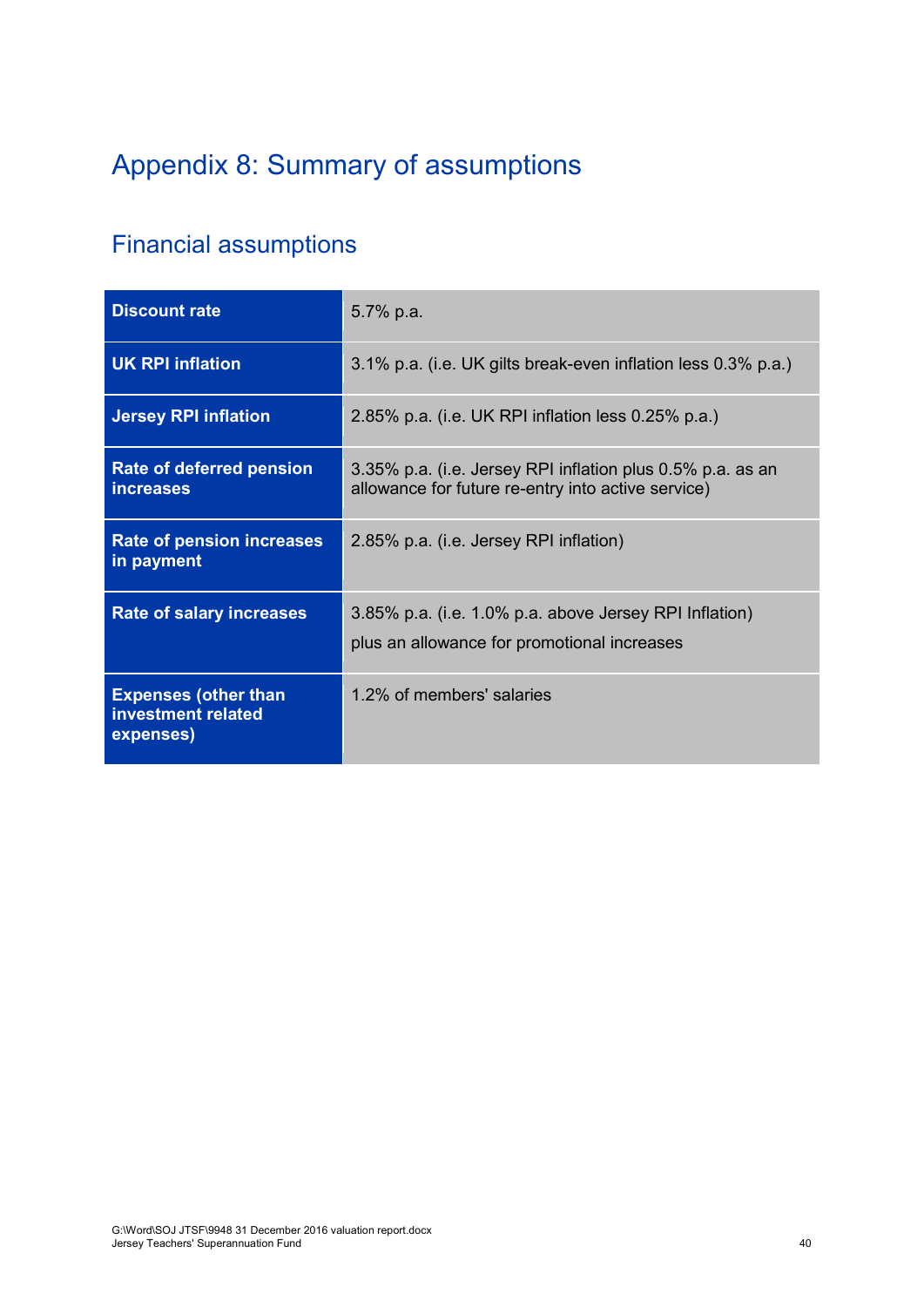### Demographic assumptions

| <b>Pre-retirement</b><br>mortality  | Allowance is made for death in service (see sample rates in<br>Appendix 7).                                                                                                                                                                                                                                      |
|-------------------------------------|------------------------------------------------------------------------------------------------------------------------------------------------------------------------------------------------------------------------------------------------------------------------------------------------------------------|
| <b>Post-retirement</b><br>mortality | SAPS S2 "All lives" tables (S2PMA for males and S2PFA for<br>females) with 95% scaling factor allowing for year of birth.<br>Improvements from 2007 in line with the CMI 2016 Core<br>Projections, with a smoothing parameter $S_k = 8$ and a long-term rate<br>of future improvements in mortality of 1.5% p.a. |
| <b>Withdrawals</b>                  | Allowance is made for withdrawals from service (see sample rates<br>in Appendix 7).                                                                                                                                                                                                                              |
| <b>Retirement age</b>               | Allowance has been made for active members to retire before<br>Normal Retirement Age in normal health and in ill-health (see<br>tables in Appendix 7).<br>Deferred members are assumed to retire at the earliest age at                                                                                          |
|                                     | which they can retire with unreduced benefits.                                                                                                                                                                                                                                                                   |
| <b>Commutation</b>                  | New Members are assumed to commute 21% of their pension on<br>retirement.                                                                                                                                                                                                                                        |
| <b>Family details</b>               | 85% of males and 70% of females are assumed to be married,<br>٠<br>or have a dependant, at age 65 (or earlier death), reducing<br>thereafter in line with spouse's mortality rates                                                                                                                               |
|                                     | Male members are assumed to be 5 years older than their<br>٠<br>dependants and female members are assumed to be the same<br>age as their dependants                                                                                                                                                              |
|                                     | No allowance made for remarriage of widows and widowers<br>٠                                                                                                                                                                                                                                                     |
|                                     | 10% loading to spouses' pensions on death before retirement<br>٠<br>to allow for children's pensions                                                                                                                                                                                                             |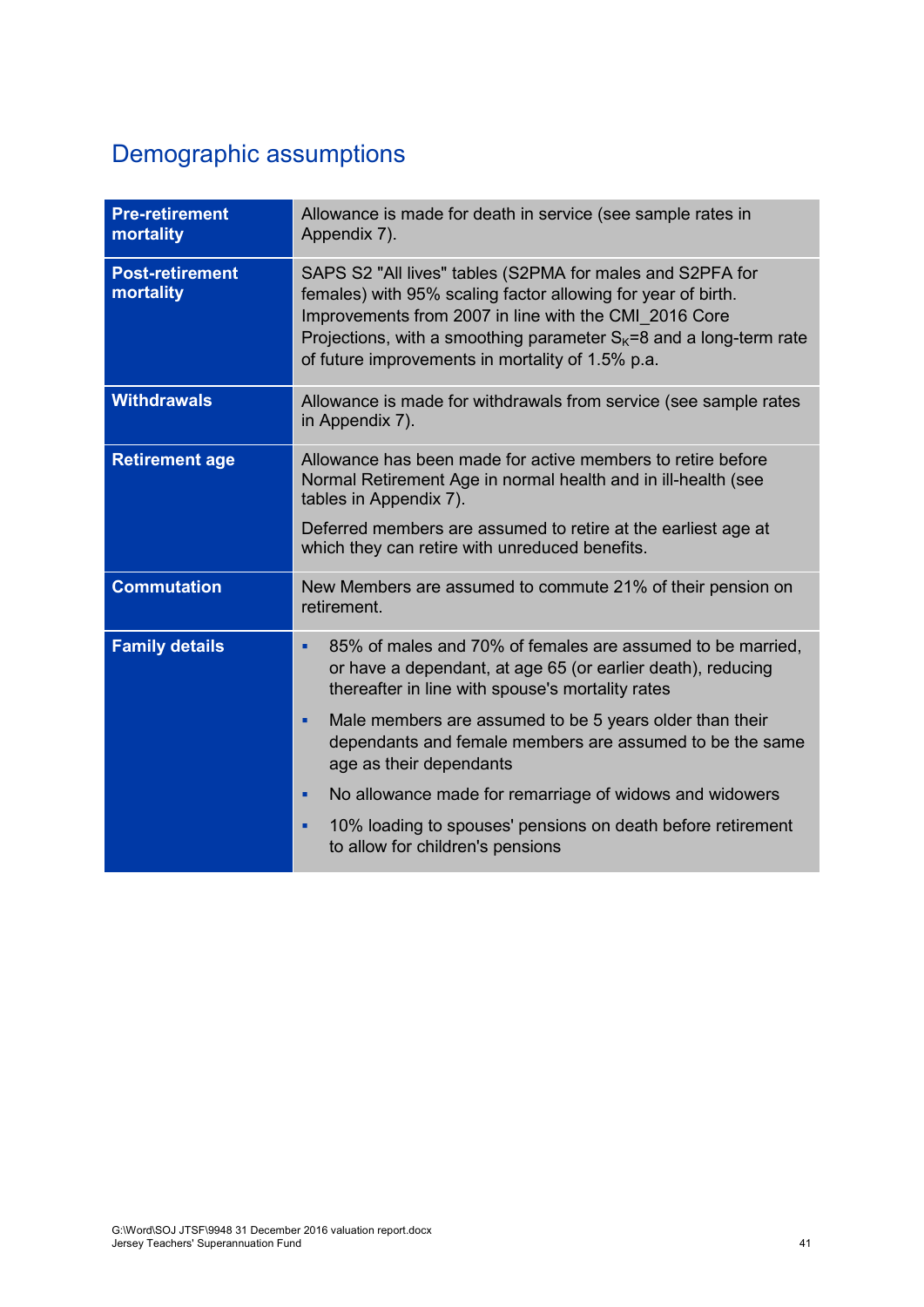### <span id="page-49-0"></span>Appendix 9: Discontinuance test

#### *The discontinuance funding ratio at 31 December 2016 is 95%.*

Even though the Orders governing the Fund do not envisage the Fund's discontinuance (i.e. the future accrual of benefits and payment of contributions into the Fund being discontinued), it is our practice at valuations also to review what the financial position of the Fund would have been had discontinuance occurred on the valuation date. This is done by comparing the value of the basic accrued benefits as at 31 December 2016 with the value of the Fund's existing assets at that date.

By basic accrued benefits we mean:

- a) benefits in respect of current pensioners and their spouses and dependants;
- b) retirement and death benefits in respect of former employees entitled to deferred pensions;
- c) accrued retirement and death benefits in respect of current members based on pensionable pay at 31 December 2016, no allowance being made for pay increases after that date.

We have taken the value of the basic accrued benefits on discontinuance at the valuation date as an estimate of the terms that might be offered by insurance companies for determining the cost of immediate and deferred annuities, plus a provision to cover expenses.

In practice, if the Fund were ever to be discontinued, it is possible that the Fund would continue as a closed fund.

#### Derivation of assumptions

In setting the assumptions for the discontinuance test we have taken into account actual buy-out terms available in the market at the valuation date. However, we have not carried out a detailed analysis of the cost of risks that might apply specifically to the Fund and so our estimate is only a guide. Market changes to both interest rates, and demand and supply for this type of business, mean that no reliable estimate can be made, and that ultimately the actual true position can only be established by completing a buy-out.

We have set the **discount rate** for this estimate equal to:

- Current pensioners: Aon Hewitt Bulk Annuity Market Monitor yield curve for pensioners, which is constructed from swap and UK corporate bond market curves;
- Future pensioners: Aon Hewitt Bulk Annuity Market Monitor yield curve for nonpensioners, which is constructed from swap and UK corporate bond market curves (this applies over the period before and after retirement).

The allowance we have made for expenses is separate.

The Orders governing the Fund provide for annual increases in line with the Jersey RPI at present, although lower increases may be paid where an actuarial review has disclosed that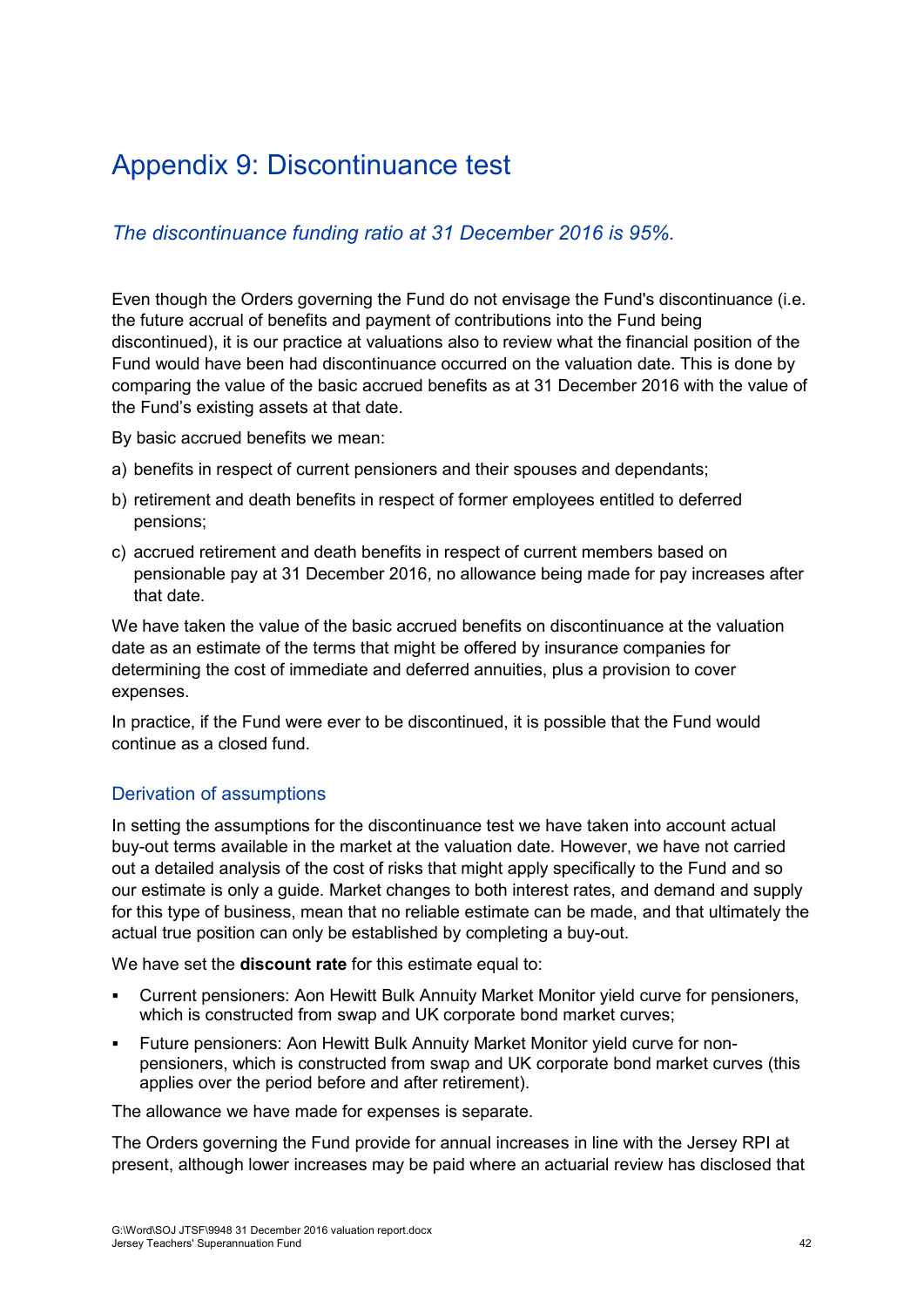the financial condition of the Fund is no longer satisfactory. We have assumed that in a discontinuance situation the pension increases provided would be equal to the minimum increases specified in the Orders, i.e. nil increases.

#### Expenses

The reserve for expenses allows for deductions to allow for the cost of forced sales of assets, an allowance for the management expenses associated with winding up and an estimate of the per member charges expected to be levied by an insurance company on buy-out.

For the purposes of disclosure in the valuation, assets are taken at their audited market value. The above allowances for expenses are therefore all presented as additions to the liabilities.

#### Discontinuance test results

We have considered the discontinuance position on the assumption that in the event of the Fund's discontinuance the capitalised value of the pension increase debt would be paid off in full by the States of Jersey at that point or over a period of time. This is consistent with the States of Jersey having publicly recognised a provision within its annual accounts for the debt to be settled in full, even though the mechanics of the debt repayment mechanism have not yet been formally agreed.

|                                                                                      | £M    |
|--------------------------------------------------------------------------------------|-------|
| <b>Market value of assets</b>                                                        | 484.6 |
| Value of pension increase debt                                                       | 111.9 |
| <b>Total value of assets</b>                                                         | 596.5 |
| Cost of buying-out benefits (including expenses)                                     | 625.9 |
| <b>Discontinuance funding ratio</b><br>(value of assets / value of accrued benefits) | 95%   |

The results of the hypothetical discontinuance valuation are as follows: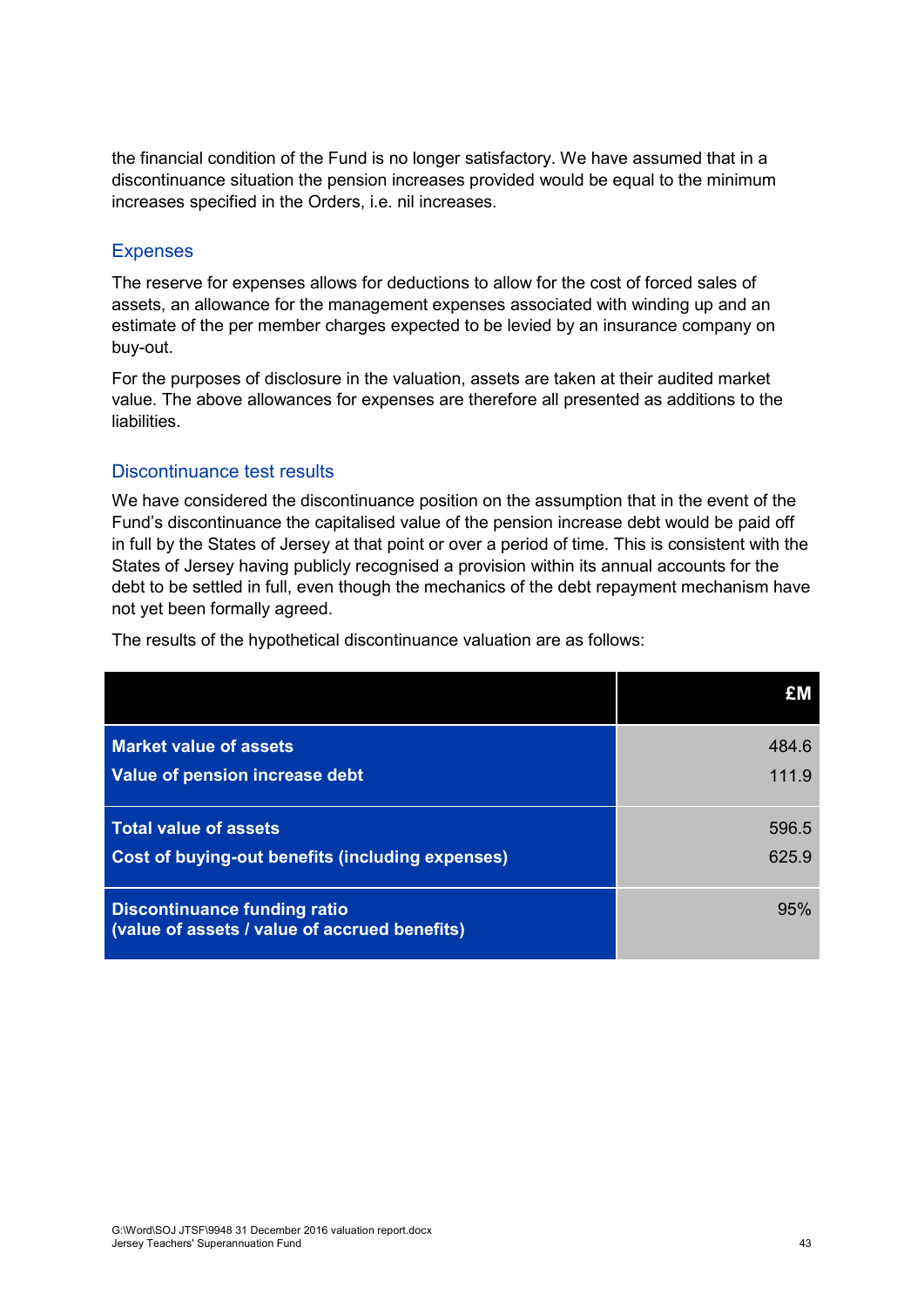#### Summary of assumptions

The table below shows the main assumptions underlying the discontinuance test, where these are different from those used for the main valuation basis.

| <b>Pensioner discount</b><br>rate                                        | Aon Hewitt Bulk Annuity Market Monitor yield curve for pensioners, which<br>is constructed from swap and UK corporate bond market curves         |
|--------------------------------------------------------------------------|--------------------------------------------------------------------------------------------------------------------------------------------------|
| <b>Non-pensioner</b><br>discount rate (before<br>and after retirement)   | Aon Hewitt Bulk Annuity Market Monitor yield curve for non-pensioners,<br>which is constructed from swap and UK corporate bond market curves     |
| Increase in UK RPI                                                       | Term-dependent rates derived from the RPI swap markets                                                                                           |
| <b>Pension increases in</b><br>payment and deferred<br>pension increases | <b>Nil</b>                                                                                                                                       |
| <b>Withdrawals</b>                                                       | All members assumed to immediately withdraw from service with<br>entitlement to deferred pension                                                 |
| <b>Commutation</b>                                                       | No allowance                                                                                                                                     |
| <b>Post-retirement</b><br>mortality                                      | As for the main valuation basis except future mortality improvements use a<br>long-term rate of improvement of 1.75% p.a. for both men and women |

#### Comparison with alternative discontinuance measure used at previous valuation

The discontinuance funding ratio calculated at previous valuations has included allowance for pension increases in line with full UK RPI increases. The discontinuance funding ratio on this alternative basis at 31 December 2016 would be 39%, which compares with a corresponding ratio of 60% at the 2013 valuation.

The value of accrued benefits on this alternative discontinuance measure has increased significantly since the last valuation. This reflects an increase in the estimated costs of buying out benefits with an insurance company due to the reduction in yields since the last valuation. The effect on this measure of the increase in the value of accrued benefits has been slightly offset by the increase in the value of assets.